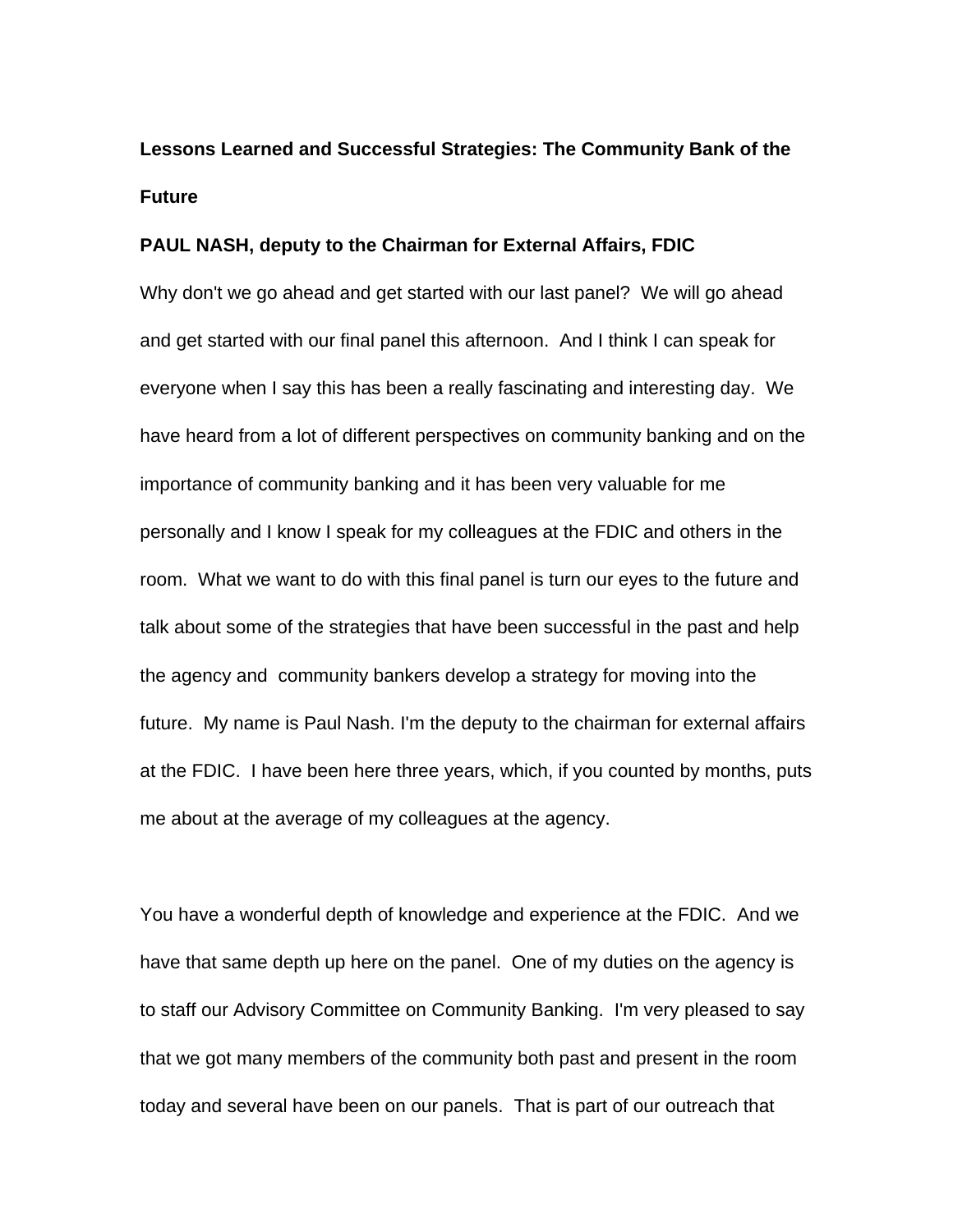really helps explain and decipher what is happening on the ground in the industry for those of us at the agency that don't have the opportunity to be on the ground with the institutions around the country. One of the things that has impressed me the most in working with this group is the strength and the resilience of community banks. I think Tom Curry really alluded to that or even more than alluded to with that described it very well that over the years and decades and even centuries there are a lot of challenges that the industry faces but we see a lot of innovation and resiliency and an ability to figure out and understand the new regime moving forward and to bring the industry forward as the prize. That is what commends the industry to our financial system, to our financial structure and our economic well-being. The overwhelming majority of banks were well-positioned to make it through the financial crisis. We saw things that I'm sure we never imagined we would see over the last three or four years. But the vast majority of institutions were well-positioned and were able to survive the economic downturn, and you did so while maintaining to a very strong degree the same level of lending that you had before. This is a sector of the economy that was well-positioned and able to survive in large part. I don't want to undermine or understate what happened. We had 423 failures due to the financial crisis. To date we have over 800 banks on the problem bank list and that is not insignificant. But it's also not the majority of the industry. Most community banks continue to be productive and to thrive. The panel before you this afternoon will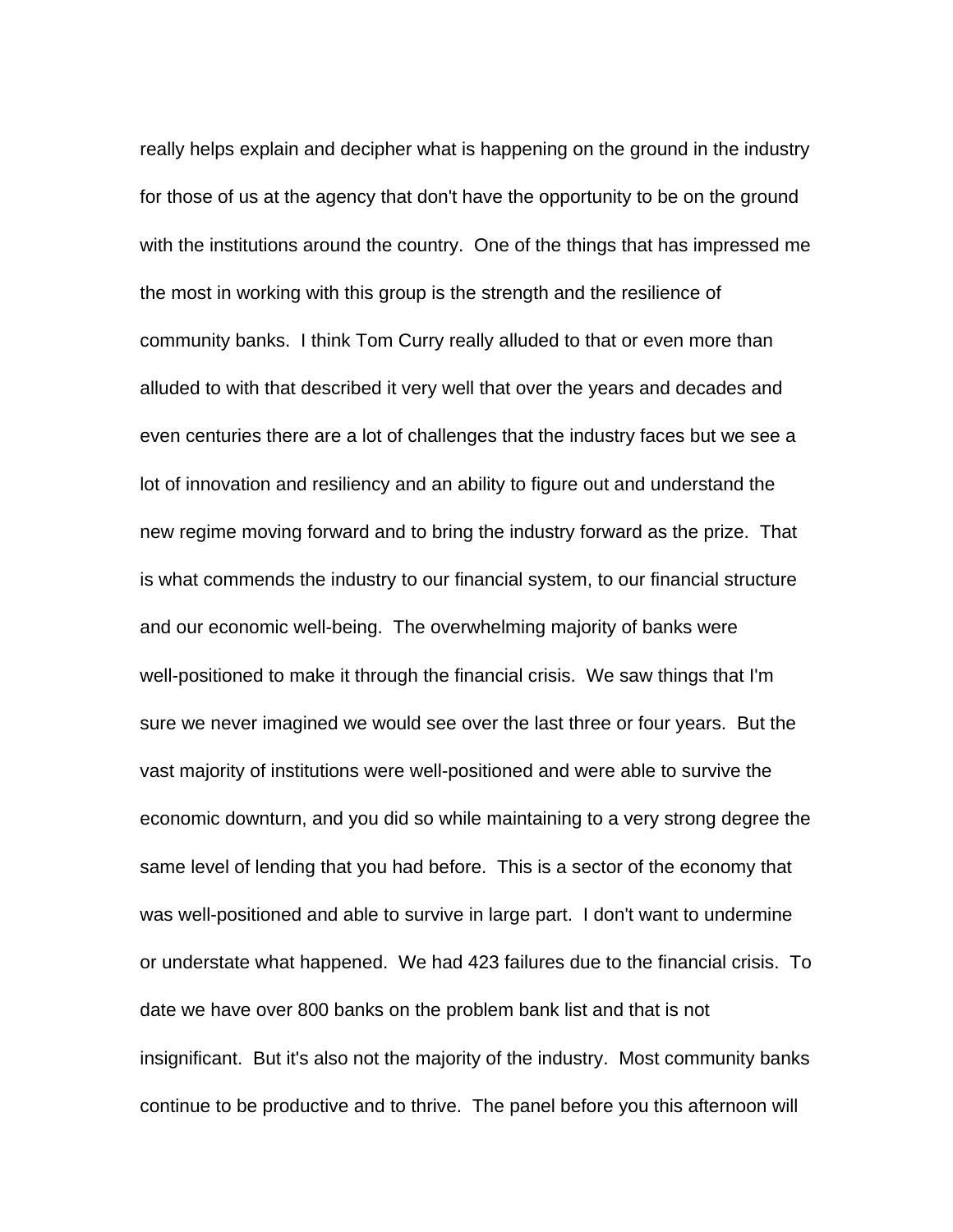explore the strategies that allow community banks to succeed during the crisis and we will discuss strategies for success in the future. I'm pleased to be joined by six leading community bankers who represent the breadth and depth of the industry. We spent a lot of time together over the past several weeks and these are deep thinkers who spend a lot of time analyzing how we got to where we are and how we are going to move forward. And so I brought them together to share their thoughts with you. I'm not going to introduce them individually because I think you would rather hear from them as they introduce themselves and, more importantly, their institutions and the communities that they serve. We will just go down the line and after that, this is more of a roundtable discussion, so I have a series of questions. As we have with the other panels, I encourage you to write down your questions and send them up to me. If I like them and think they're interesting, I will ask them. If I don't ask them, you can request the microphone and ask them yourselves. Let me start with John Evans.

#### **JOHN EVANS Jr., CEO, DL Evans Bank**

Thank you Paul. I appreciate being here. Thank you for inviting me here. It's been a great conference and very worthwhile. I am John's Evan Jr. from Idaho. I'm the CEO of a 970-million-dollar community bank located in Southern Idaho. We have 20 offices, four real estate offices and last year was our second most profitable year in our 108 years of doing business and we are excited about the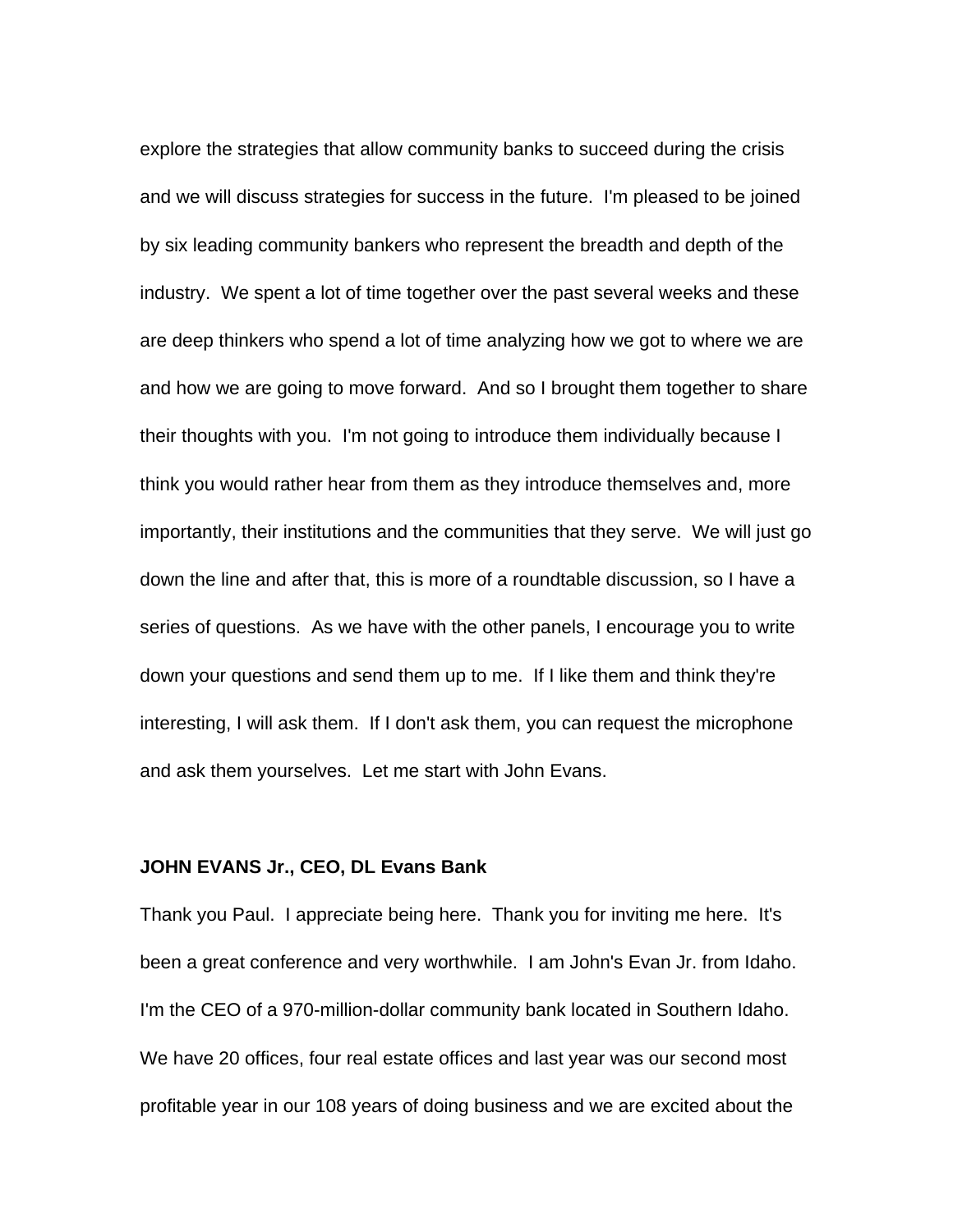turnaround. It has been a great run and it's a pleasure to be here.

# **MARTIN GEITZ , president and CEO, Simsbury Bank and Trust Company**  My name is Martin Geitz. Our bank I think is the youngest bank of any bank on the panel. We will be celebrating our 17th anniversary next month. Our bank was founded out of really a state collapse and subsequent banking crisis that occurred in New England in the 1990s. Many communities with consolidation, many of the statewide or regional banks disappeared so a group of business people got together with a commitment to two things that continue to be our enduring mission. One was to provide respectful and excellent customer service all the time, which was something in short supply in the early '90s with many banks. The other was to have a local decision-making, a local source of loans for families and businesses in good times and especially in bad times. The Director of my bank -- about 2/3 of my directors are among the original investors, the original group that raised the capital. They were proud over the last three years we have been able to meet that test as we all know in the worst economic times since the Great Depression. Our loans have grown by 20 percent during that time period. We are now about \$370 million in assets. And so we are very proud to fulfill their mission and provide a service to our local community.

#### **JANE HASKIN, president and CEO, First Bethany Bank and Trust**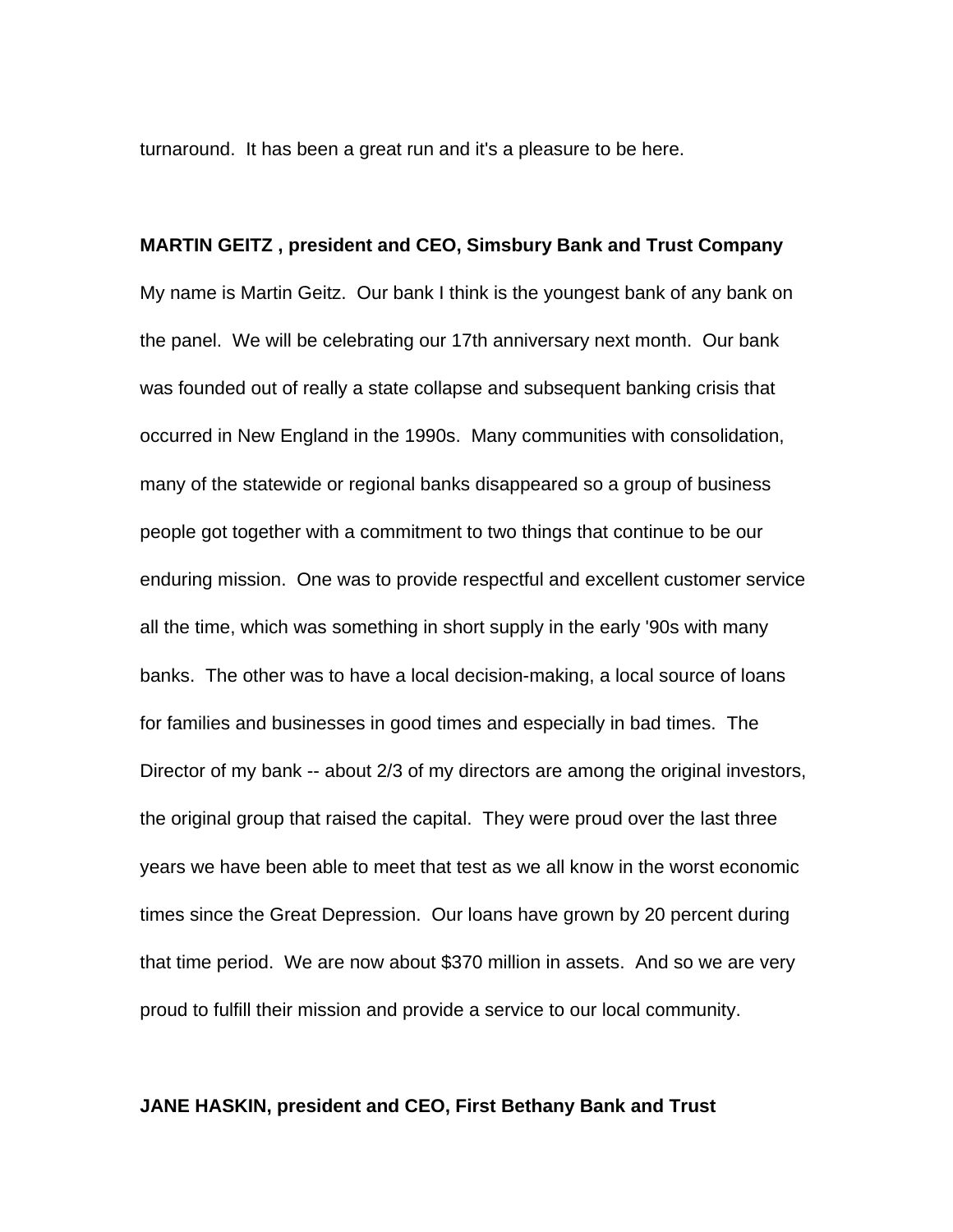My name is Jane Haskin and I'm president and CEO of First Bethany Bank. Oklahoma City is a suburb of Bethany. Oklahoma City doesn't realize that yet, but trust me, it's true here.

We are a \$175 million community bank. We are a commercial bank and have a lot of commercial real estate loans in our portfolio. The bank is 109 years old and we are a Subchapter S. bank and the majority of it is family owned. Unfortunately, it's not my family.

I began my banking career in 1978 four miles away from a shopping center that had a bank in it. So I have drawn on that experience many times over the last few years.

**ALDEN McDONALD, president and CEO, Liberty Bank and Trust Company**  My name is Alden McDonald. I'm president and CEO of Liberty Bank out of New Orleans. Our bank got started in 1972 and in fact this year it's our 40th anniversary and I'm proud to say I was the first and only president of the bank. And I think when I get back tomorrow, I will still be the president.

I wanted to give you that part of the history because in the last 40 years we have had a lot of experiences not only with the economy, but our bank experienced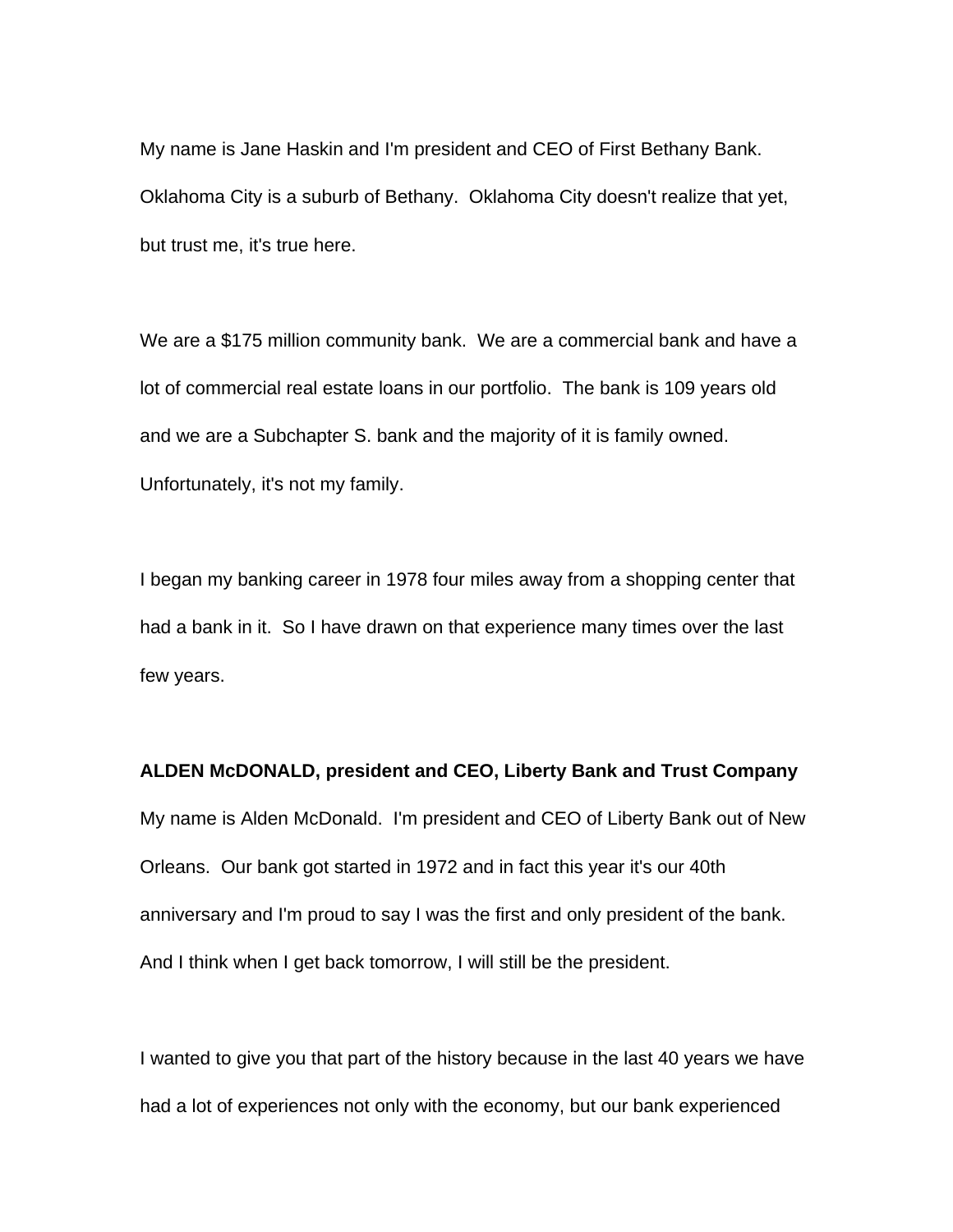one of the worst disasters and that was Katrina. Our bank lost everything during the Katrina hurricane. Lost all of its records, all of the files, all of its customers and all of its employees. So not only have we been through different economic cycles, we've also been through one of the cycles that I would not wish on anyone else. The year after Katrina was our most profitable year in the history of our company. Out of the 40 years we've been in business, we have been profitable every year with the exception of five years. Three years, 87, 88 and 89 was the RTC days. The collapse of the oil industry and the real estate market. Which was a major collapse and a major experience for us as well. The fourth year of loss we lost \$250,000 because we tried something new. The fifth year of loss was Katrina. We had to make many, many adjustments in our 40-year period and perhaps through the questioning, through the questions that we will receive as a panel I will be happy to share some of those additional experiences. We are presently about \$560 million in size and we are located in six different states.

#### **RICHARD SMITH, president and CEO, Tri Counties Bank**

I'm Rick Smith. We are located 85 miles north of Sacramento. Chico is famous for two things, I'd like to say, but we have been dogged by a quarterback Aaron Rodgers and the Sierra Nevada Brewing Co. pale ale. In fact, we made these two young guys a loan when they were going to college at Chico State because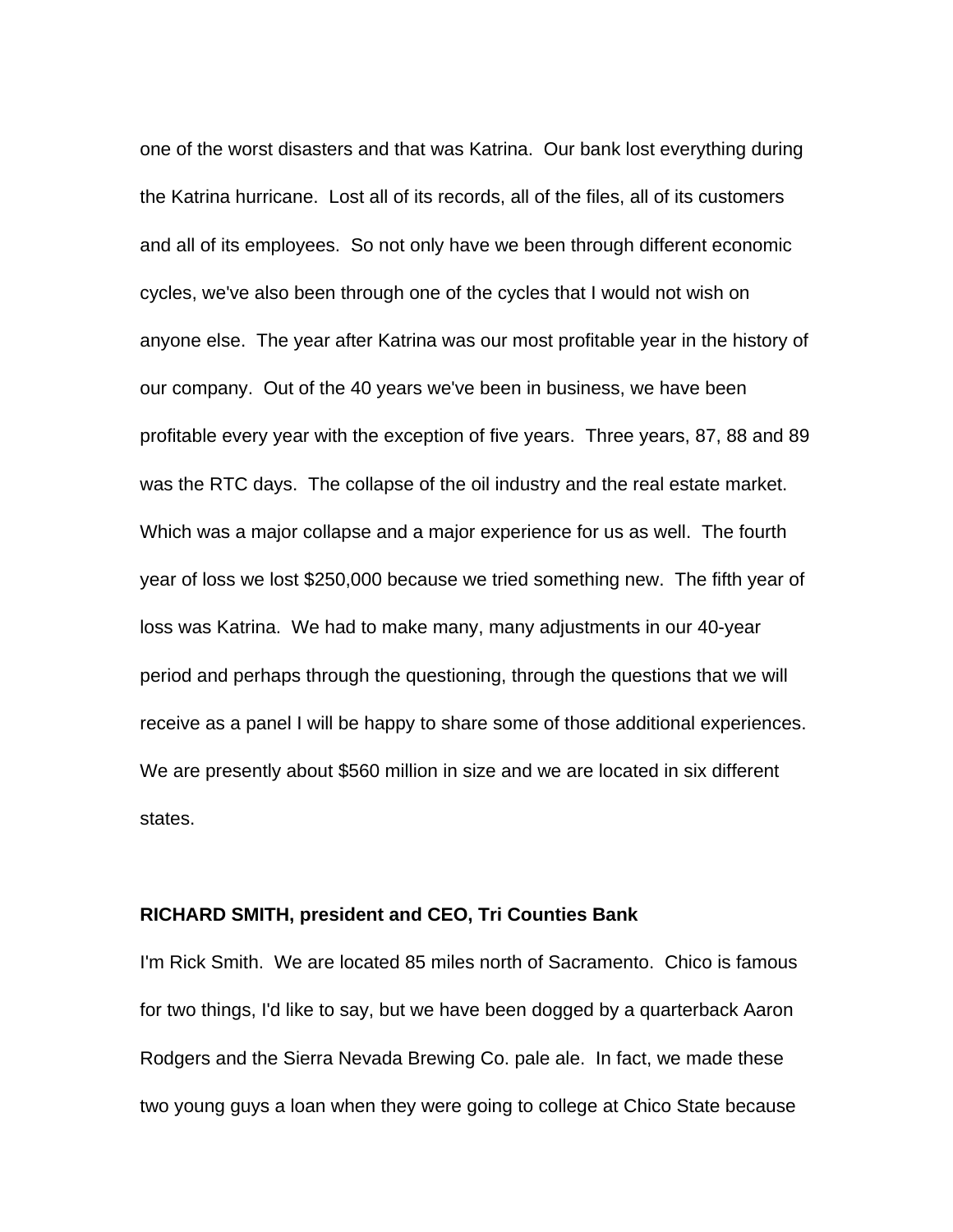they were making beer for their buddies in their garage. And their buddies liked their beer and said you ought to go and develop a brewery and they thought that was a great idea. And they came to our bank with a business plan. We are not that nuts. We didn't say yes right away. But we found a way to do it. And they are now one of the largest U.S.-owned breweries in the United States. So community banks have a big role. We are \$2.5 billion in assets, 67 locations. We go by the name Tri-County's Bank and we are located in 23 counties. It still sounds like a community bank.

And to our core, we believe we are a community bank and that's all we will ever be. If we think we need to be something different somebody else will help us. We have also in-store banks, 27 in-store locations inside grocery stores, something unique for us. We also acquired two failed FDIC institutions in the last 18 months. Which has been very helpful in times of trying to find revenue. So we perhaps have some things we can talk about. Thank you very much.

#### **RUSS TAYLOR, president and CEO, RSI Bank**

Good afternoon. I'm Russ Taylor, the president and CEO of RSI Bank. I like to think of us as one of the original community banks because we are mutually set up. We formed a holding company about ten years ago, which we only used and only put in place in case we needed to raise capital. We don't want to do that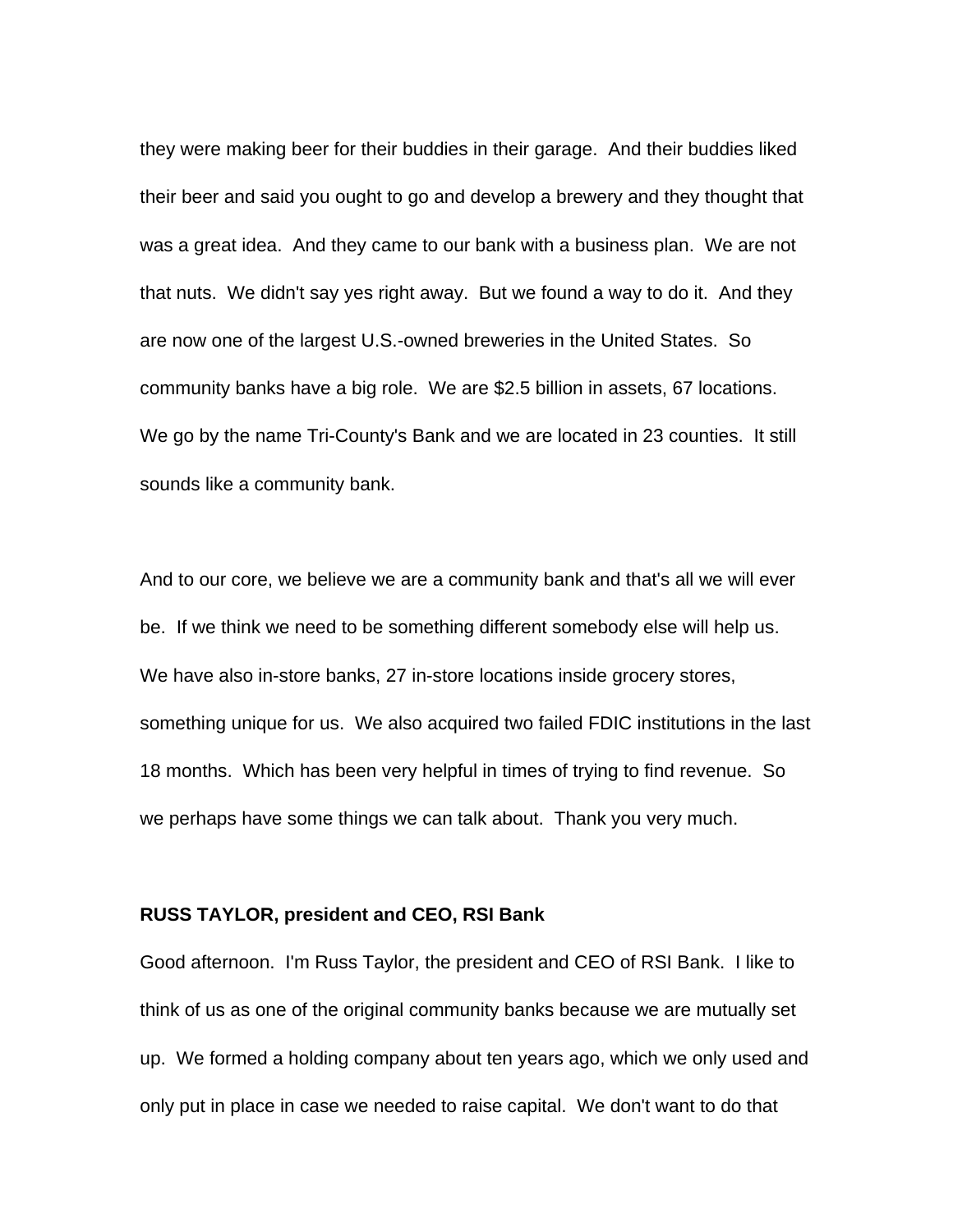and we've not had the need to do that up to this point in time. We are 160 years old and some of my directors retired recently and that will tell you what we are about. We are very traditional in our approach. We always have been. Up until ten years ago, we were only in residential lending and we only had one office. So we are a fairly large organization with one office. We started to put up a few other branches about five years ago we have four offices now. And we have spread out and tried to diversify what we do. We have an insurance agency at this point in time. We do some non-deposits investment products also, so we have tried to take a little different approach than some of the other more traditional organizations around the country, but we still look to that mutual origin as the foundation and the cornerstone of our principles and what we do and how we operate on a day-to-day basis.

#### **PAUL NASH**

Thank you. I'm sure not the only one in the room who has enjoyed Chico's two finest exports at the same time while sitting on my couch. That's after we finish. Jane alluded to this when she talked about one of her neighboring institutions earlier in her career but what was different or what is different about your institutions that allowed you to succeed when so many of your neighbors and neighboring institutions and colleagues couldn't? And specifically, as I think about this, the hardest thing to do over the middle part of the last decade must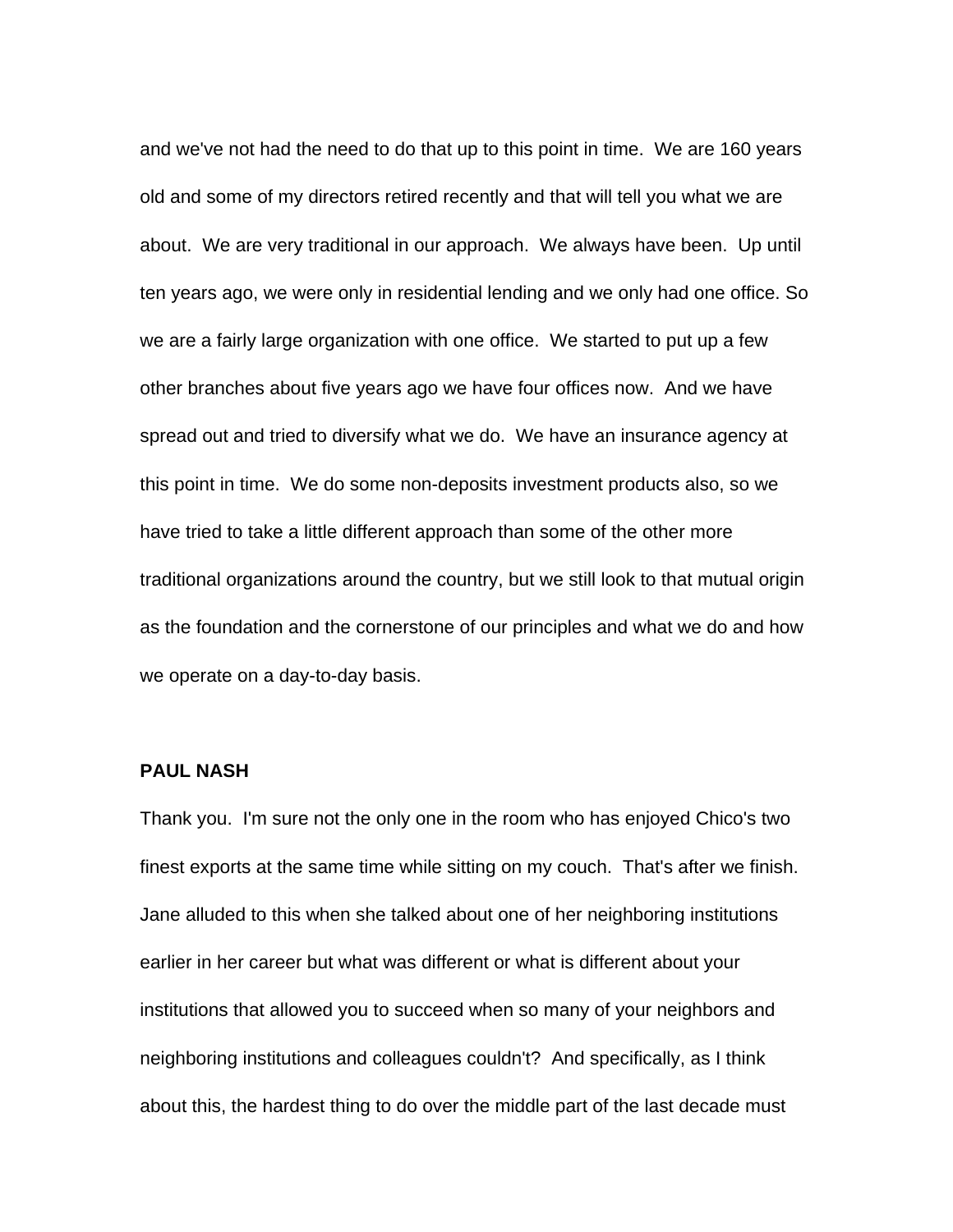have been to turn down loans that you knew weren't—credits that you knew were not going to be good and see them go down the street and get funded as your competitors grew. Perhaps to their detriment later, but how did you navigate that, how did you explain to your board or your shareholders or your partners that you answered to and explain to them and convince them of the need to maintain a prudent and steady course?

#### **JANE HASKIN**

If you survived the '80s, you would not believe how easy it is to let some people go down the street.

I think the fact that in Oklahoma we realized that we had basically three industries back in the '80s. We had oil and gas industry, we had companies that supported the oil and gas industry, and then we had an Air Force voice. Those were our main industries in the community. And our city and the banking industry played a key role in this. We all got together and said this isn't going to work again. We have to diversify and we did that, and then we lost so many banks in Oklahoma. Oklahoma, Texas, Louisiana, we've all had a recession a long time before the rest of the country. If you have that experience, I believe you come out stronger. We are just getting everything back together in Oklahoma. 1995 comes around and one of our federal buildings is blown up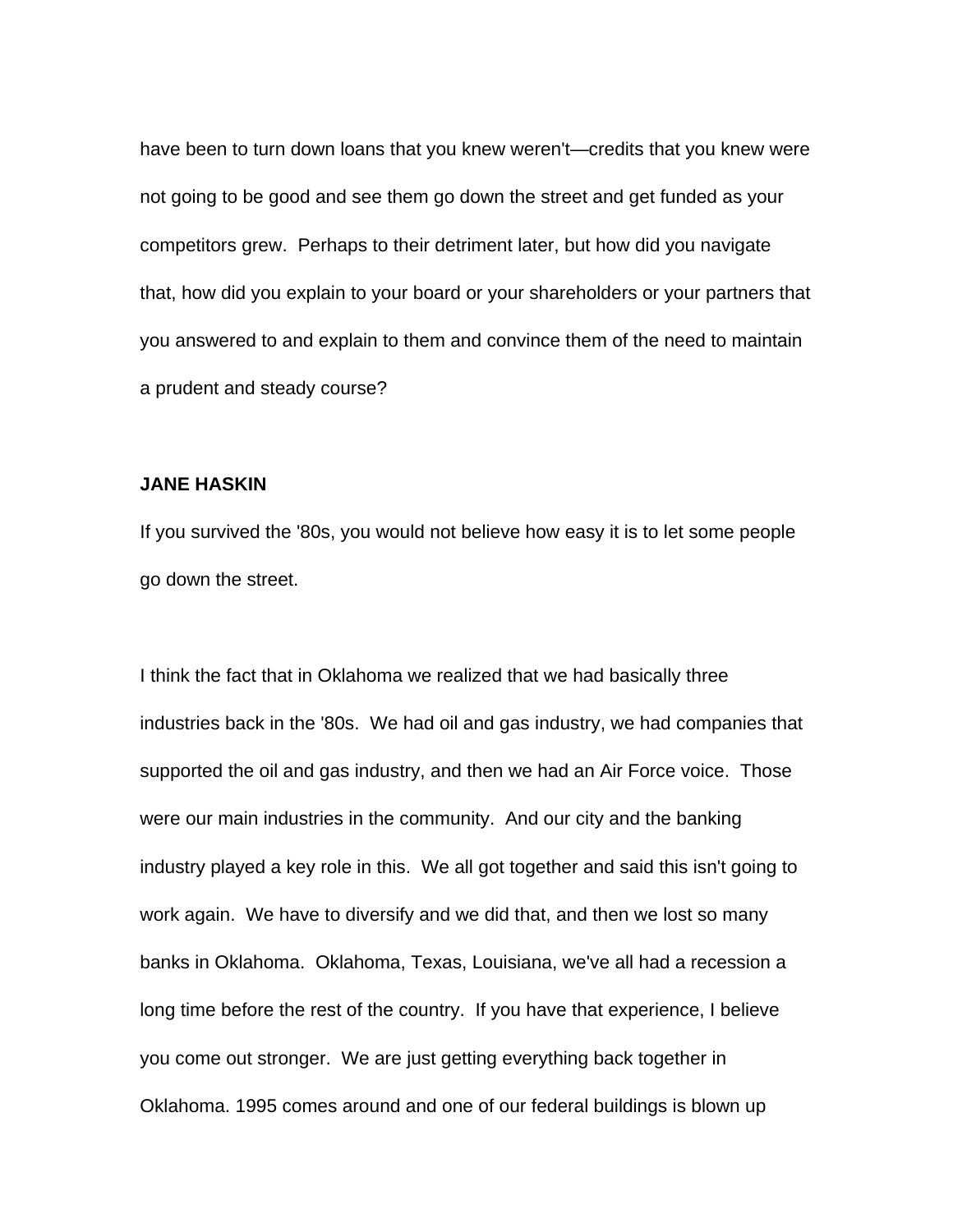downtown. So we have had many opportunities to sit back and say what are we going to do here and, as a result, Oklahoma City is doing very well right now. Our banks are strong and we didn't get our customers over -leveraged this time. I think that's one of the things we made a mistake back in the '80s. Money was easy, the bank was rolling and there was a lot of competition. People, our customers were expanding their businesses too fast. North Dakota heed these lessons. Everything was going so fast and we were over-leveraging our customers and this time it was easy to let those people go down the street. In fact, we had out-of-state banks coming to Oklahoma, calling on us and saying look if there are some deals you won't do, send them our way and we will see if we can do them and they did. But it is not hard when you've had those experiences to let those customers go by the wayside.

#### **MARTIN GEITZ**

In Connecticut, we have had no bank failures in this cycle. We have had a number of banks that either had to be recapitalized or have merged with other banks and sold themselves to other banks because they had no choice and in all of those cases the primary culprit was that they had an unhealthy concentration of commercial real estate loans. I was fortunate enough to earlier in my career to spend quite a bit of time in commercial real estate lending and was with a large New England institution that thankfully got through the cycle, but not without a lot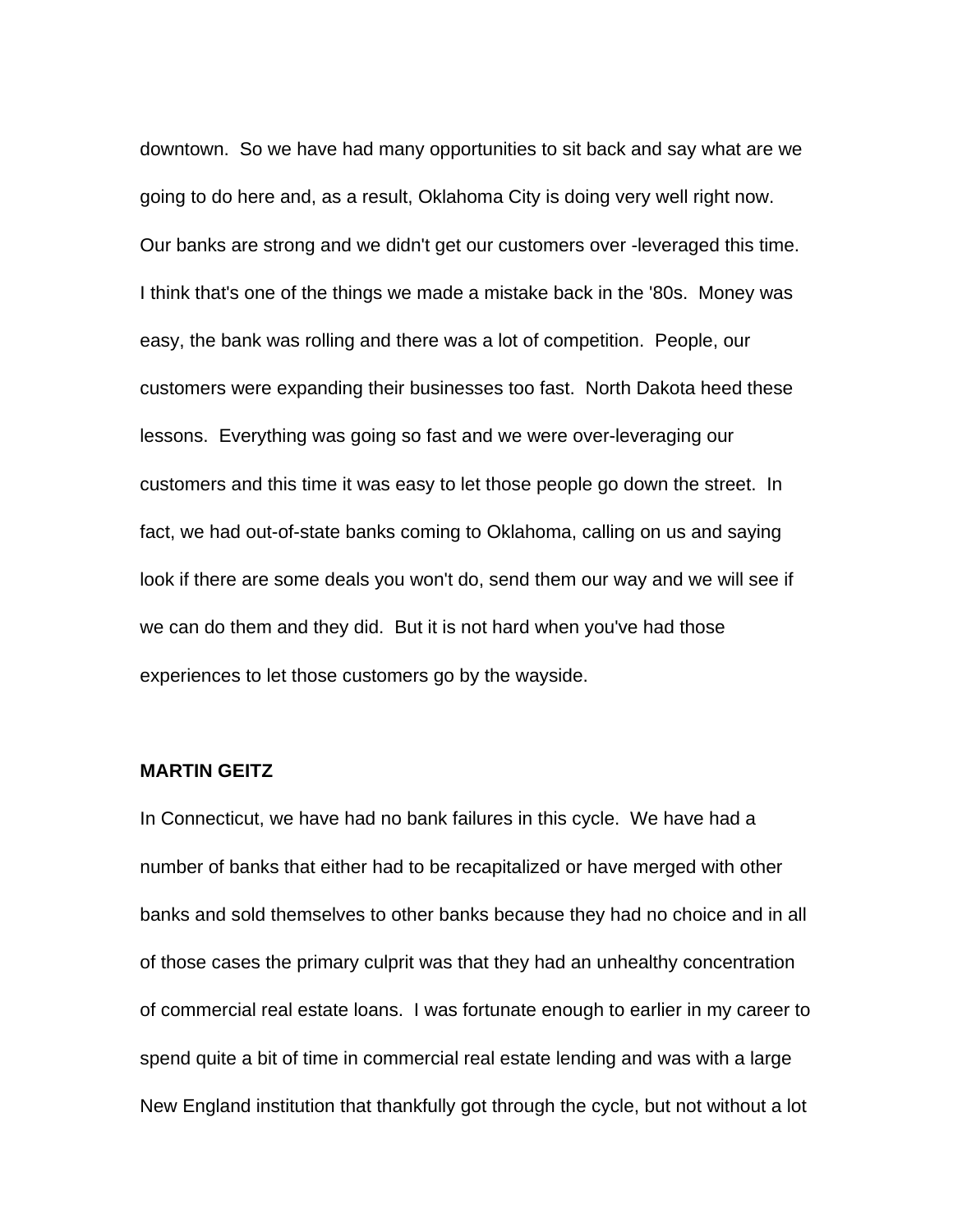of pain. Twenty years ago, I had a lot of experience with the downside of healthy concentrations of commercial real estate loans; and as I would look at some of my peer community banks with 300 percent or 400 percent or 500 percent of capital in commercial real estate loans, I could not see it. We were very careful about our commercial real estate lending and focused on C&I and consumer and residential lending. And as events unfolded in 2008, we had very low delinquency rates and were in strong shape to be able to go through and be a great resource to our customers in the marketplace we serve.

#### **JOHN EVANS, JR.**

Excuse me. We had excellent core earnings. I think that's what got us through this downturn. We are the second-oldest bank in Idaho founded in 1904. And we are the largest community bank in Idaho. We had a great geographical diversity and great liquidity and a great diverse loan portfolio. We kept loan limits low so more than one person had to approve these larger loans. The failed banks they had lack of liquidity. They used brokered deposits. We never used brokered deposits. There was a concentration in commercial and residential real estate loans. The failed bank we only had one, there have only been two banks that have failed in the last 40 years and this last one was in a resort community. Sun Valley, Idaho, a great location, but they expanded into Jackson Hole, Wyoming. And when things went south, people didn't buy second homes. It was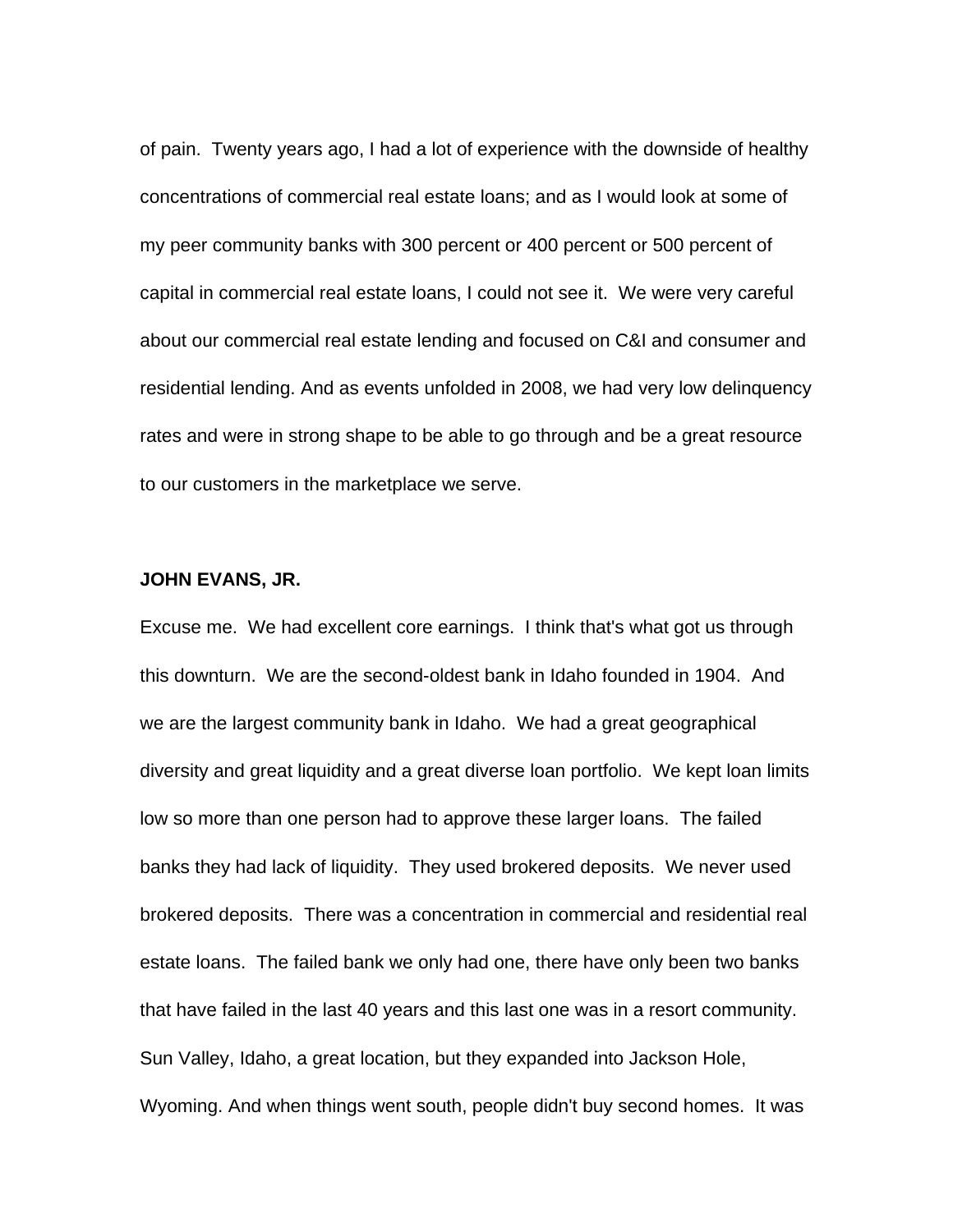very, very difficult in those resort communities. We didn't do participation loans in this last downturn. But the bank that failed had a lot of participation loans and sold those loans to other banks and it hurt a lot of the banks there in Idaho.

#### **RUSS TAYLOR**

One of the things that I question was what happens when somebody came into your office and it was not a good credit and they walked down the street. We would smile obviously. The real question to me was what happened when a good credit came into your office and because of the crazy underwriting, walked down the street and we lost a good customer. That was the thing we had to constantly try to explain so what I found out through this whole downturn was most important thing was communication. It was a discussion on a regular basis with the Board of Directors of our strategic plan, our vision, who we were as an organization, reminding them we could be making more money if we did this, but here is why we are not doing that. Having the same kind of conversation with my senior management team to a different level and a different conversation. Having a conversation with our staff and employees when you could and needed to with customers who walked into the bank to help them understand why you weren't doing certain things, what was going on in the economy at the time and generally being available for communication to the entire community of the surrounding towns we serve so that there was a dialogue. It was not just me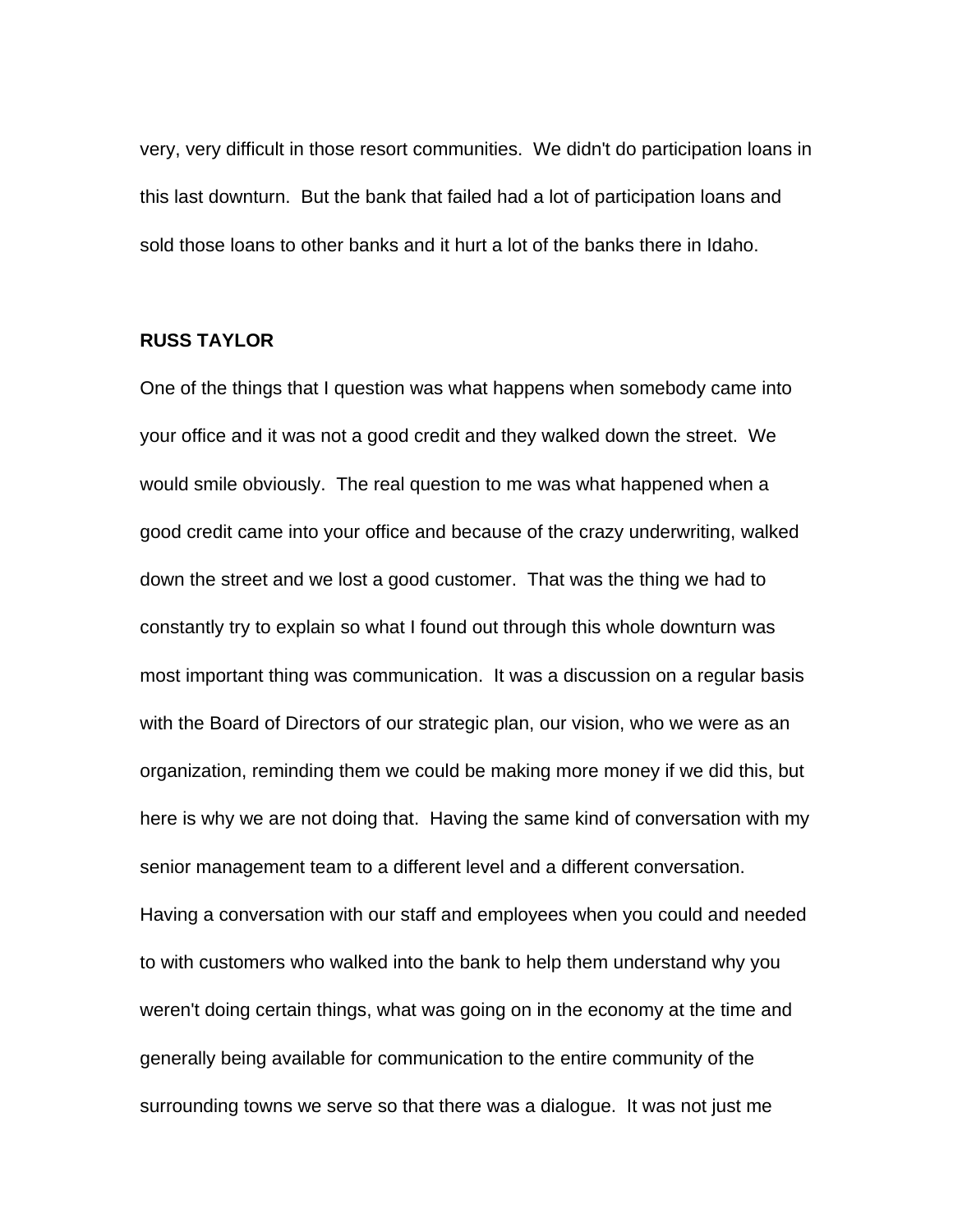talking. It was me listening as well as talking. Trying to allay the fears of my employees and trying to explain to my directors why it was important we were doing what we were doing. If we are looking to match for the long term, there's certain things we should not be doing right now. There's reasons not to change the business model. Always question it and look at the business model and see if there's a paradigm shift you need to respond to. But short of that, if you have a plan that got you 160 years and it's working, don't change it and don't see the bright lights out there and think I want a piece of that pie and I want to be part of that game. It's not a sexy business. It's an incredibly important business and we have to take seriously and remind our board members, and I think I am very fortunate to have a good board that understands this that it is something that is very important to the economy and the community, and there's a reasons why we are doing and not doing certain things.

#### **ALDEN McDONALD**

There were a couple of lessons that we've learned and we were reminded in two short periods of time. One was in the late '80s, when there was the collapse of the oil industry and the real estate industry and a lesson learned there was make sure that you have diversification. And diversification has been a key to our success over the years. Diversification and the customer base, diversification in the lending side and we really focused on that in all of our strategic planning.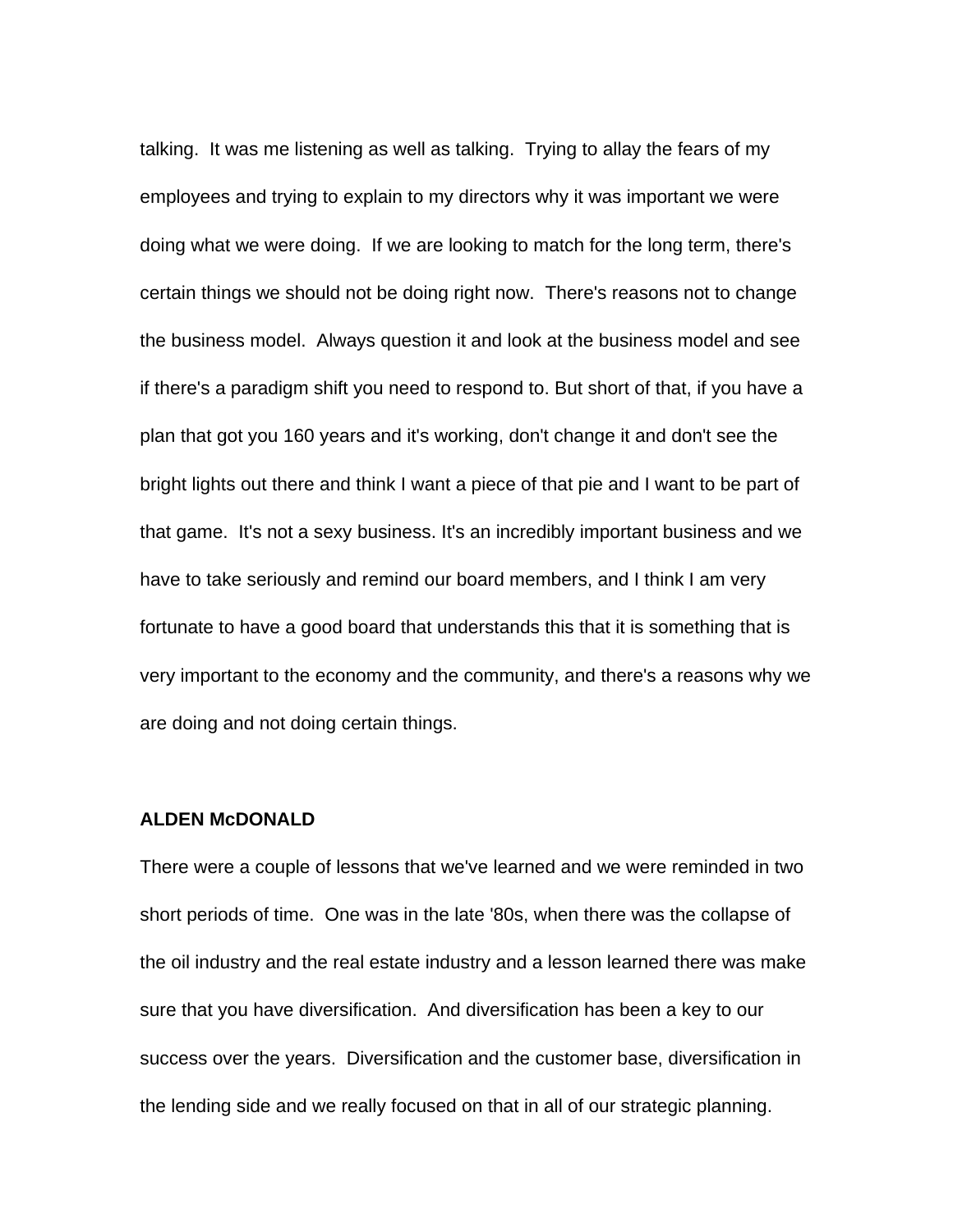And then came 2005 we were reminded again that diversification was very important. Diversification in no way that it's hard to imagine but we lost 85 percent of our customer base that literally moved out of town into new communities. We literally lost 70 percent of our employees that moved to another community. So after the 2005 we had to go back to focus again. One of the fortunate things that we have done over the years—we've always had strategic planning sessions that really gave us focus—after the 2005 we went to our strategic plan to help us with some of the obstacles. And in looking at the previous strategic plans, the diversification issue came up over and over and over again. And we have a theme that runs pretty high in our institution. And that is whenever you run across an obstacle that "O" also stands for opportunity. So with the hurricane in 2005, with the collapse of the real estate industry in the late '80s, we looked for opportunity. That's when we began looking at a number of different diverse areas of business. We became a community development bank prior to the 2005 collapse. Not collapse, it was not a collapse. It was a collapse for us as far as our community was concerned. We were into the new market tax credit business. We had a community development corporation where we put a lot of special products together. So diversification is the lesson that we have learned and was reminded of it two times in a row, and then this last economic downturn told us and gave us a validation that because of diversification we did not have the credit issues everybody else had.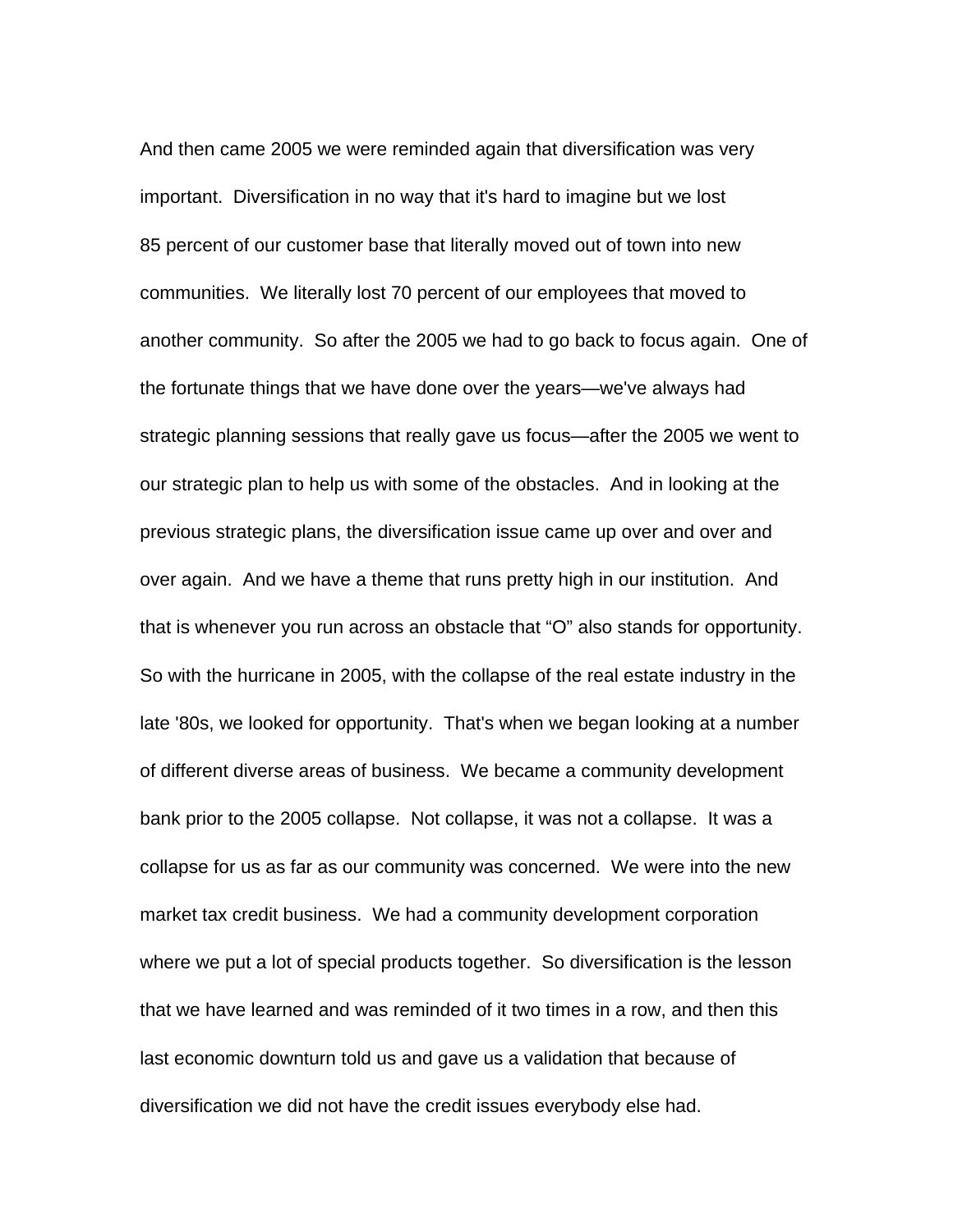#### **RICHARD SMITH**

I think one of the things that really helped us in looking at the past cycles and the things that have happened is not necessarily looking from a banking perspective, but our culture really comes from agriculture and our board, at least half of our board has generally been in agriculture throughout our existence and farmers think differently than the rest of us. They live in a world of peaks and valleys. So they tend to try to find the middle pretty easily because that's a safe zone and they like to make sure they protect themselves that way. I came into the bank. I was not a banker. I was not born to be in this sport. I was in the produce wholesale business, a very interesting business to relate to banking because it is a fast-paced supply demand business with a perishable inventory.

And it really makes you think about risk management a little bit differently. So we really from a cultural perspective put boundaries and parameters on ourselves. And I think staying within those is what makes a bank stay over the long haul. When you think you can violate those rules—and sometimes you do, we sure make our share of mistakes—we find out very quickly, those rules are pretty certain and you will be punished by them. Fortunately for us, our mistakes have been small enough that they did not bring us down. And we have watched others make much larger mistakes and therefore lose their banks. Of any lesson I've learned, that's one of them.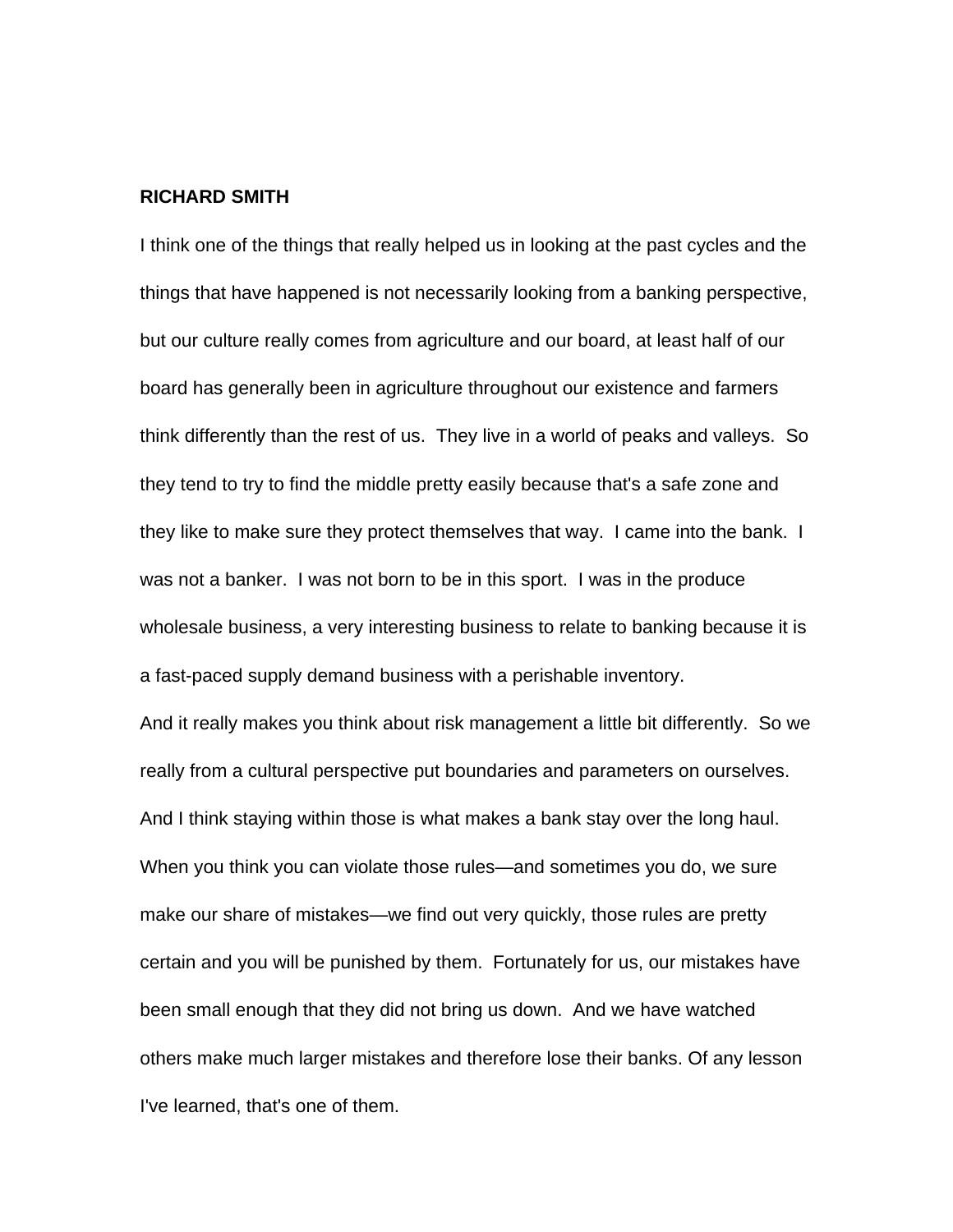#### **PAUL NASH**

I hear a lot of discussion about diversification and the flipside of that of course is concentration risk. I think the earlier panel this morning added a very robust discussion about concentration risk. As you think about the community banking industry going forward what other revenue sources exist, how do you find that diversification that Alden has talked about that some of you have? How do you find that diversification and avoid or protect against concentration risk?

#### **ALDEN McDONALD**

What we have done over the years, as I stated in our strategic planning session, we always looked for new sources of revenue. I talked about the theme that we have, the obstacle versus an opportunity. And we have learned to look at downturns; we've learned to look at changes in the marketplace and to extract an opportunity. Someone on the previous panel mentioned that the banking industry in the early 2000s, let the mortgage business to nonbankers. And the nonbankers basically outmarketed the banks as far as selling that product. They took it to another level. They took it beyond where the banks would have taken it to if it would have stayed within the industry. We also looked at the consumer loan industry. And now we see payday lenders in that space for the consumer lending that we previously had in the bank. And the third piece that we are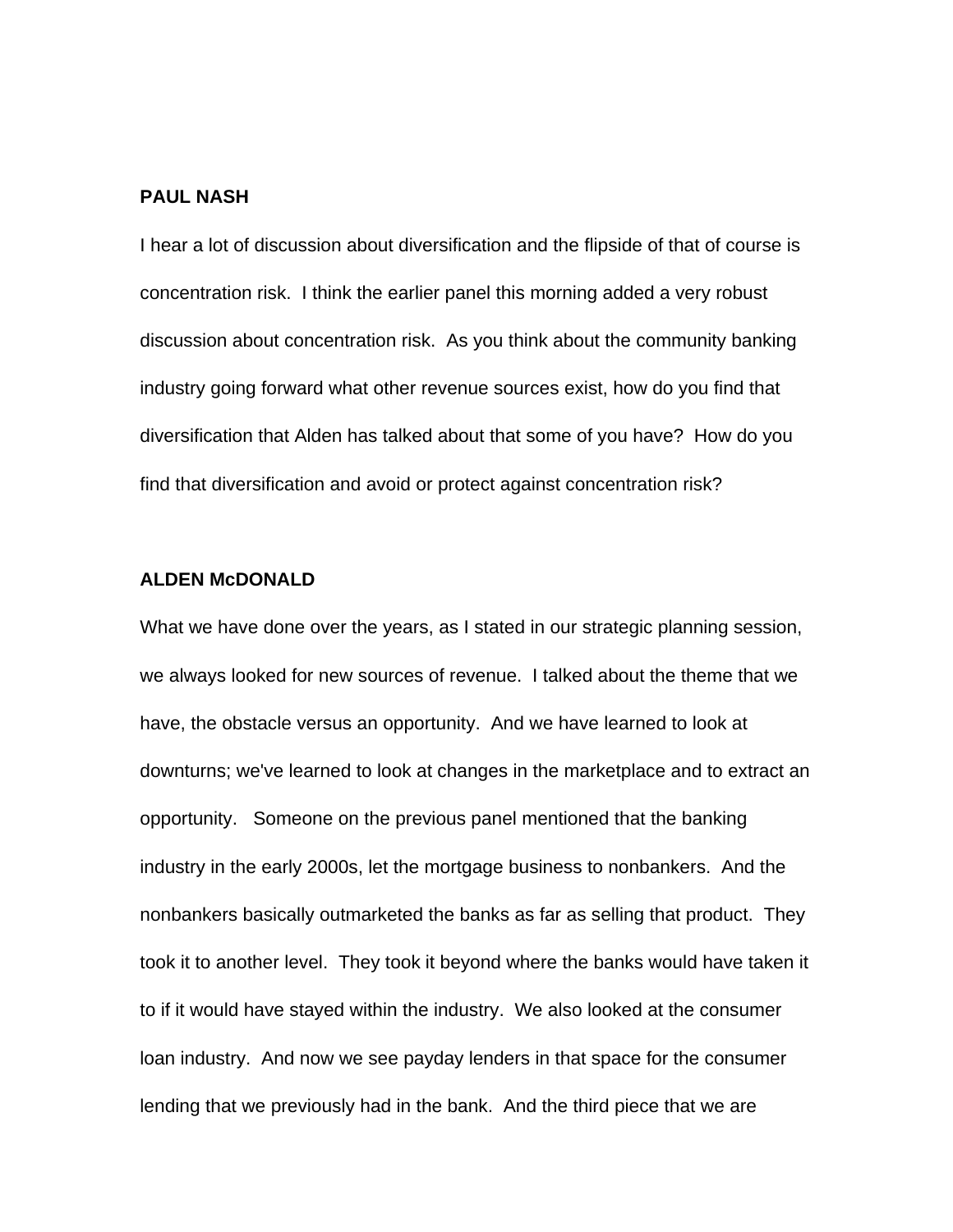looking at now is the credit card industry. We permitted nonbanks, we permitted the larger banks, to take over the credit card industry. We stayed in those three industries. Because we saw opportunity. We saw less competition. We saw a niche in the marketplace that made sense for us. And we created income sources that perhaps others forgo in their planning process. In addition, we looked at community opportunities. In our Community Development Division, for example, we rehabilitate houses. We build houses in our Community Development Division. We mitigate the risk by having a partnership with different nonprofit agencies, the city and the state. That has been a good business for us. And we have a way of mitigating that risk. New market tax credit has been a great source of revenue for us. We were one of the first community banks to be awarded new market tax credits. That's in the early 2000s. So we have been involved and we have been trying to identify different mechanisms to bring in different types of mechanisms. We've been an innovator. If you take a look at your community today, you have cities, state and government agencies that are putting nonprofits into the lending business. My question is, how come we have not gotten into that same space? Because we do it every day and it's a source of revenue. So we try and create new opportunities with problems that we see in the communities in which we service. And all of those things have been pretty good in developing new revenue sources for us, which has been helping us on the net interest spread side as well. So those are some of the things that we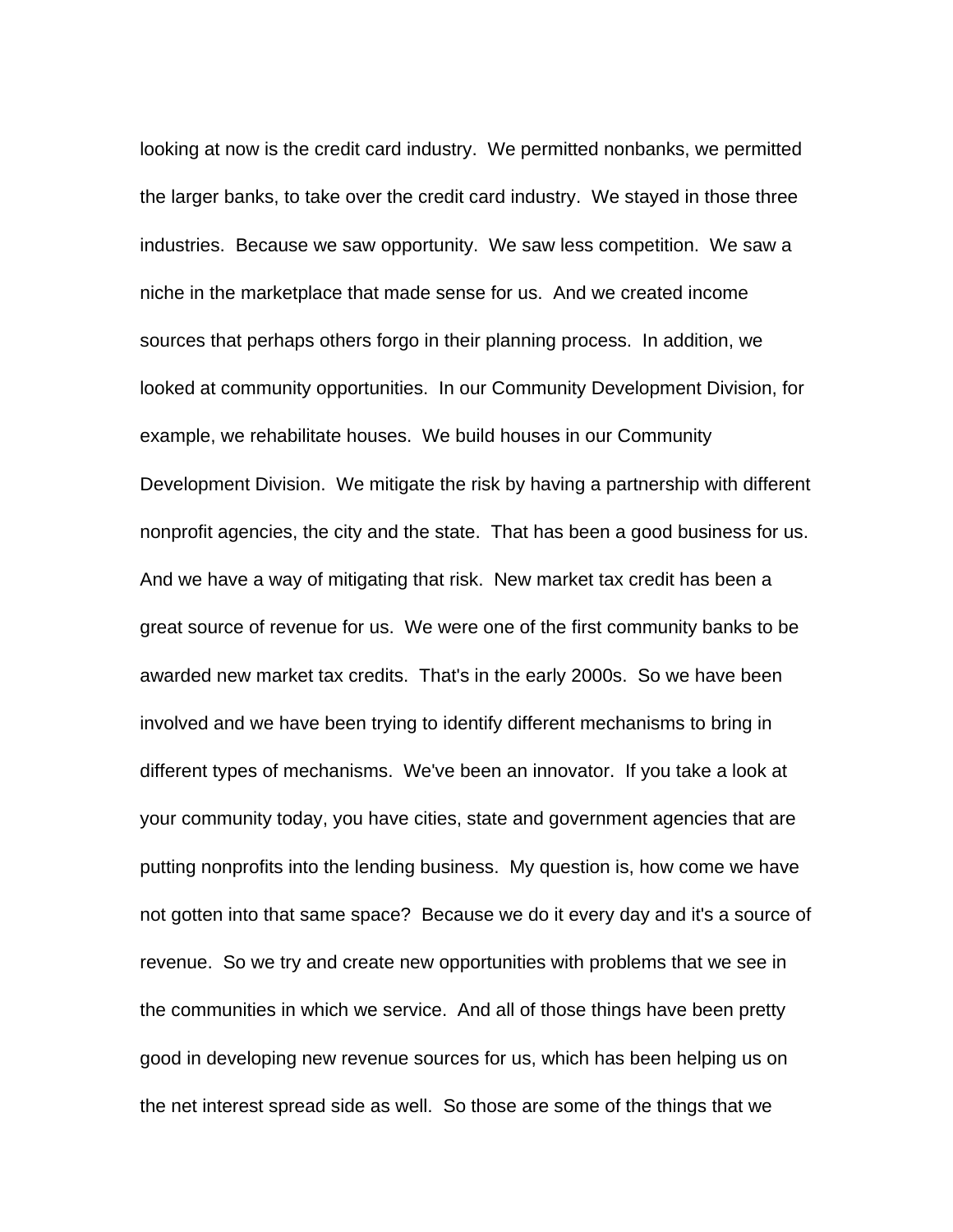have done to generate new revenues.

#### **MARTIN GEITZ**

I'll tag onto one of the things that Alden mentioned, which is the residential mortgage business. In the past four years, the independent mortgage sector in Connecticut has shrunk by about 80 percent. So there's a lot of opportunity for other players, predominantly banks, to increase their residential mortgage activity. Although we are a commercial bank, our balance sheet looked more like a savings bank. About three-quarters of our bank were in mortgage and consumer loans and about one-quarter in commercial loans. So we feel pretty good to do that business beyond our home franchise area. Our balance sheet currently is only about 25 percent commercial, so although it's not new and it's not novel, one of the things that will help us in the next few years is to take advantage of the disruption in the marketplace with some competitors disappearing. Some competitors have grown through mutual conversion and have capital and are now focusing on a different market tier. Changes in what the big banks are doing creates an opportunity for us to expand our commercial business. That's a secondary we are looking at and working on today. The third area is a little bit down the road. The first year of the baby-boom generation last year hit 65. There are an awful lot of people in the baby-boom generation who need advice and counsel not only in wealth accumulation but how do you take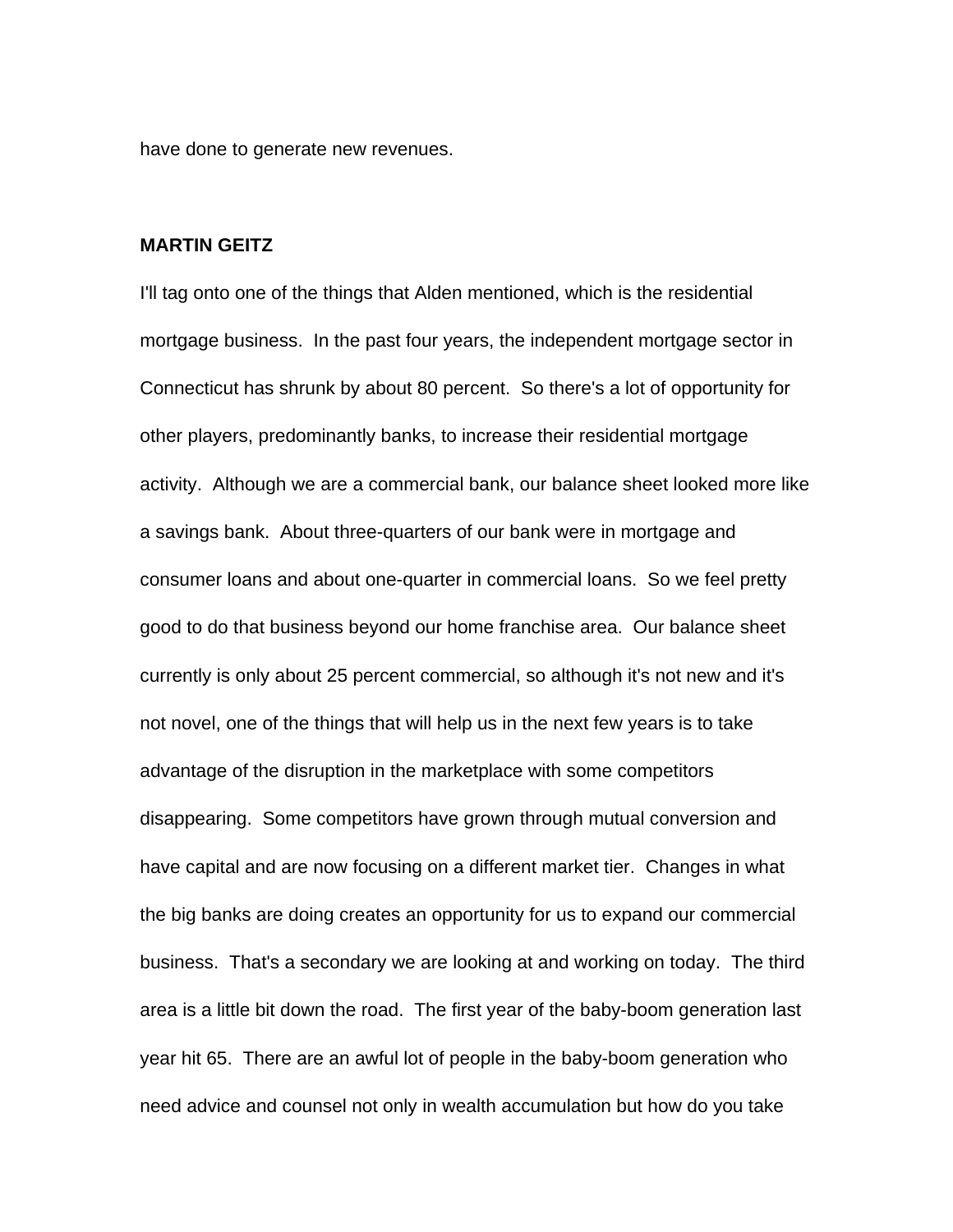that bucket of money in your 401(k) and turn it into income streams that will last you through 20 or 30 years of retirement? The community bank model, which is high touch as we've heard throughout the day and very customer service and friendly-oriented is a natural delivery model for helping retirees manage their cash, convert their investments into safer longer-term investment or medium term and short-term investments at the bank. We think a bank is right in the middle of that, so we will work on that as well.

#### **JOHN EVANS, JR.**

I joined the bank in 1979. We were 100 percent agriculture. The first office is located in a community of about 350 people. I expanded and opened that second office in our present location in Idaho. We started using FSA-guaranteed lending. Which was just tremendous when examiners come in they only classify 10 percent, not 100 percent.

That helps. We are also the second largest SBA lender in Idaho, so we give those government guarantees to help support our bank.

#### **RICHARD SMITH**

Noninterest income is a big proponent of ours—consistently 25 percent of our revenues. And that's extremely helpful in these times when we talked about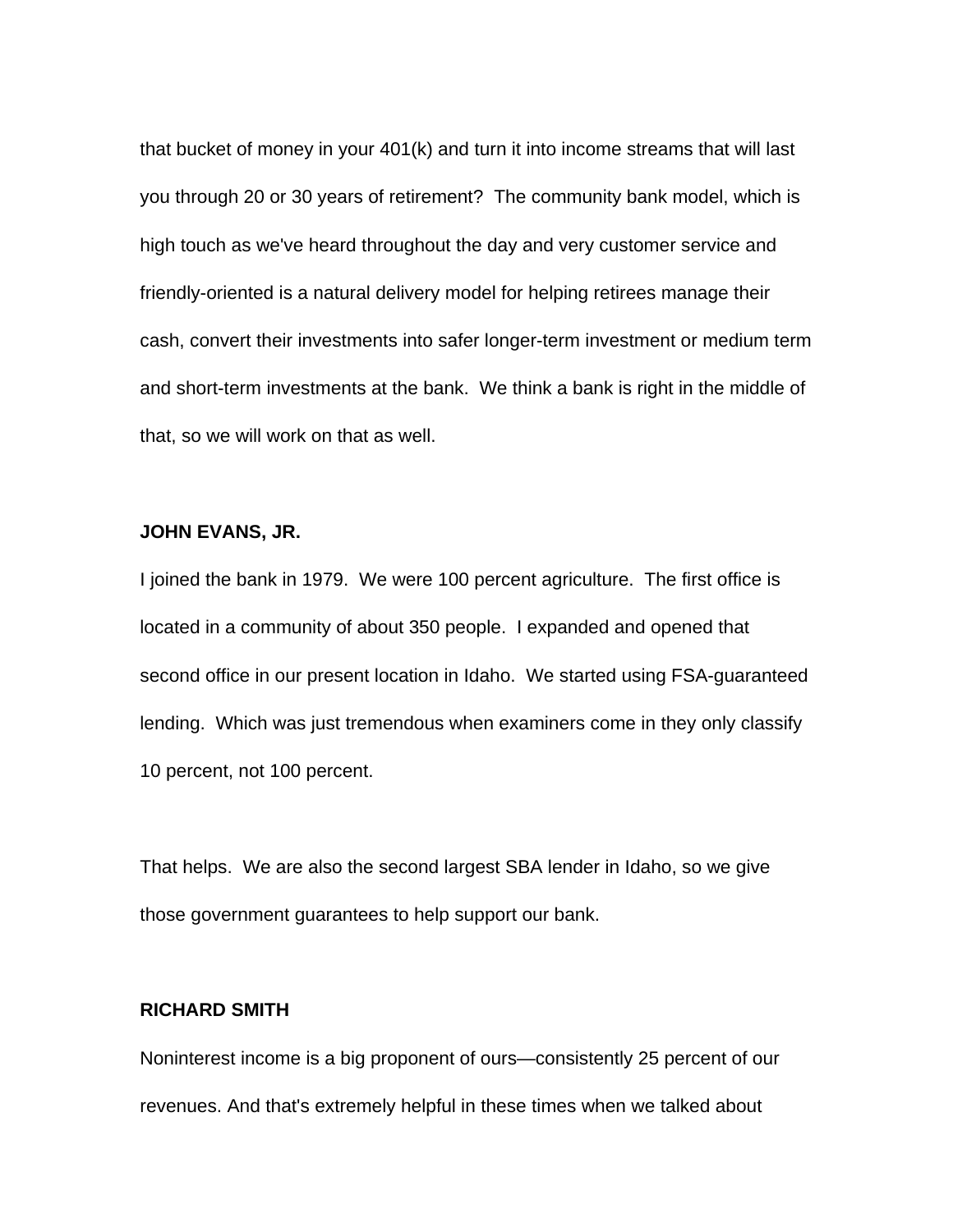earlier about spread. The first question today was about spread and declining over a long period of time. What is the realistic prospects of it going backup? I don't have a lot of high hopes for that. And that's what makes this noninterest income component so important. For us the noninterest income we've been at this a while. Certainly service charge fees are an important component. I see a lot of community banks afraid to charge their customers a fee for services. They provide great service and great convenience to our customers. I know we did. We have 74 ATMs sitting out there and seven days a week there's a lot of cost to that. And so in return we should expect to charge a fee for that service, although these days that seems to be under attack. The other component is mortgage and lending as others have talked about. I also agree there has been an exodus of people and there are fewer out there to compete against, and we are finding our spreads on that business is a little bit better and we are excited about that component. And of course, with these interest rates, it's a good time and we also service those loans. Not that we think we make any money servicing but we do identify we think with our customer when every day, every month they write their check for their mortgage, and it has our name on that check. So if you have a checking account and we finance your house, you develop deeper relationships, which leads to other products that are important. We are affiliated as our broker dealer and we sell mutual fund annuities and retirement plans and 401(k)s for that vehicle. And we see that going forward a real opportunity as that industry is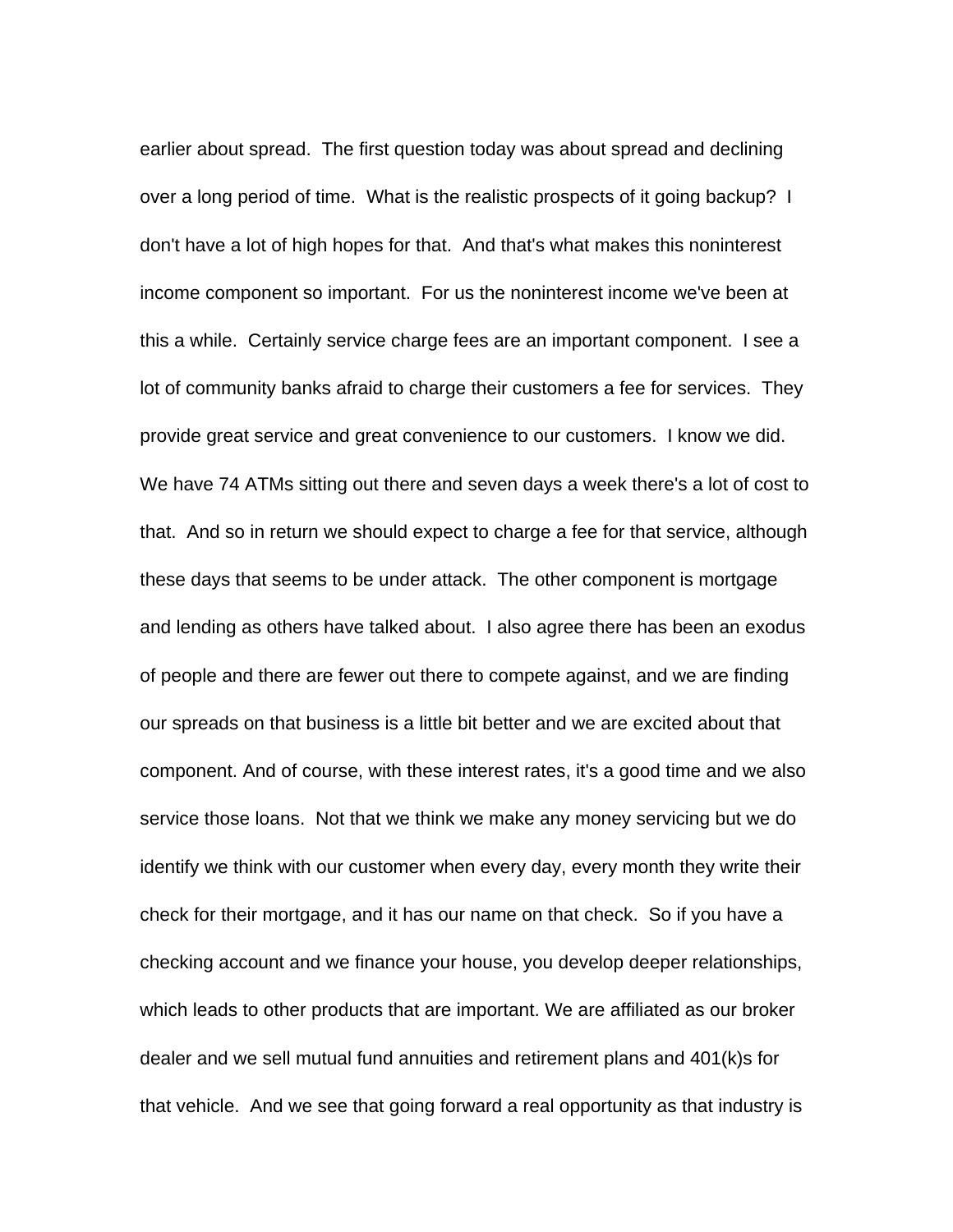in a little bit of an uproar, but consolidation of the traditional Merrill Lynch group into the big banks, those people working there are starting to rethink where they were. And we've had some success bringing those into our organization that have more talent than we've had in our bank. We see that is a real opportunity for growth to continue to try to drive noninterest income because we heard years ago that you can't live on a spread income alone; if you really look at the industry, particularly the banks, we are still living too much on spread income.

# **RUSS TAYLOR**

I alluded to a couple of things we started to do to diversify number of years ago. Let me take you back to when I became president in 1993. We pretty much did one thing, mortgage lending. We had one product. An ARM and you either took it or you didn't bank with us. Or at least you didn't get a loan from us, so the diversification was definitely in order. One of the things we did in those days was try to pass on as much savings to the customer as we could so we ran a very, very efficient shop by intent. But then we were not broad with what we did. The problem was that as you start to do more things, you need to look for income from some source and the thing that our customers would not let us do is jack up fees. So we made the decision at that point that we were not going to increase fees significantly. We would watch the market. As things went up, we would go up, but we do not get much income off fees. When the overdraft checking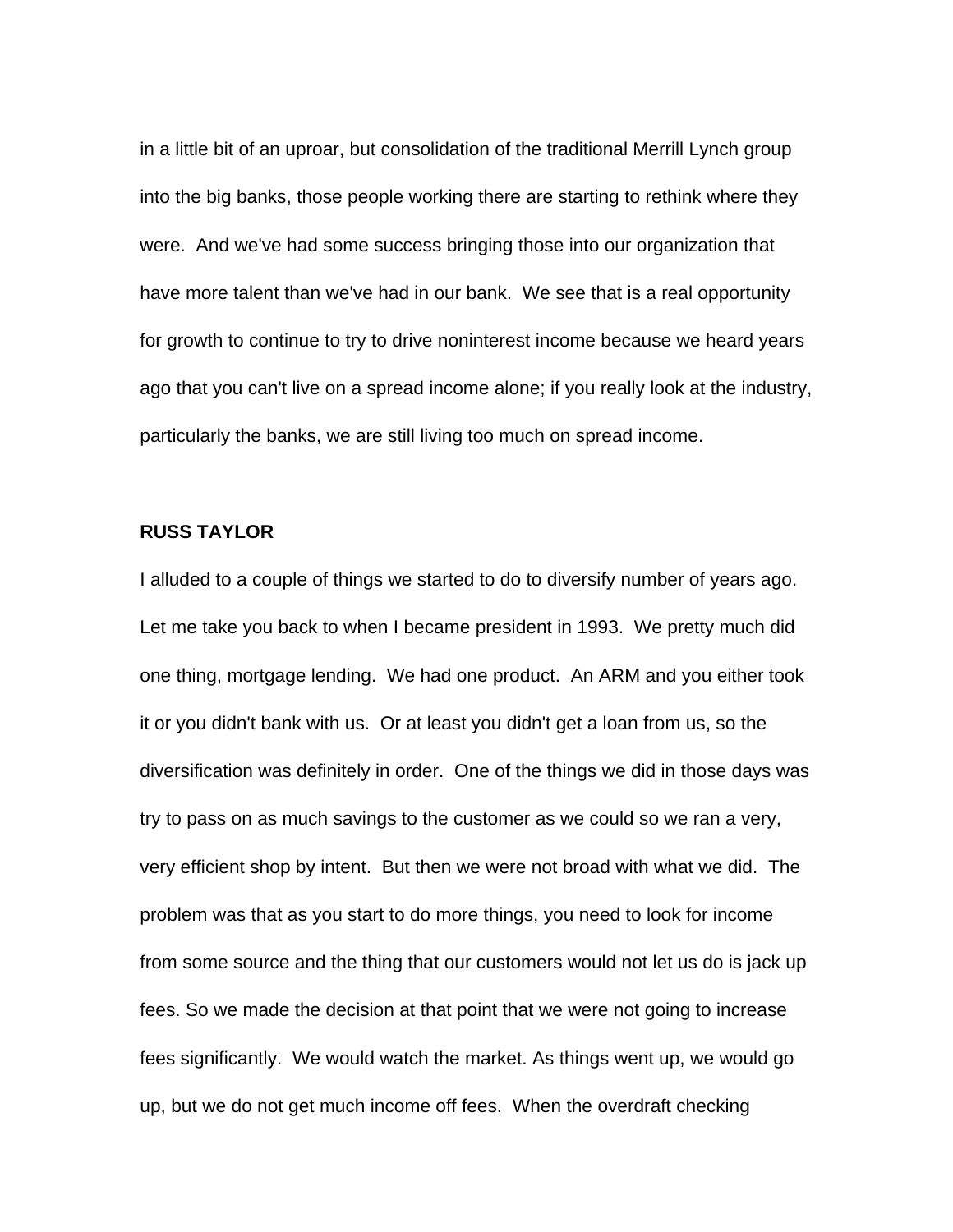programs came out, I refused to put them in. We have an overdraft program. It does not make a lot of money, but I always thought that if you are a community bank, why would you try to get the customer to overdraw and spend a lot of money on overdraft fees if what you're trying to do is build a relationship with them. I've had that argument with people down here in Washington D.C. I don't think that makes sense and I don't think anyone that runs community banks should do that. So what do you do? We decided we could probably do some insurance sales and establish an insurance agency and try and bring fee income in that way and that's what we did. We went against conventional wisdom and did not buy one initially. We started it from scratch and we did that intentionally, knowing full well that would cost us money. But that's one of the beauties of being a mutual institution. All you had to do was make sure the regulators understood and were happy with what you were doing and you had a plan in place, but we didn't have to worry about spending money to get this started. And that's what we did. Shortly thereafter, we bought a local agency and that gave us a basis to get started with. In the early days, we made quite a bit of money off it, but it was mostly from annuity sales, which there's nothing wrong with that. But obviously that will go up and down with interest rates in the marketplace, and what we wanted was a full service insurance agency. So it has taken us a number of years to build that, but my concern was that if I buy an agency, how do I know that the way I deliver banking products and services is the same way that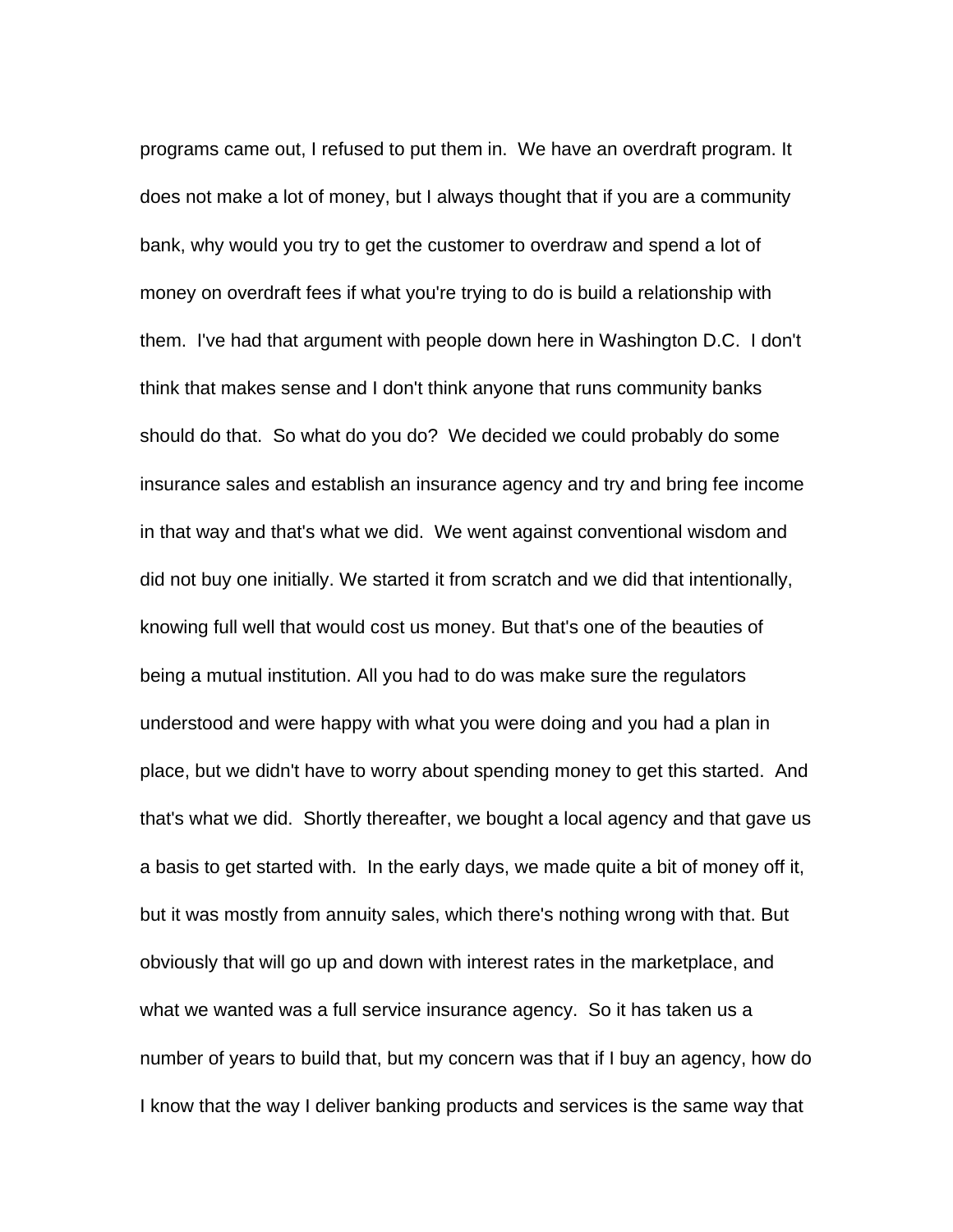man, woman, or group will deliver insurance service sales? So that was the reason we needed to build it ourselves and take the time to get it done. But we did that and it's now profitable. It did not make a lot of money over the last couple of years, but we have a young guy running it now that's making money. At the same time, we started to look at can we diversify our lending practices, our residential lending practices. Honestly I have no hard feelings to the FDIC at all because they came in and kicked us with CRA. I literally took over in the first of the month and two weeks later I had my first CRA exam after five years of telling our board that you will get killed and you will get killed and sure enough I became president and we got killed.

But it was the greatest opportunity in the world for us because of Alden's comment. We look at every problem as an opportunity to find something good to do, something different to do that challenges us. If you're sitting there with money in the bank, people don't take the chance. That's the time to question what can you do and is there an opportunity out there. So at that point I cursed out the FDIC to my board quite honestly, not meaning it because I was thinking I can make them the bad guy. I have to do this because of them knowing full well I needed to do to survive and grow the institution. So we became a full-service mortgage lender. We do all the things out there better, normal and traditional beyond the one product. We don't do any of the problems that got everybody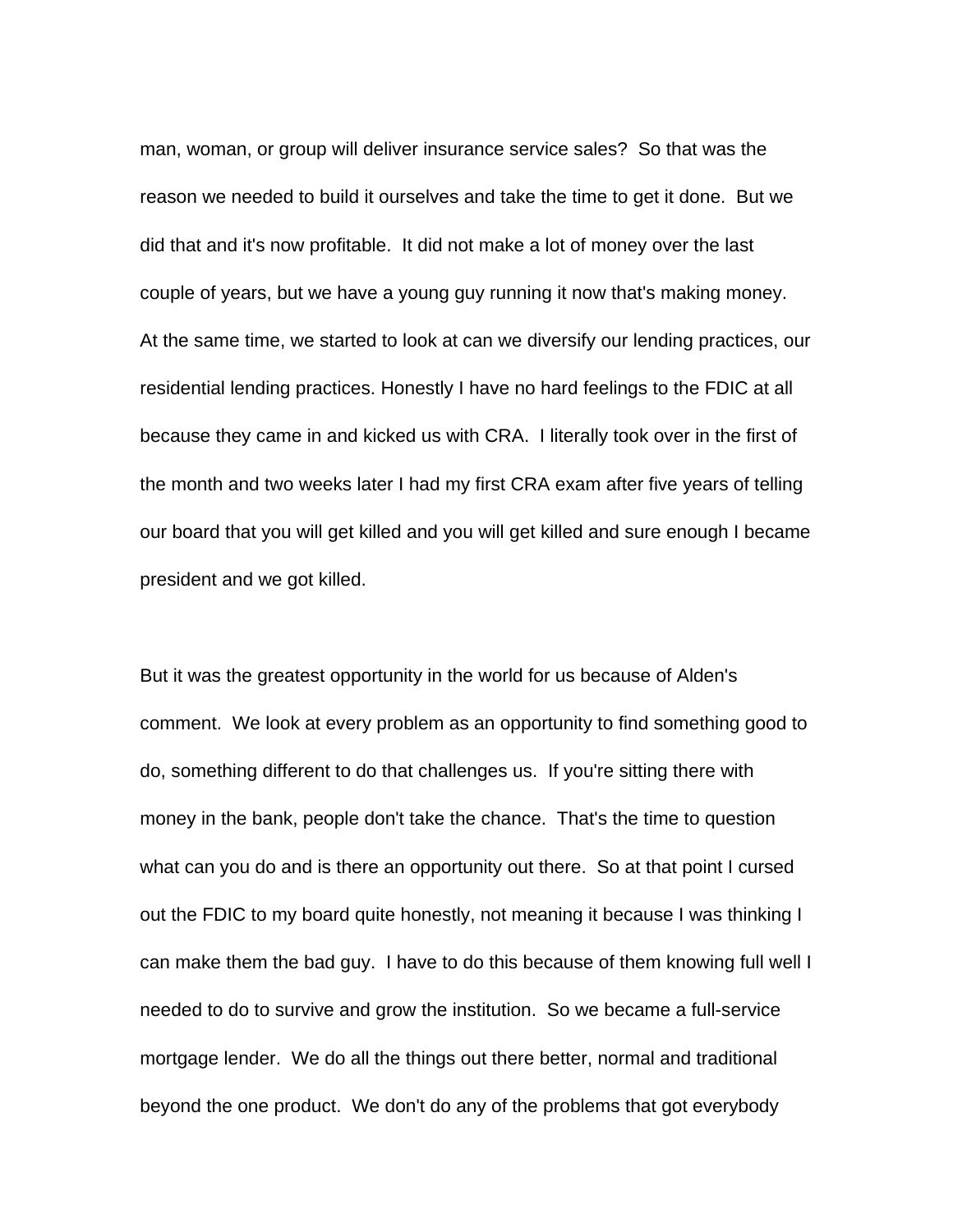into trouble during the 2000-2010 time period, but we go beyond one mortgage. If you don't want it, you don't have to come here, so we changed that philosophy. At the same time, we worked in commercial and we decided we would not get into that quickly. We took a number of years to do that and we first started talking in 1998, when I came back from a conference and suggested to my board we needed to look at it. And 2003 we actually started to do some. So it only took 14 or 15 years. When we started then, it was a slow process. We decided we were not going to do it quickly because it's a whole new ballgame for us. We are not used to this. We had a young lady who was an attorney and worked for us for a while and we asked her to start putting a program together and work with outside counsel. That took a couple of years and in that time period we started to look for a lender and some support staff. We did that. We are located just south of New York City; that is a heavily industrialized area of New Jersey. As a result, there are a lot of small, midsize organizations that we knew were not happy with big banks and at some point in time, they would start to leave those guys and guess what, we started it and three years before there was a problem and the beauty we have now is we are able to take some really good account relationships and customer relationships and make them long-term relationships right now. That has done a lot to add income to the bottom line, both fee income and spread income.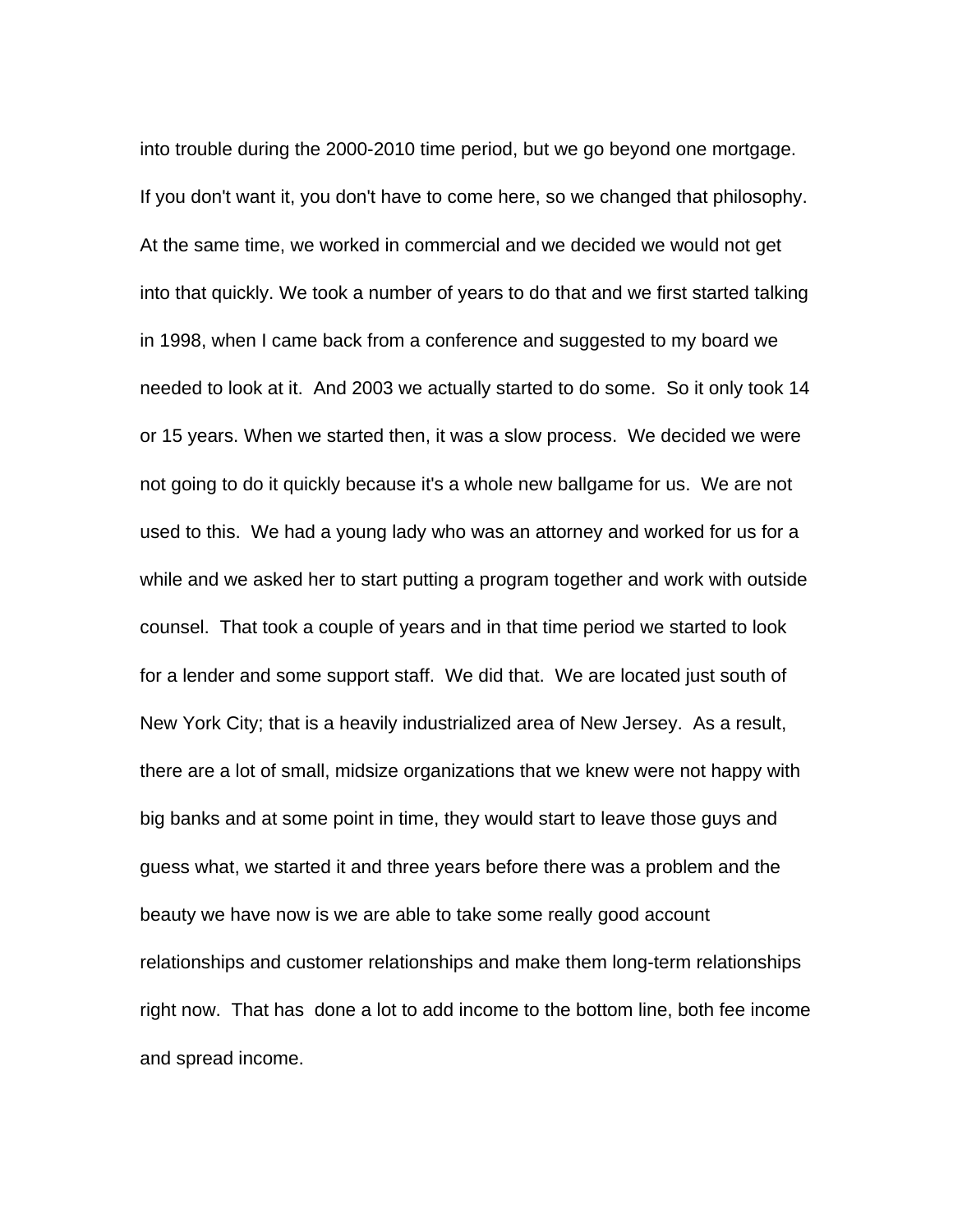I served on the board of one of the pension companies and they came up with a great non-deposit product a number of years ago. We decided we will take a look at that, and it allows us to sell to our customer base—the same family if you will—of mutual funds that are in my pension that are supporting me and all my staff when we make our contributions on a monthly basis or paycheck basis. Those same mutual funds can be sold through the agency to our customer base. So that's the things we were looking at in our diversification. We had an insurance agency and commercial lending, we brought our non-deposit projects. We did not increase fee income on traditional services, and at the same time we started to change the complexion of the organization and become a community bank that was more rounded and diversified.

#### **JANE HASKIN**

We made a decision that we were not going to change our model of the way we were lending money because it was working very well for us. We decided to invest in technology. For a \$175 million bank, five years ago we were \$125 million. We had 40 full-time public employees and we have 39 now. We have added remote deposit capture. So I can thank anyone in Oklahoma City or anyone in Oklahoma. We've added mobile banking. There was a wonderful gentleman by the name of Gordon Moore who is a cofounder of Intel, and back in 1965 he developed a theory that is known as Moore's Law. Basically, it says that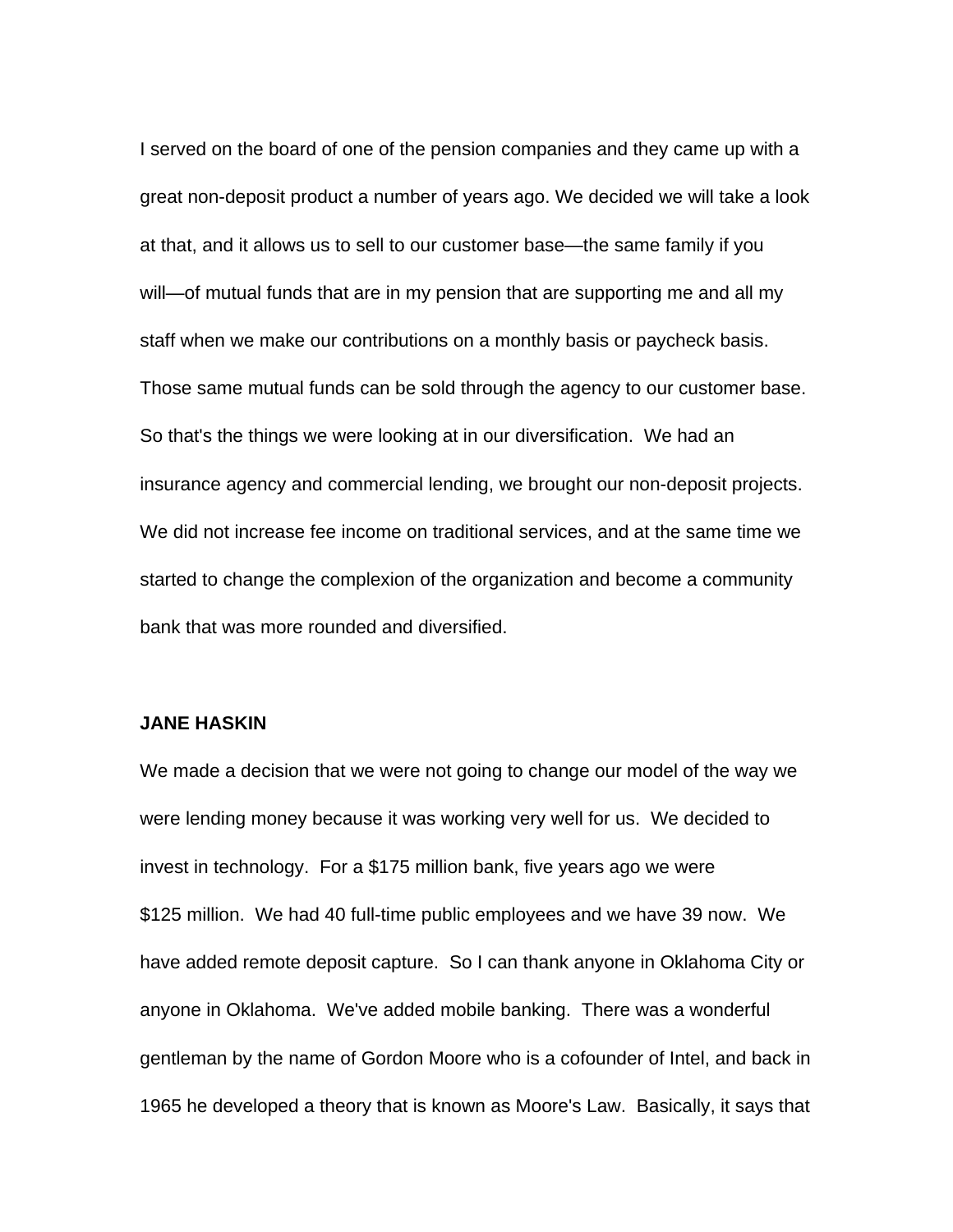the power of computing doubles every two years, but the price remains constant. And so we are really betting on that because we are growing. We had the best year we've ever had last year profitwise. So we have been able to grow the bank and keep our costs really steady. Let me give you some of the numbers. We spend hundreds of thousands of dollars on technology, but over the last three physical tiers, our costs increased \$41,000 per year in technology. However, our postage and/or stationary cost went down \$31,000 per year. So the net cost of those three new pieces of technology to my bank was \$10,000. Now I can get a lot of customers and spend those kinds of dollars. So if as a community bank you are concerned about technology, don't be. Embrace it. It is here and it could really help you.

#### **PAUL NASH**

Do the others want to address the technology issue? I think it is safe to say that the technological innovation has played a critical role in the evolution of the banking industry. And new applications and devices abound. There are so many ways to get in touch with your customers, or more importantly, I would think your customer's children who are your customers of the future. So what steps are you taking to meet the customer preferences for new technology and how are you addressing that in your markets. Let me start with John and go down the line.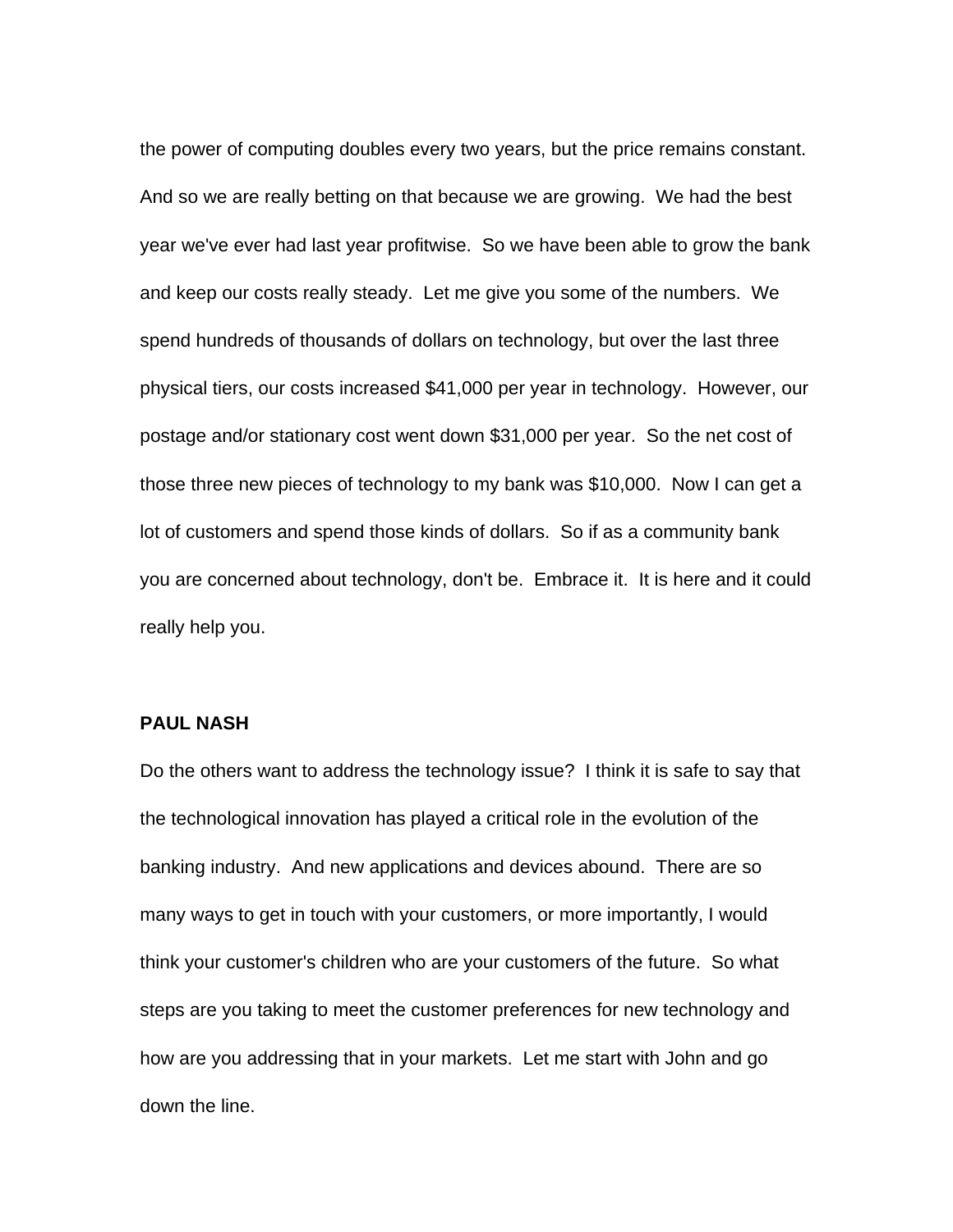#### **JOHN EVANS JR.**

We formed a technology committee that meets monthly to talk about new technologies and get on a plan to be successful. We also have a three-year technology budget that is based on what we think is expected changes that will be going on in technology. We have to continue to put resources in technology. We use vendors and technology providers to provide us with comparable products. We are not the number one out of the chute in technology but we have top IT talent, smart, hard-working, and honest owners and employees. In 60 days, we will get our mobile banking going, and our technology committee and our group attend conferences. Of course, we read trade magazines and listen to our employees through our technology committee.

#### **ALDEN McDONALD**

I keep referring back to Katrina. In 2005 I mentioned to you that we lost staff etc. And in our planning process, in our strategic planning process pre-2005 we looked to the future. As we normally do every three years. We take a hard look. So when we have to hire new employees, we made a conscious decision to bring in 15 young people into the industry where most of them came without any banking experience. And we had the 15 people to meet with the management team every month. And we still meet today. Some 5 1/2 years later, every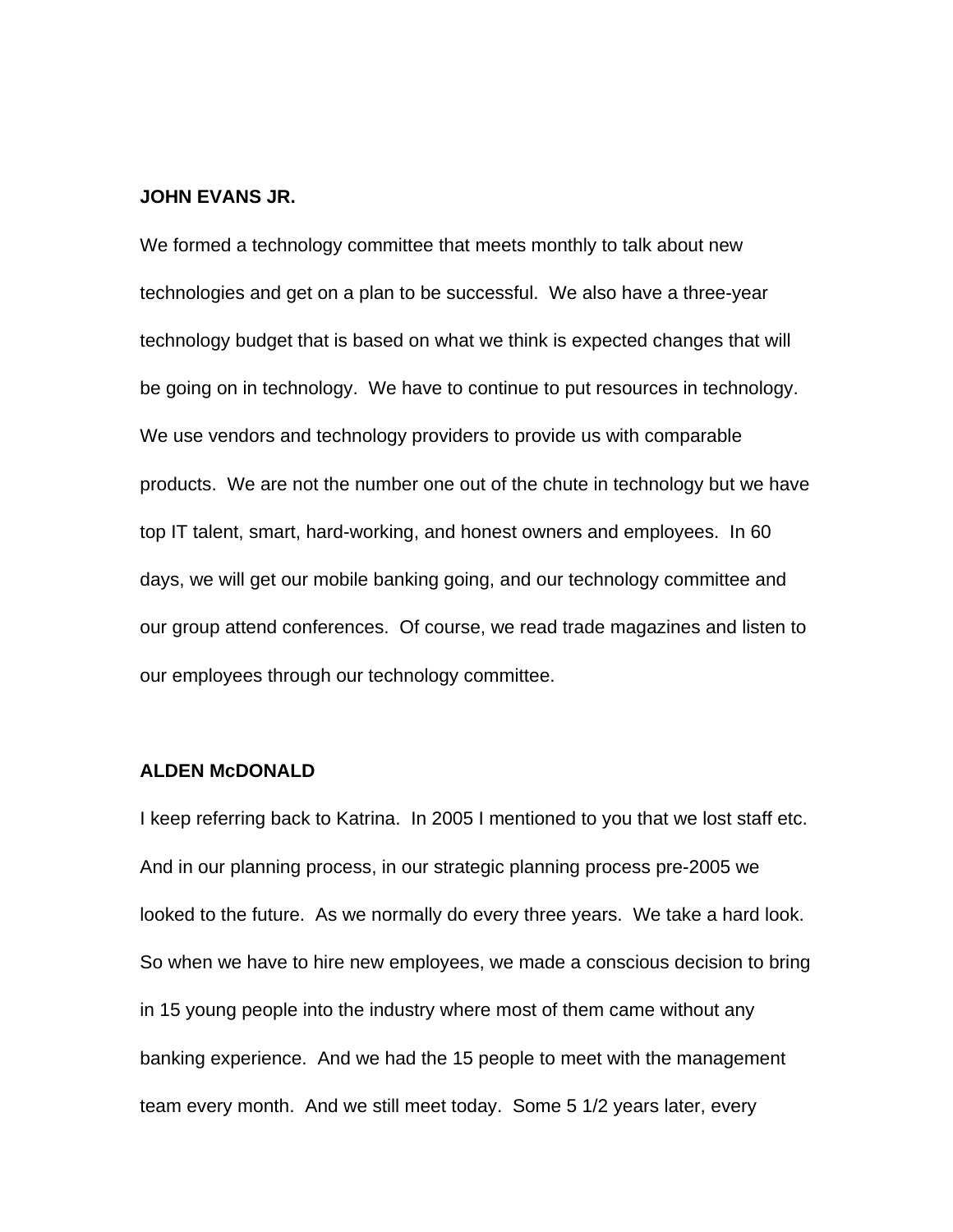month. And the charge we gave to them was tell us what the people of your age group want to see in a bank and what services are they looking for. So we have been transforming our institution with the technology to meet those needs. And today some 5 1/2 years later, those 15 individuals are in charge of some of the major areas of the bank. We have three new products that we just launched and we have launched a number of them prior to this. But there was a software that was developed out of California where we partner with the company and we also partner with our commercial customers. We picked up a \$50 million averagebalance zero-interest account because we were able to offer some services to the employees of that company. And it takes the place of payday lending because the loan is made to the employee. The employees make it by way of the Internet. It is payroll deduction that is sent out automatically with the employer. And we also have a lot of education courses that we do on site for all of the employees. As a result of that, we now have mortgages that we are doing for the employees, opening accounts and things of that nature. The second product we just opened is called overflow. We have not given it a name yet. But this product can lend online and removed a lot of the cost of handling a customer. It is our credit standards, by the way. We also have a second-look piece in there. And it could also open accounts. And we follow all of the regulations, all of the compliance and it is all built into the software. Those are just two pieces that we were able to use in soliciting a \$50 million average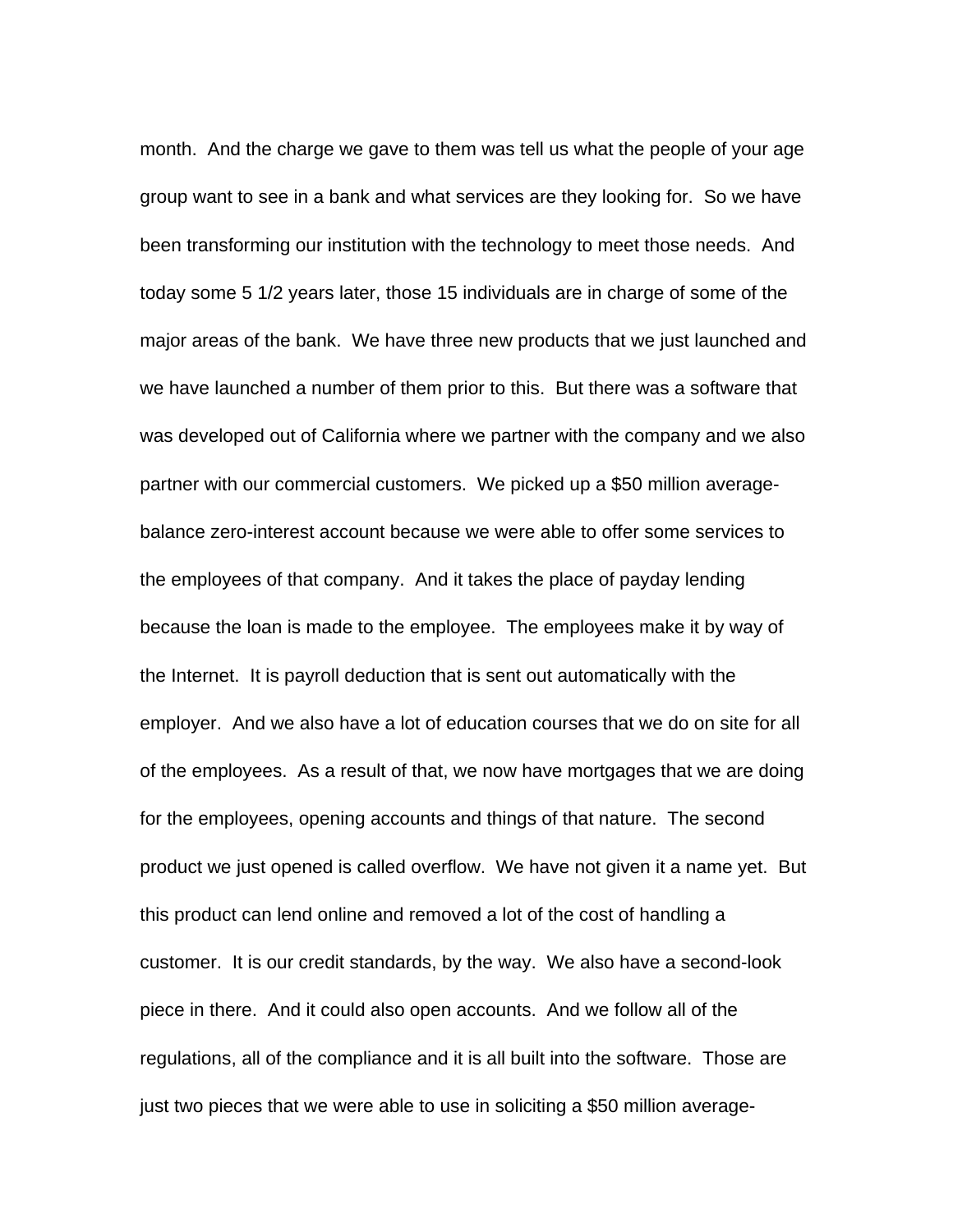balance DDA account from a corporation because they needed some services for their employee base. The technology for us has been very good. We have all of the whistles and bells with the technology, to remote-capture and things of that nature, and the remote capture has worked well for us because a lot of the customers who were with us pre-2005 are still banking with us. And now we have consumer capture where they can make deposits from where they are today.

# **MARTIN GEITZ**

In an earlier panel, one of the bankers was talking about what we all know that by the end of March, we have to comply with ADA requirements that affect ATMs. As we looked at our different options for ATMs, there were a range of options. We could have replaced what we have with relatively inexpensive but compliant machines, or we could go with really the state of the art that would allow customers to do a lot of different things with an ATM and reduce paper and so forth. It was going to be a lot more money. We decided, for two reasons, to go with the most expensive option. One was we thought from a productivity point of view, it would create some efficiencies internally. The second thing was from a marketing point of view. One of the challenges we have with those potential customers who are considering us but they are worried that we have a community bank that don't have the level of technology, the level of products and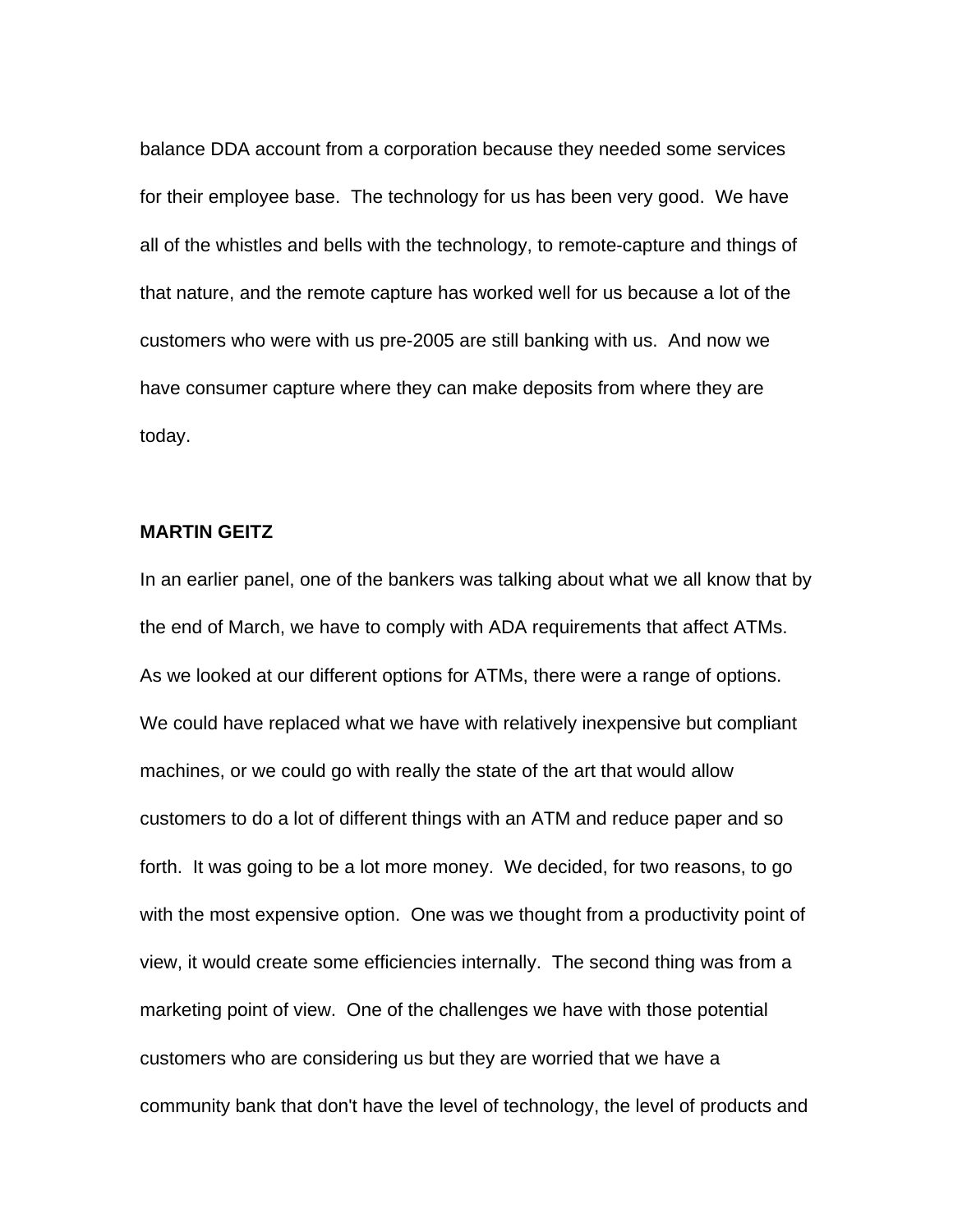services that they think they can get with the regional and national banks. That by having a state-of-the-art ATM would be another visual example that we are state of the art and they make no compromise in doing business with us compared to a larger bank. Another area of mobile banking has been mentioned where we will implement that later this year or early next year. And the third area has been things that are helping us internally. I was at a Connecticut community banker event a few weeks ago and the speaker was a technology person who started a company that has developed technology that will help us, community banks with compliance issues. It's terrific and one of the things that we will experience over the next few years is that there will be plenty of entrepreneurial people out there who will come up with ways to help us manage our compliance responsibilities in a relatively manageable cost effort. But one of his slides were series of slides was comparing the assets per employee by different types of banks and community banks it was whatever the number was. Regional banks was more assets per employee. Big large national banks have a lot more assets per employee. And then a compare that to the mutual fund industry. Lots more assets per employee. And so essentially this point was you in the community banking industry need to focus on your internal productivity and how many people it takes to service that set of assets with the customers associated with those assets and we've been trying to find ways internally to be more productive. And one area I mentioned earlier we have expanded our mortgage business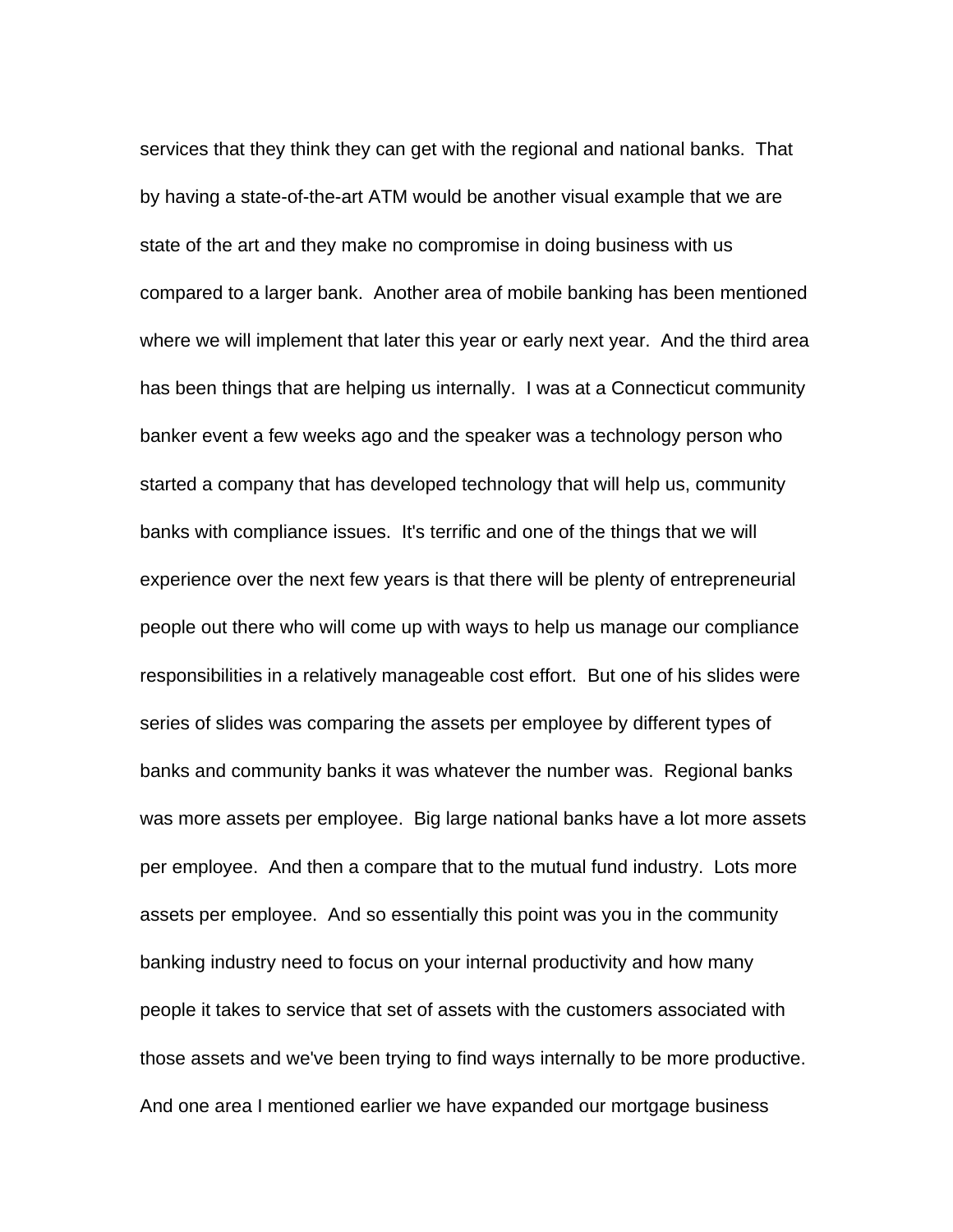significantly and made a big commitment about a year 1/2 ago to a whole new technology system. For that will not only lead us to the business well, but it will be a lot more productive in terms of tracking data, populating HMDA, process flow, a great leap forward for us in terms of technology. We think that will allow us to grow that business without necessarily having to spend as much money as we would've had to spend on people for that part of the business. And then maybe the final example of that is we have had a core system for years. We were the first customer for our core system provider 17 years ago. Over the years they have added enhancements but the folks who use the system were very comfortable in the way they were doing the business five years ago, three years ago, ten years ago. So some of those spreadsheets that really were no longer necessary they continue to be part of the process. So that's an area we've been working on for last couple of years. Embracing technology, let's use the tools available to us. It is hard for people to change the way they do business but we have to let go of some of these spreadsheets and let the system do what it can do for us.

## **PAUL NASH**

As we continue to answer the technology questions, one question we have from the audience is how supportive are your boards relative to new products and innovation and how do you bring them along if you sense any reluctance?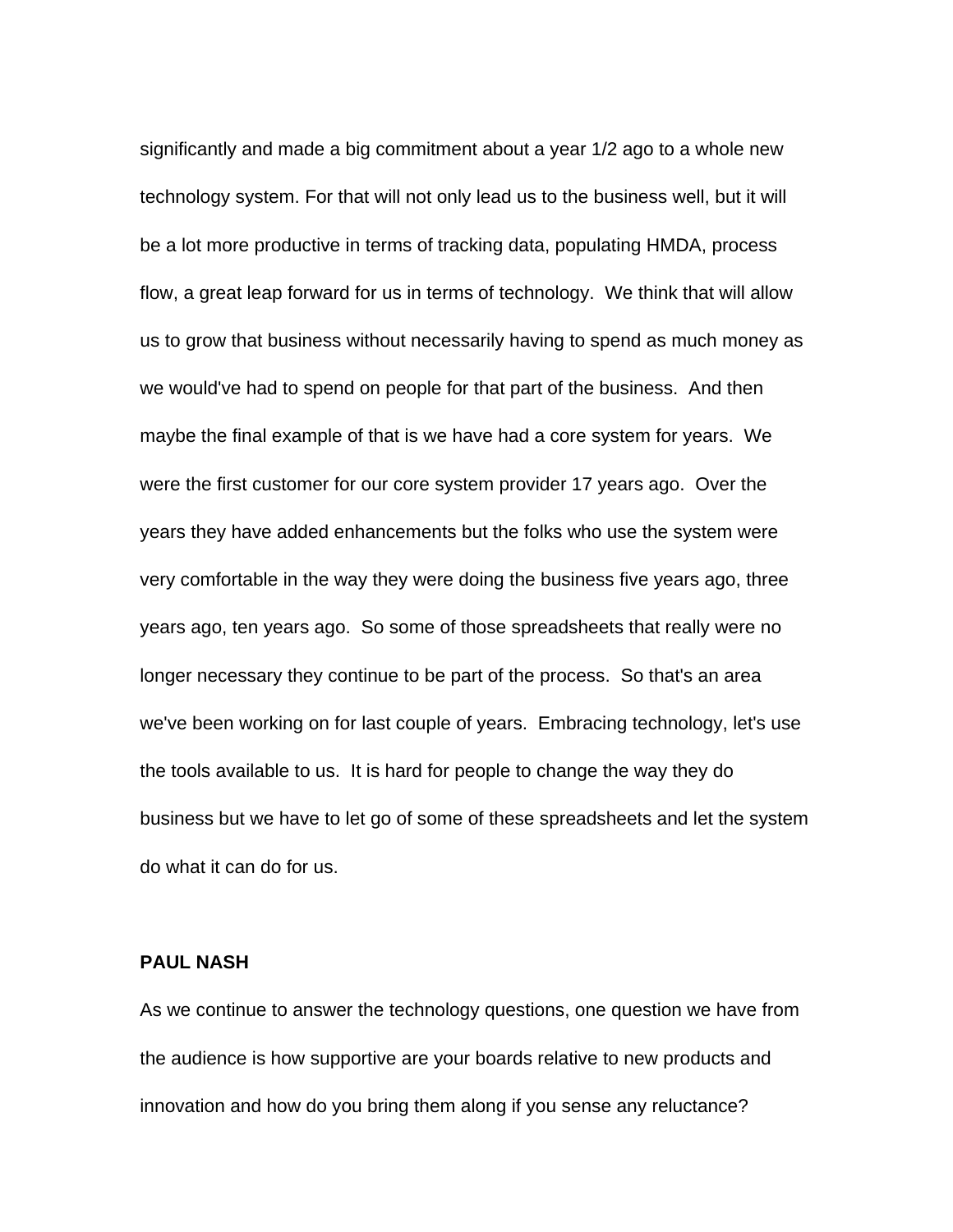#### **JANE HASKIN**

I will tell you when we first got our mobile banking app—and I would suggest you get started on that right away—we had to pull a lot of those services back under our core provider so that we could enable our local banking to work. So it has been about a 13-15 month process for us to accomplish that. We had to convert our Internet banking to our core provider. So it's not just a simple thing you roll out. It takes six weeks to get an Apple app approved. But anyway we go through all of this and we got the mobile banking and we were so excited. We knew customers wanted it and the numbers were not getting there for us. So we took a step back and said why are we not getting this product out? Our employees didn't know how to use an iPad or an iPhone or an android phone, so we went out and bought all of our officers iPads. We bought all of our directors iPads. And we bought our people in IT iPads. It sent a powerful message to our people that we will embrace the technology. Our numbers are going up very well on our new products. But the mobile banking, you really have to show customers even if they are tech savvy. You have to walk them through how that all works. And if you don't have the people that know how to do that that, have never used those products— the first time our directors were trying to use that they could not yet the finger swipe on the iPad —and if you're trying to show someone how to work that it makes it very difficult. But also the powerful thing about that was it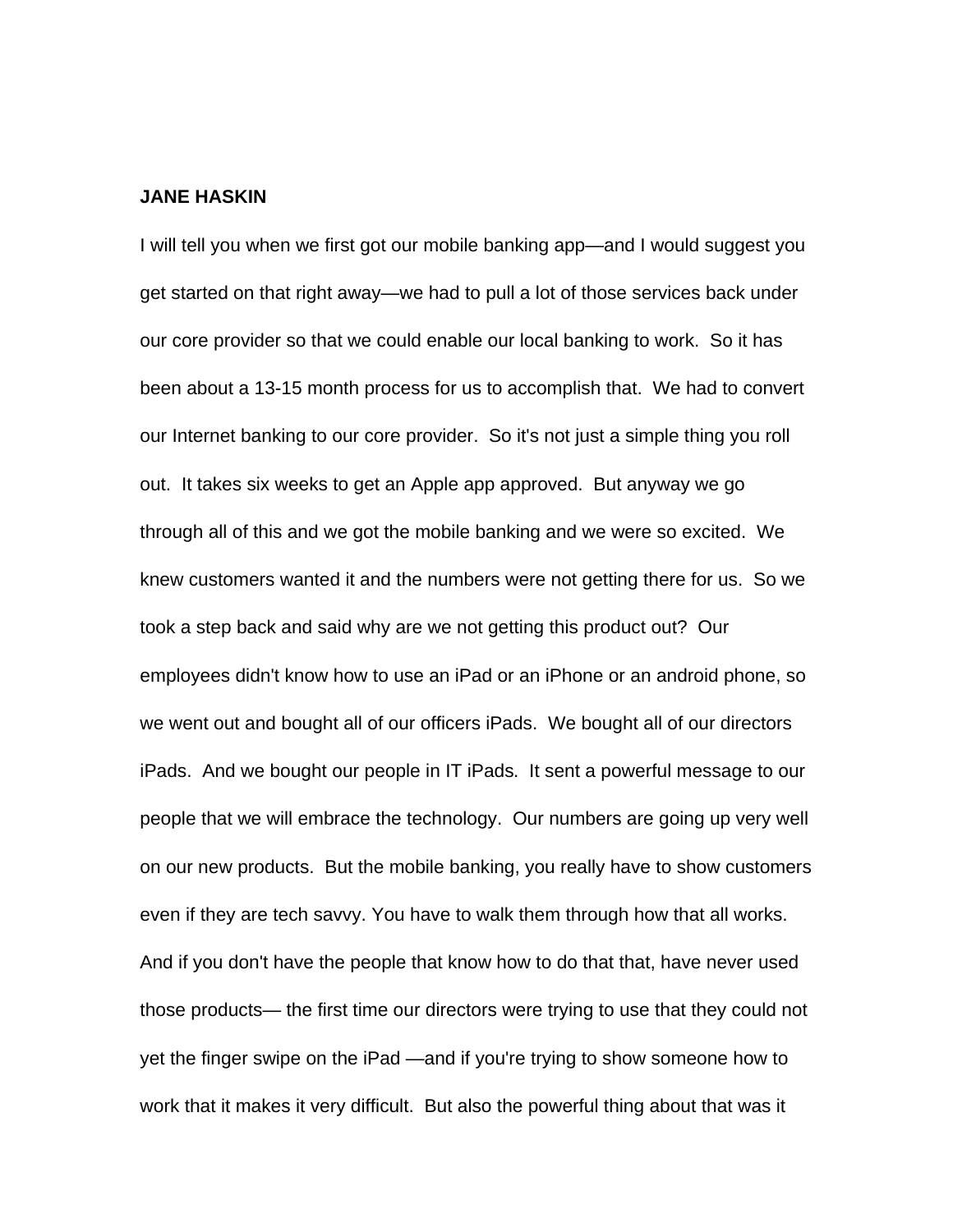sent a message to all of our employees that we will accept and embrace technology in the future of our bank.

# **RICHARD SMITH**

I've been working for a long time trying to get our directors to step up. So they were getting their information—you send these packages of papers home and cutting down national forests to do it. And then they started to receive the information on their PCs and the solution to that was you can just print it out yourselves and then I was getting the complaint saying you need to start buying the paper.

And I said I don't think that will work. You don't need to print it off. So the last board meeting they all sit down at the table and they all opened up iPads and there it was. We built the solution for them and everyone is using it now. But wow, that worked. So they are embracing it at a level I never thought was going to happen. So that's very positive. If anything will happen in the future that will change our industry, it's technology. I know almost every day there is a new thing that becomes intriguing on how we could apply that technology to our banks. The biggest reservation I have is security. And that doesn't mean just banks, I mean computers in general. We are chasing something that's chasing us. And we feel confident in our systems and for example, in one area,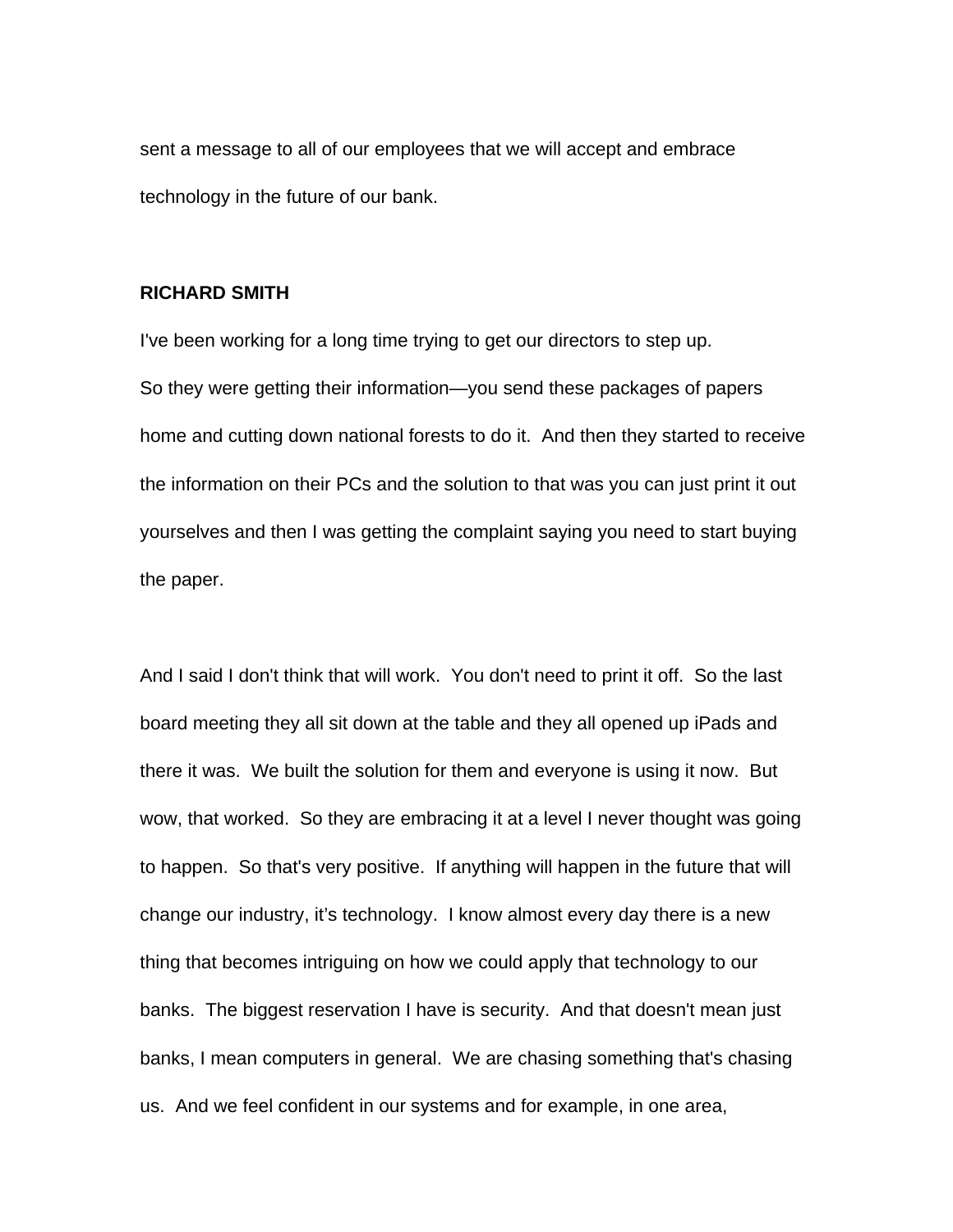commercial accounts, we think we are doing the things we need to do, but I'm not sure our customers are. And we have had situations where the customers have not managed their systems and they have been hacked and they have lost substantial money. That loss becomes suddenly our problem. Because whether it's our problem or not, we are their banker and it's our problem. So I think the security area—all of this is coming real fast. We want to adopt it and at the same time it is push and pull at all times. So it's a little bit scary.

# **RUSS TAYLOR**

I will start with the question first and then talk to about my views on the tech in general. On the day that iPad came out I pre-ordered one. And had it delivered that Saturday. And within two months, my entire board—even though my old directors had just retired—my current board was on IPads. We bought them iPads by June of that year and we do all of our meetings that way. There's no paper anymore. And they are all comfortable with it. Some are younger and some are older and nobody had an issue with it. In the long run and they understand it and embrace it. We always looked at it high-tech, high-touch. We always looked at technology from behind the scenes to do the things that would make us more efficient maybe we would not have to add as many people. And high-touch because that's what we do as a community bank. We engage the customer in that face to face. So we have a lot of the tech things out there and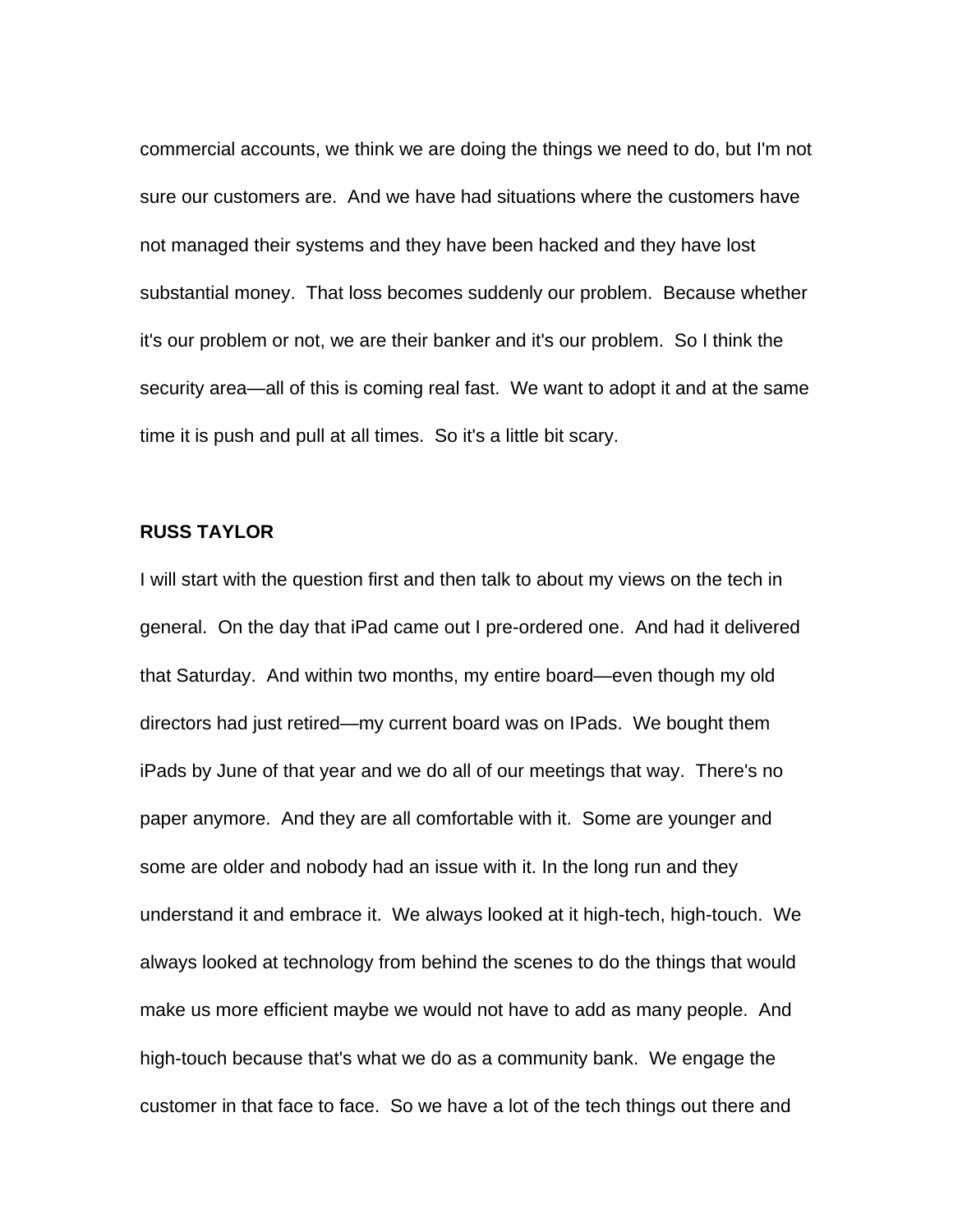we don't believe in them. But like everybody else is concerned about security on some of these things, that's what keeps me from moving too quickly on them. There is one thing that bothers me and we all have to be concerned and think about it. Whenever one of my employees comes and says how about we do this and that, and my first question to them, I say, what would Bank of America or Citi or Chase do? That's what they are doing. And I say that's what we don't want to do.

Because at the end of the day as community banks, if we take that leap and start to do those things, then my question to them is what makes us different than them? Why would anybody want to come to me or to us if what we do is what they do. So we have to look at how we deliver products and services differently. We have to have the basket of things that are there no question about it. I remember this all started and we had ATMs and we got all the direct deposits went through the roof and debit cards and I had a line three times a month that would go from that podium to that door with customers waiting in my lobby. They never had to wait long, it was maybe ten minutes because that's how quick the tellers were but you know what it did is it let me see my customer, let me talk to them and cross the products because while they were in mind, start asking questions. The question I have about technology is if we are successful in delivering technology the way we think we will need to, what will be that face to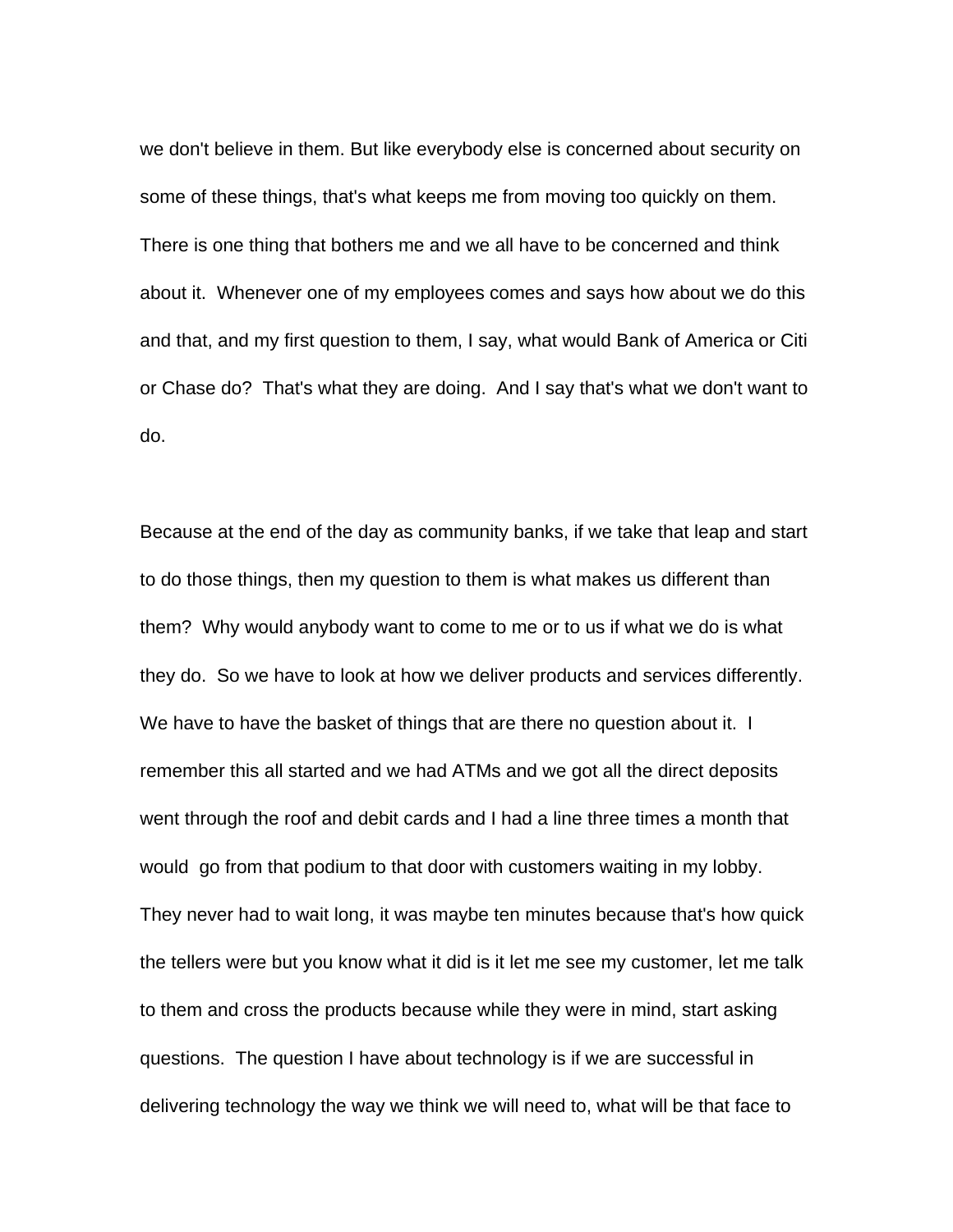face? What will be the relationship we have with our customers? I have a CEO who came to me that my son came home and this is about technology a story. And he lost his cell phone and he said use the house phone and call. "I can't do that." So after a long conversation, he realized that it was not cool anymore for this generation to talk to each other. That they actually had to text so he had to wait till his brother got home, got his phone and text that he needed the homework. So what does that say about the next generation of customers that we will get? Do they care to see my face or your face? And if we bring in the technology which I think we can't not do, we don't have just security issues. How do we stay that touchy-feely community-oriented bank and banks that are in this room that we've always been? So I think that's the challenge. One of the things I'm talking to people about right now and we are in the early stages of it. We've been doing some of this, but it is time to start developing emotional connections with your customers. Anybody that has a brand out there has developed that emotional connection. There is something about you that they like whether it is IT or not. We are small and we are all smaller in this room and don't have the kind of ad campaigns that are out there, but what happens is the emotional connections are developed. And I think while we still have them coming in our door—we are bigger now than we ever were and have fewer customers—so how do I get to my customer? There's technologies and ways to deliver information, but I want to do it this way. I want to sit across the table from someone. So now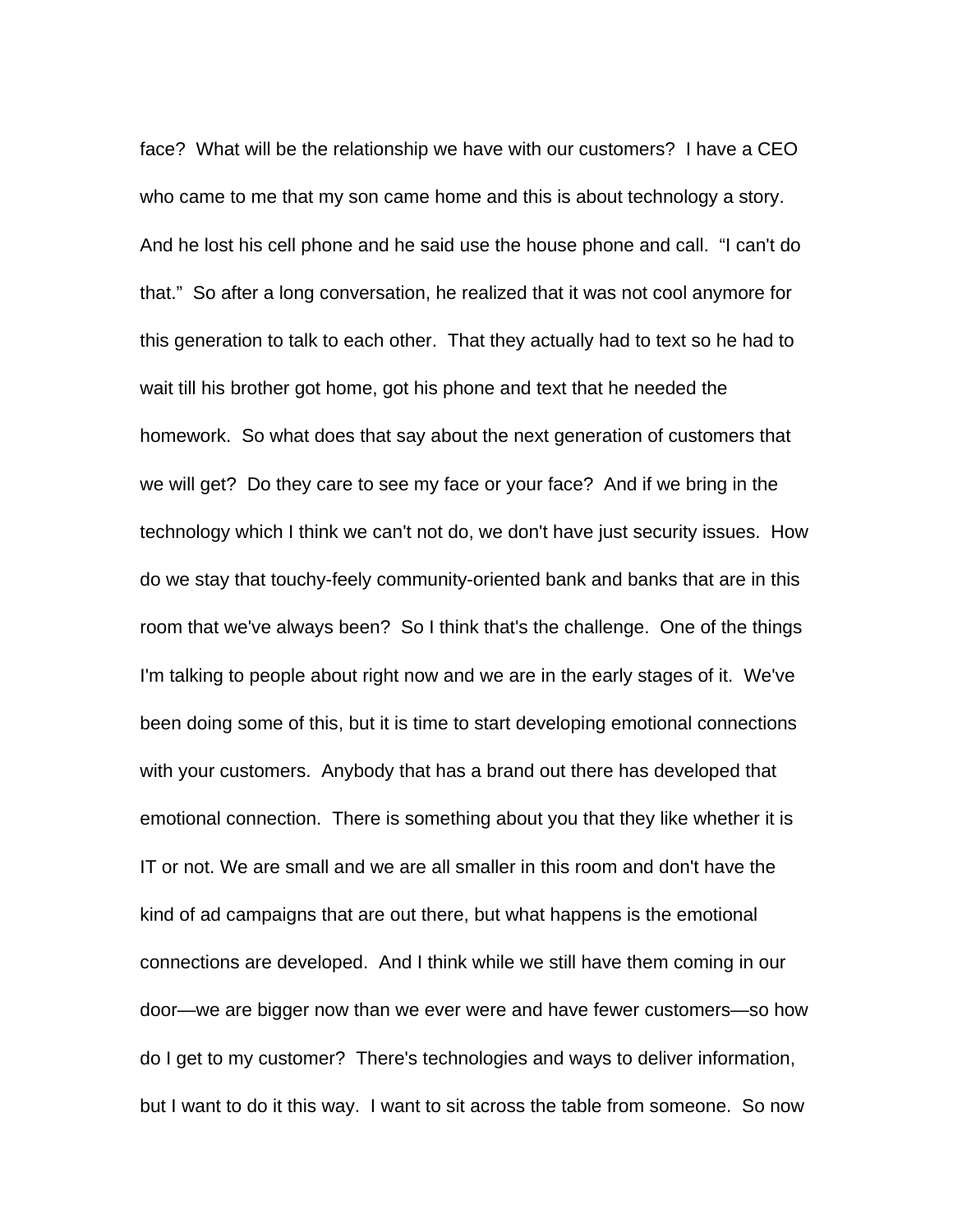is the time with technology that if we win, we have to start developing the things that differentiate us enough, that develop that emotional connection with customers and then worry about how do we develop with the customer that may never come into the bank.

# **PAUL NASH**

Do you avail yourself of the social media at your institution? And what do you think of its potential?

#### **RUSS TAYLOR**

A couple of things on that. I was the one that had been asking all my young people do we need this, do we need this and to date nobody came back and what if we go on Twitter and make sure we complied and just put information about the products and things to anyone who wanted to follow us could. And I said why would anybody want to be a friend to the bank? Because that's what you have to do. I'm not on the social network personally, so I'm talking from an ignorant position but from what I understand, you have to say yes, I want to be your friend. But why does someone want to be my friend and I don't understand that. One of the first things I did was say I may know banking up until now, but I don't know these young people. So I talk to the young people in my bank and I have them redeveloping our website. They are tellers and I'm giving them the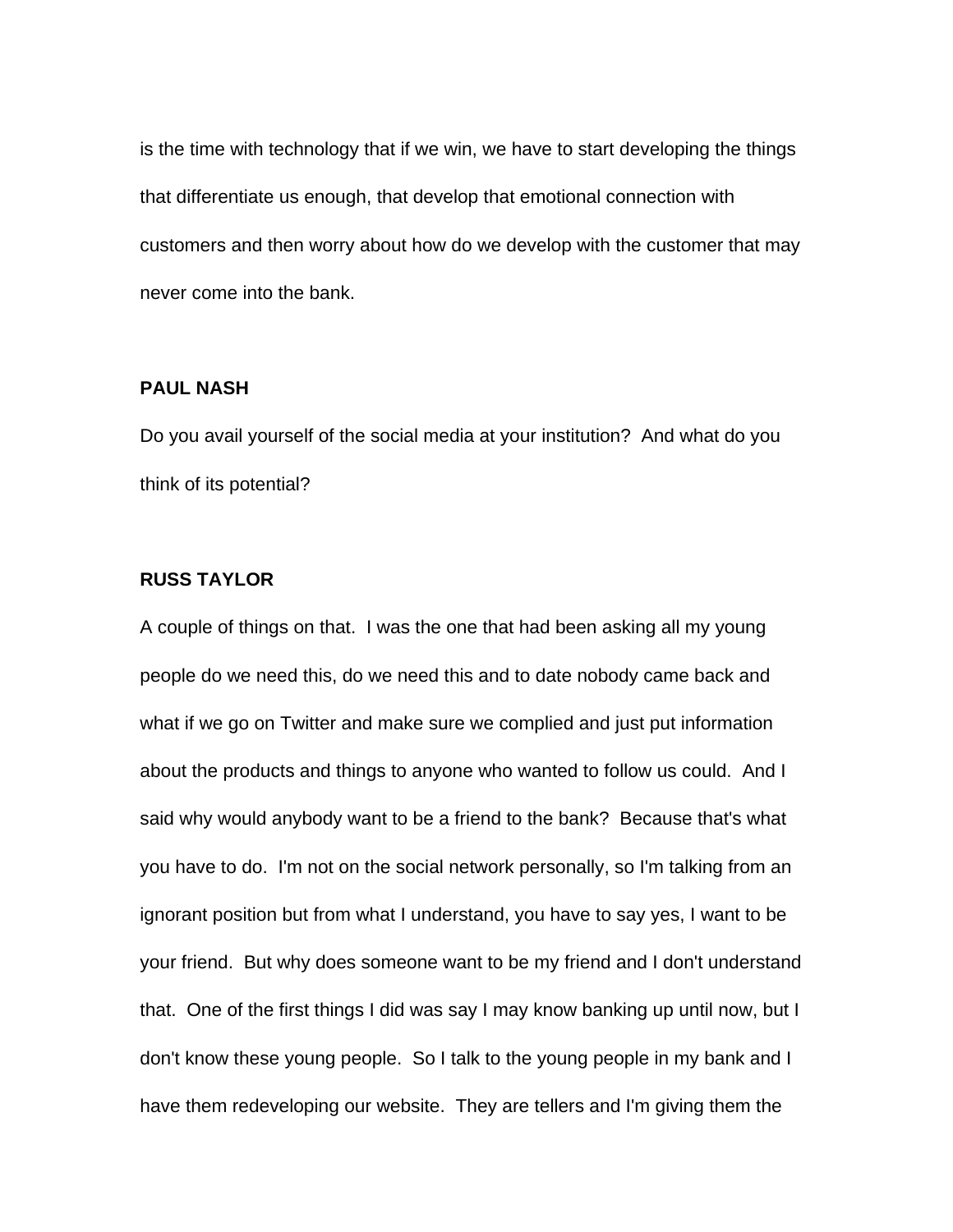opportunity sit down and talk and what is it they want to see on the website. What do they want to see and delivery of services and I'm taking my lead from them because I'm too old and my 30-year-old people are too old. If you listen to 30-year-old people about social media, you are out of it. You have to talk to people in their 20s and probably in their teens if you will get information. So maybe this summer we should all hire high school kids to work for us and then pick their brains because that is really who will be driving the profits in our organization in the not-too-distant future.

#### **PAUL NASH**

My 15-year-old doesn't text anymore; it's only Facebook for him. Rick, are you on Facebook? Do you tweet?

#### **RICHARD SMITH**

I'm not on Facebook and don't plan to be on Facebook. I have a hard time as a banker to be on public airwaves that has so much personal information when you are taught every day to keep that information protected. So that's a huge dilemma. So there must be another way to use this at home to our benefit and we should not ignore it, but I guess you could type my name in Google and it comes up and says how much money I make. I can live with that part, but I can't live with my information that came from my bank about my customers. So we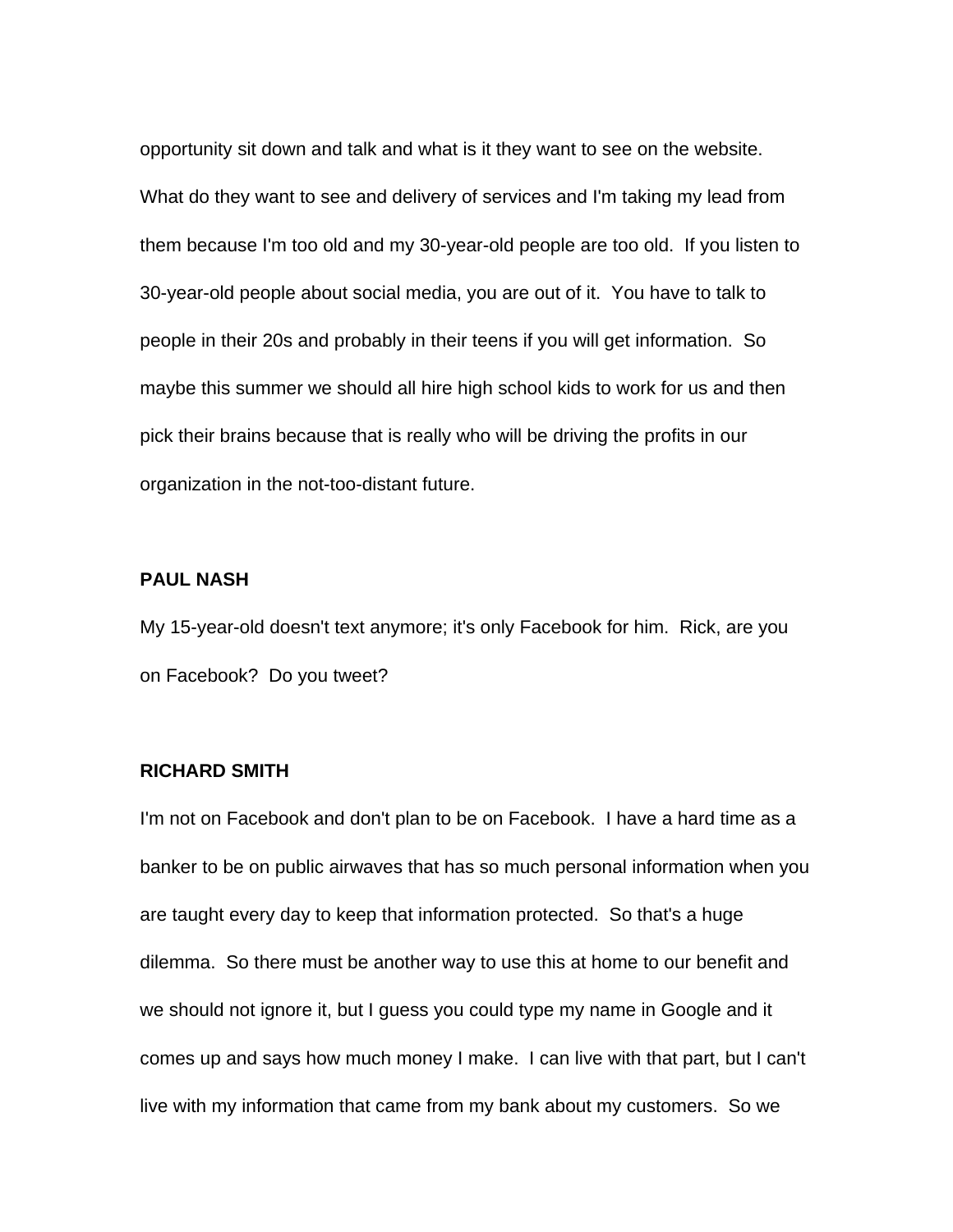have to draw the line somewhere.

#### **ALDEN McDONALD**

Two years ago, that was one of the first recommendations the young group made to staff, to management is to go to social networks. We spent some \$300,000 putting all systems in place and looking at the rebranding and went through a couple of companies that we fired after they wasted some of our money. And the conclusion was that we would not do Twitter. It was too risky, reputational risk and they are still trying to convince us to do Facebook. So we are looking at the Facebook but one thing we did employ we call it in-your-face marketing campaign. And we have developed some 15,000 e-mail addresses and we are in the face of those 15,000 people twice a week. And we have developed a marketing campaign for products and information, the social media piece we intend to use in the market. This is the only way we are going to be able to get our product out, our message out and spend less than the Chase or Bank of America with their marketing budget. We can't compete so we feel we can compete by using this social media.

#### **JANE HASKIN**

If the newspaper came to you and said that we will allow you—this is a national newspaper, very reputable and they came to your bank and they said we will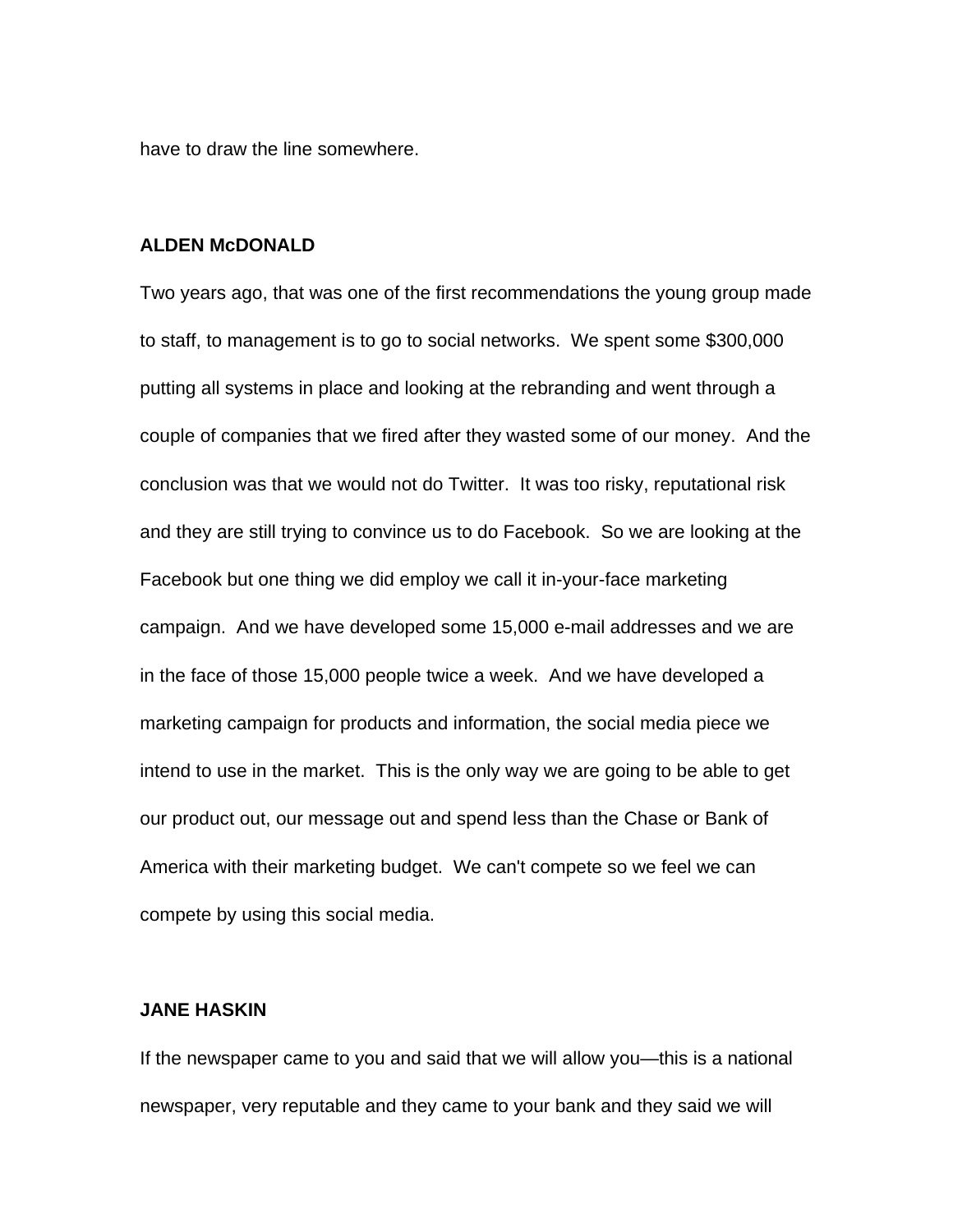allow you to run an ad in our paper for free any time you want to, but you are responsible for the content and it has to meet all the regulations and as an added bonus, if you will give us the address of all of your customers we will give them a free subscription and make sure they get your ad for free. Social media is simply using the Internet. If you are using e-mail, you are using social media. If you have a website, you are using social media. It is just different channels of delivery of our products. I see social media as a way to embrace more of my business with my customers, not an alternative. My daughter I can call her on the phone and she won't answer it, but I can tweet her or send her an instant message and she will instant message me back. It drives me nuts.

But that is her choice and that's what we are missing. This is our customers' choice in how they want to receive their information. That's what social media is. It's the customer telling us how they want to get their information, not us telling them how they will get it. And that's the beauty of it. Have any of your banks looked at crowd sourcing? Do you need a new graphic? You can put out a site with crowd sourcing and they will do graphics and you can have 300 in a month. I bet you could have 300 suggestions for a new logo and it might cost you \$500. Those are things that we can use and embrace and as community banks that are inefficient. And I tweet, I do Facebook, I didn't want to, but as CEO of my bank, I have to understand that to know how we can use it in our bank. By the way, I will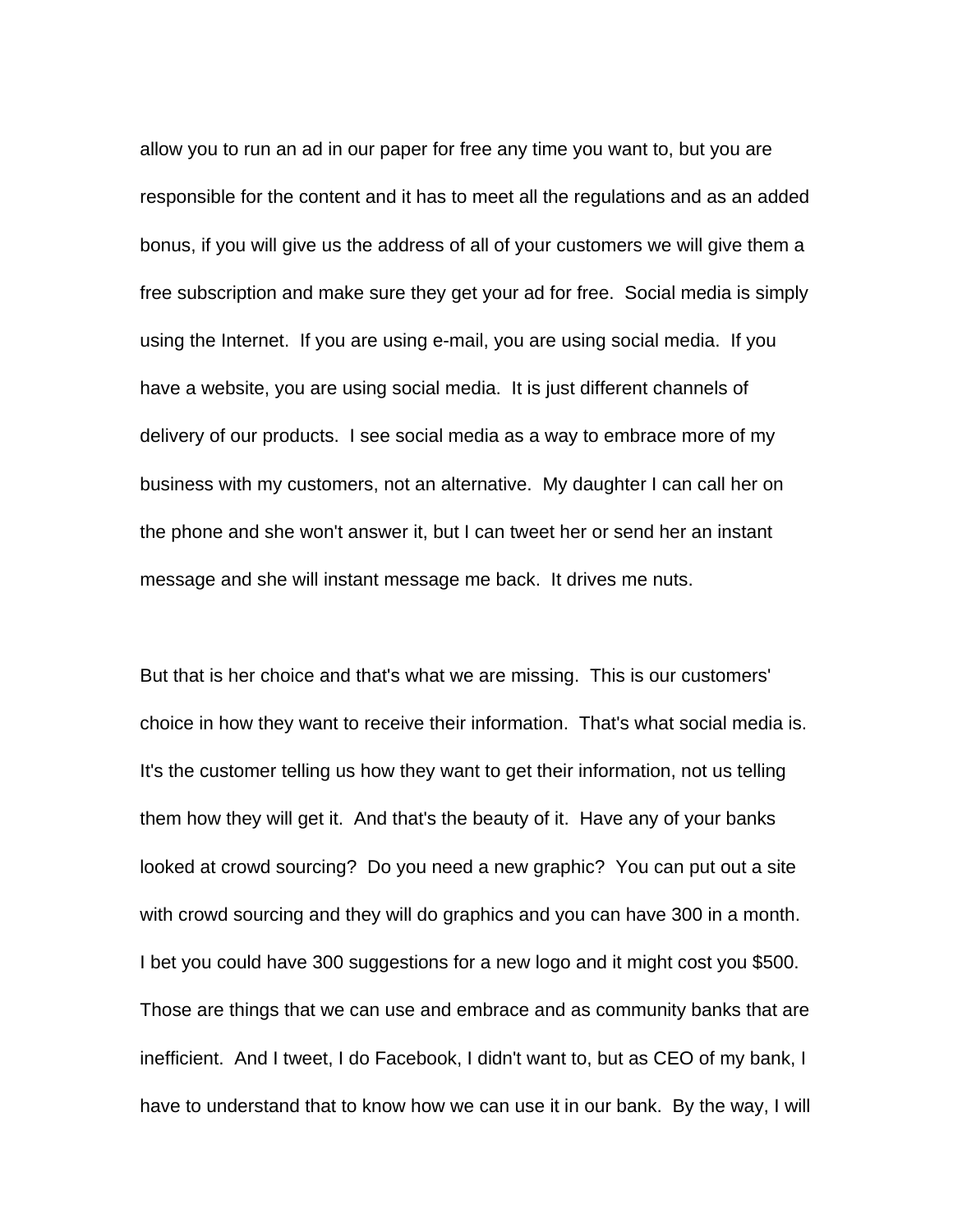say mobile phones most of them have 128-bit encryption. If you don't know what that is that means, that it's equal to sending a secure e-mail. Now we send e-mails all day to people talking to them. It's a vital part of our bank. Those are not secure. Secure is like when you are doing shopping on the Internet. And that's the security we have in a phone. I think we need to educate our customers on that. They can't use my system unless they use their same Internet code that they sign on with their computer. We have to teach them how to secure that handheld computer that they are carrying around, but I see this as an opportunity like nothing we have seen before. It will be revolutionized when Apple starts putting a chip in their phone. That whole system will be revolutionized. And we need to be there at the table and be part of it.

#### **MARTIN GEITZ**

We are currently not -- OK.

#### **QUESTION**

If there is one thing that I think I heard today, it's how important innovation and change is as it relates to the future of community banking. And I'm wondering if the panel might comment as we think about innovation and change as to what the FDIC might do in innovating and changing that would make our jobs much more effective than we are doing?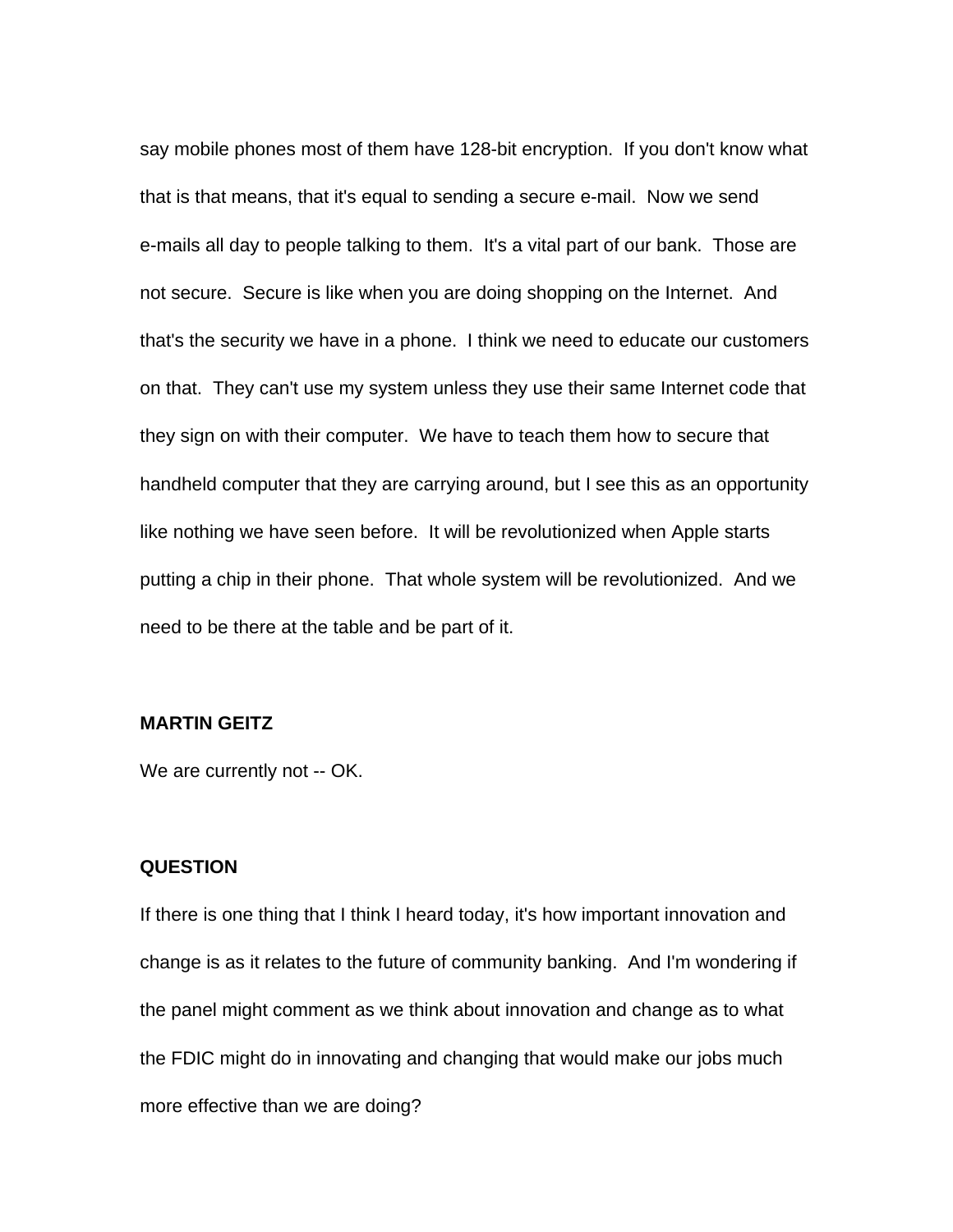#### **MARTIN GEITZ**

I thought that was a question for you.

#### **PAUL NASH**

I heard it as what does the panel want to see. We have probably seven or eight questions here that I'd like to get to in the few minutes we have left. One of them is what would a regulator of the future look like and how does regulation need to change. Is our examiner force prepared to examine you for your security and your encryption technology? Do we need to give all of our examiners iPads and android devices so they are familiar with it? These are issues that we have to tackle and address and we need to do it ourselves and in conjunction with you. But if you have thoughts as to maybe through Twitter, I don't know. But what are your thoughts as to how we need to evolve with you as the industry changes?

# **MARTIN GEITZ**

Our experience with IT exams from the FDIC has been the focus of those exams is on risk assessment, risk management. Do we have systems, processes in place to ensure that we have a secure environment for our customers, for ourselves and our own data? So I would say on a high-level, I think that the FDIC's approach to technology has been appropriate and they are looking at the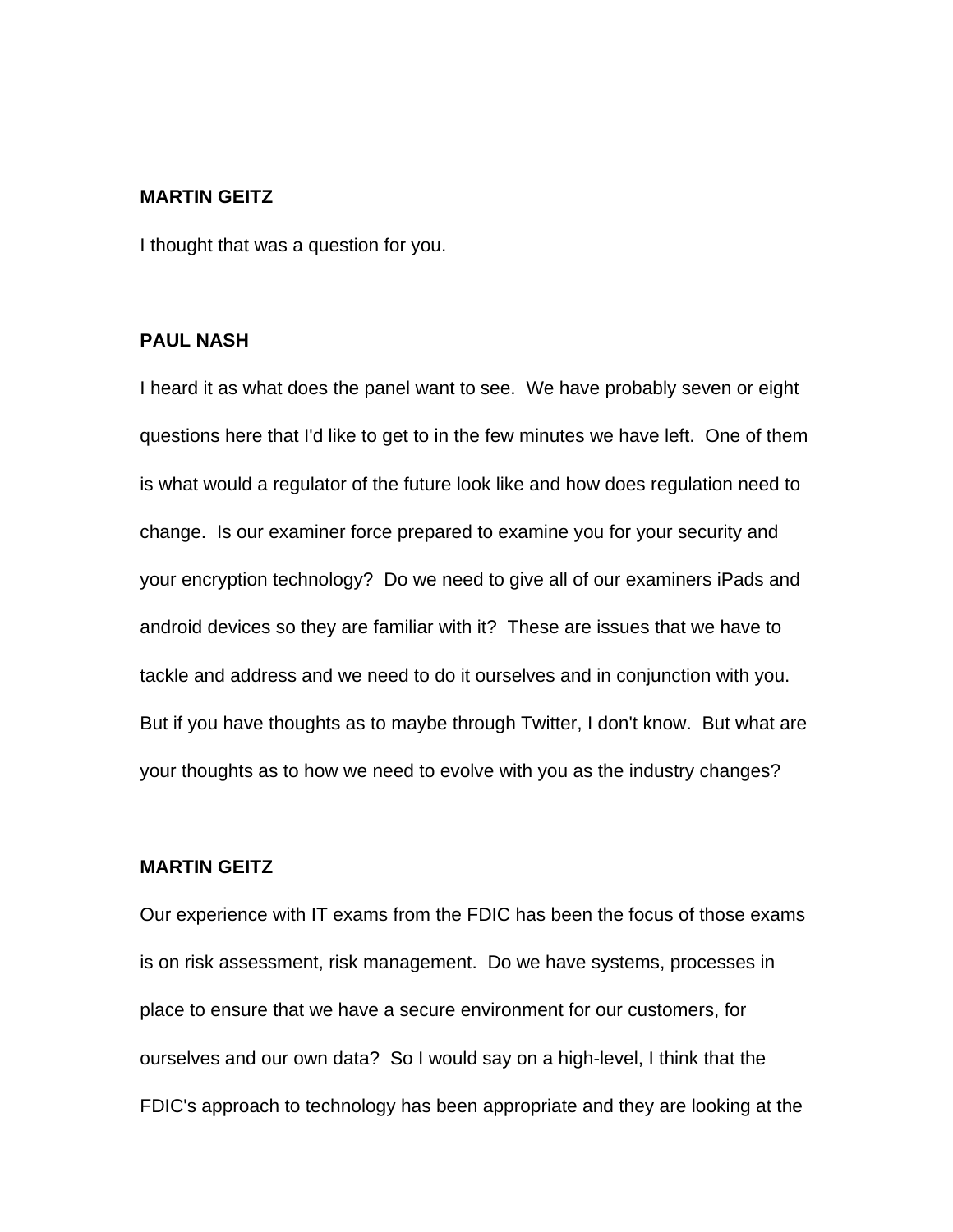right things and essentially expecting us to be up to a standard on identifying our risks and managing our risks effectively. I would say that, as with the advent of the iPad and the iPhone, it seems that the change is accelerating. There's a burden on the FDIC to keep up with that and to look at ways to ensure that the process that is helpful to us, that they take us through now in the examination, continues to be helpful and is at the next level.

#### **JANE HASKIN**

One of the things we are going to have to do is to enhance as an industry, embrace and enhance how we handle mobile payment systems. Our customers are used to Twitter. And for those of you who don't tweet its instant message and I challenge you to follow the *Wall Street Journal*. I promise they will help you. But I would suggest that we need to look at one-day settlement of ACH. I think we need a national registry or some kind of organized system to allow for P2P payments within banks. There is no reason with the technology we have that I shouldn't be able to send you money at your bank just with your phone number. We ought to be able to tie all those together, but we have to come together as an organization and people as part of our payment system. We've always prided ourselves in having a payment system, the control of the payment system. It is rapidly leaving us. Look at PayPal. They are taking deposits and holding our customers' money. They are not FDIC-insured. Our customers feel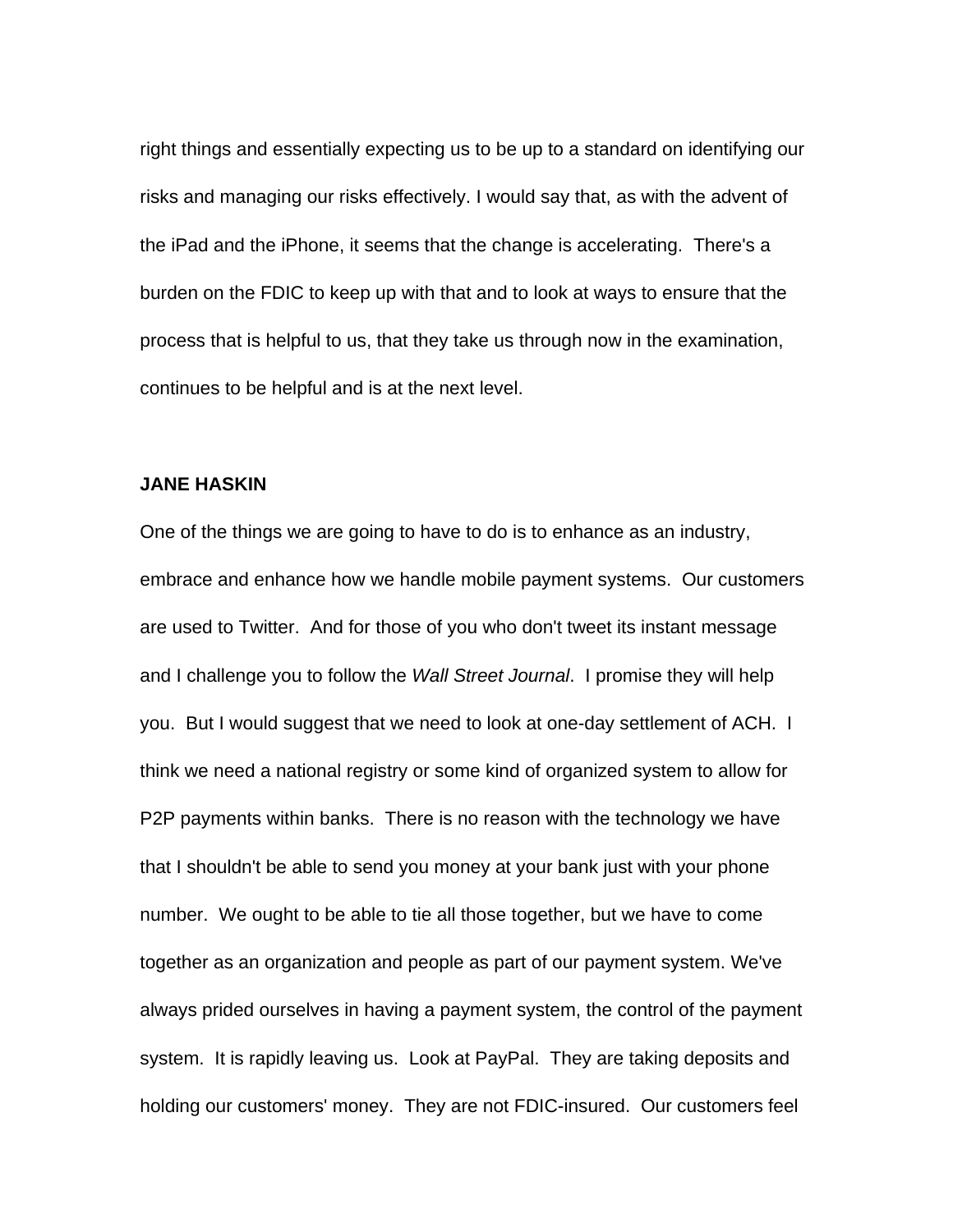very comfortable using those because they feel comfortable in our banking system. They don't realize that they are outside of the regulation or outside of the banking system. So I think we need to encourage our customers to use us for those products because we have regulation and we have the FDIC insurance and we have their trust. And so I think there's some modifications that need to be made in the payment system to help us react properly to our customers, and I would suggest that we have the same rules as we do for wires, where the burden is on the sender. If you make a mistake, you have to take responsibility for that. So those would be my suggestions.

#### **ALDEN McDONALD**

Earlier I mentioned that the banking industry permitted nonbankers to do credit cards, nonbankers to do consumer lending; and if we are not careful, nonbankers will be handling our payment system.

#### **RICHARD SMITH**

They will be handing the payment system except for the paper part that costs the most money. We get to keep that part. And that's the part I'm worried about. I think one area the FDIC could help us is in our core processors. And I think the core processing companies that we are all doing business with are getting further and further and further behind. And as we have these new regulations and all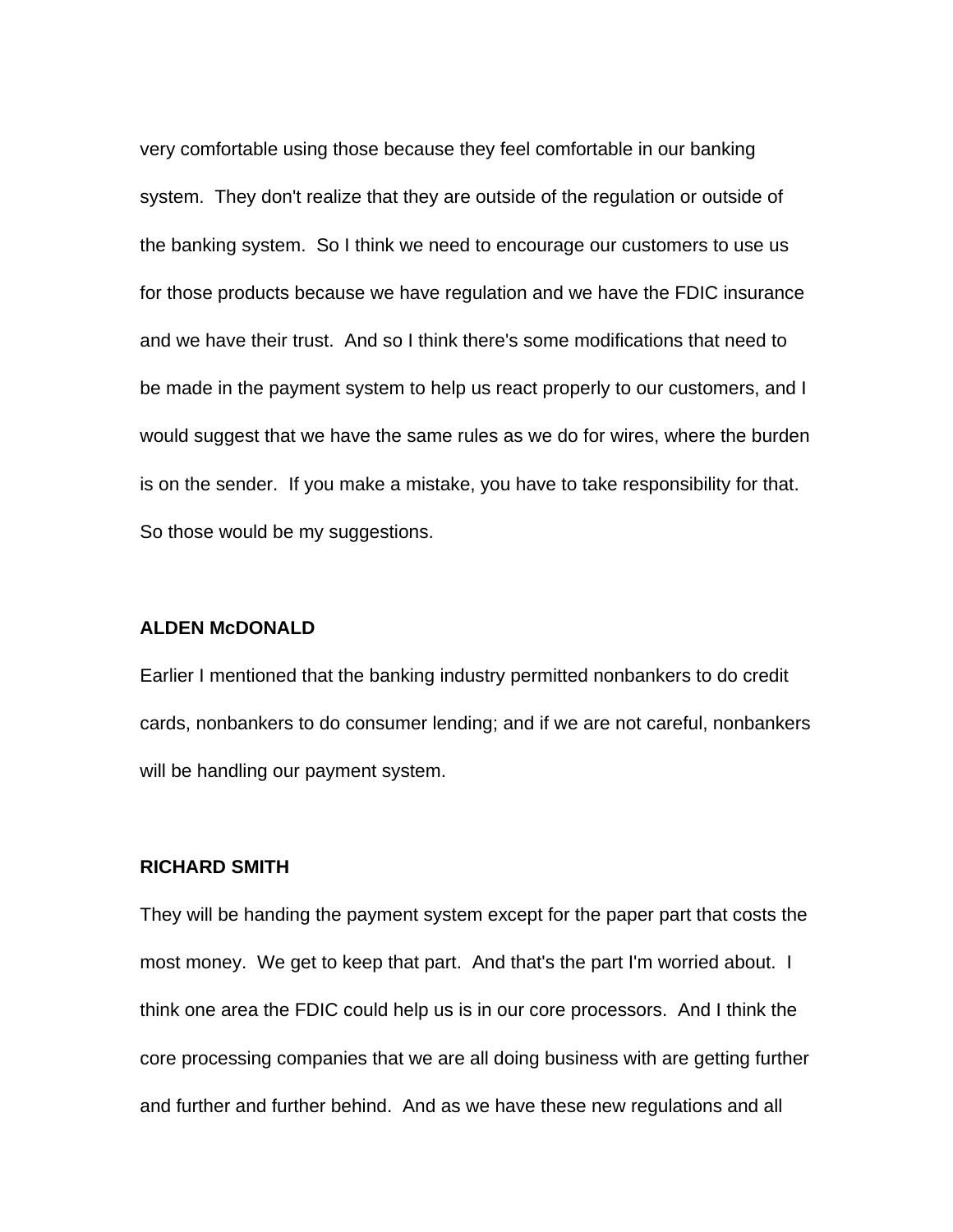these connections that we have to comply with on an immediate basis, the time delivery of that core processing solution is getting pushed further and further back and we are becoming extremely antiquated. Because of that, these new add-ons and business to business and all these great things we would like to do will never happen until that core works properly. For me, as one bank out there yelling and screaming at my core processor, I get nowhere. I team up with other banks and say let's all go in together and yell and scream, we get nowhere. We get told that it will be in the next version coming out in 2017. I think the FDIC and I thought about this during Y2K when we were all trying to prepare for Y2K and try to think of every possibility—at the end of the day, the core processor was largely responsible for much of our risk there. Perhaps the FDIC is extremely involved with those groups, but I feel powerless as a community banker to take them on.

#### **PAUL NASH**

Alden I have a question from the audience for you relative to your \$50 million depositor that you referenced. How do you address deposit insurance coverage with that customer? Are you concerned about it and then let me broaden that into a question for the group if we could just go quickly? Where do you stand on the transaction account coverages, extending that or letting it expire at the end of the year?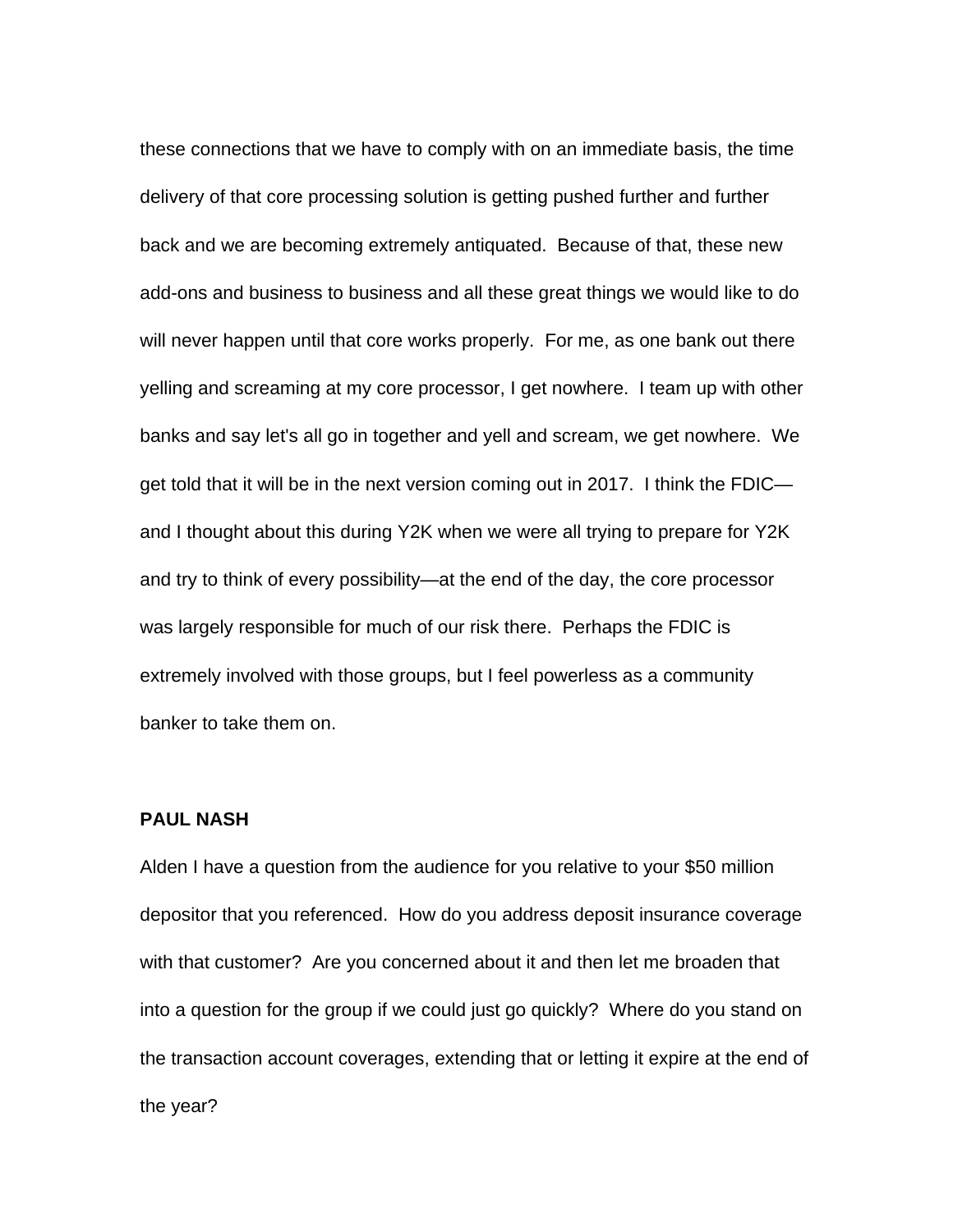# **ALDEN McDONALD**

I think it should be expanded because that's one of the benefits we get when we are selling our bank to a large group of customers, and I think that's very important for it to be extended. It permits us to really participate.

# **PAUL NASH**

That particular depositor, that's a transaction account?

# **ALDEN McDONALD**

That's correct.

# **PAUL NASH**

Quickly.

# **JOHN EVANS, JR.**

I think it should be expanded and continued.

# **MARTIN GEITZ**

I am with Kelly King. I think that the trend from the Hill—we are in a moment

where there's a lot of anger in the country that has translated through our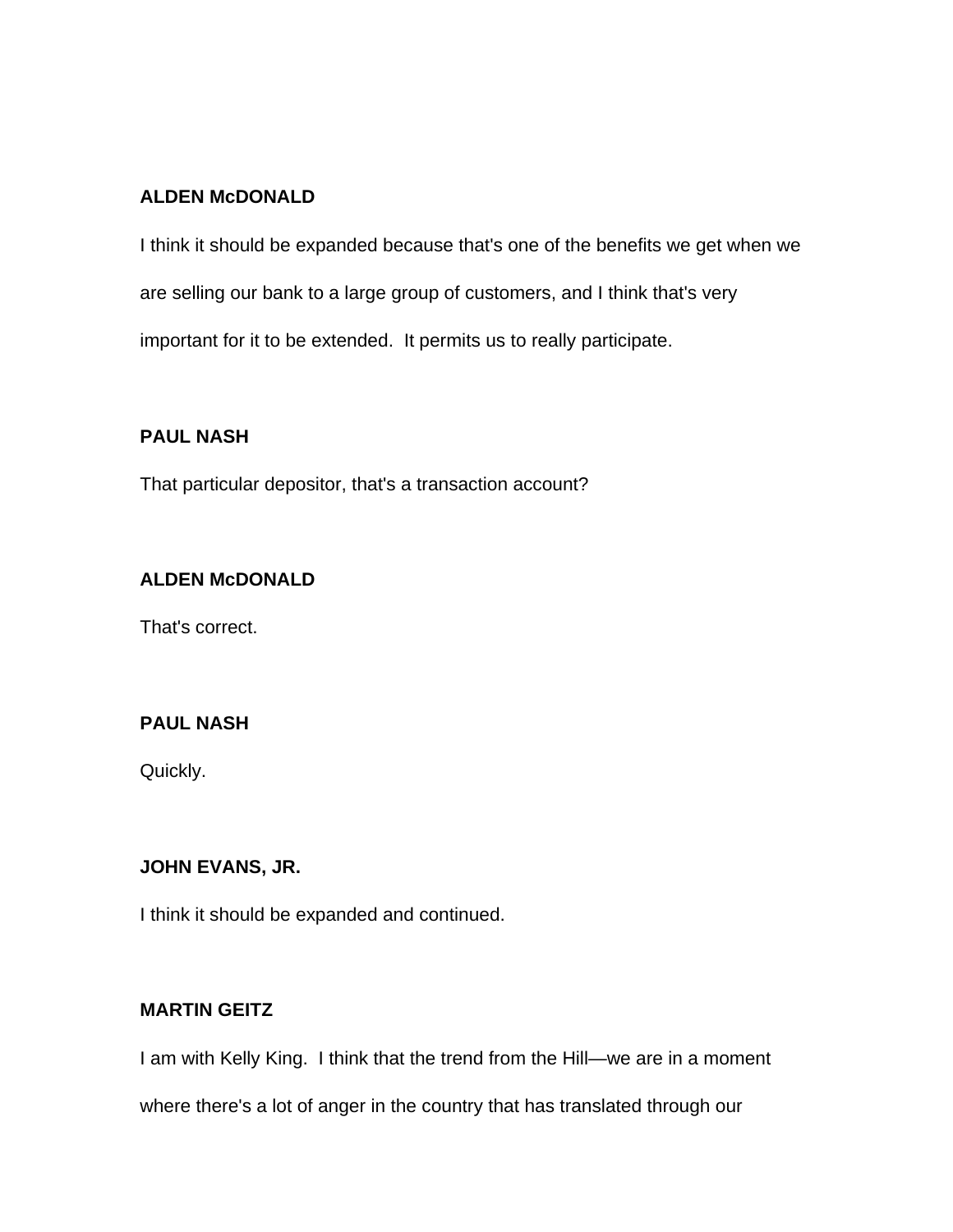legislators that create this opportunity to have regulation shift from what is historically been healthy and appropriate to something that's more prescriptive and more centralized group-making decisions, rather than having the great economy and the 7,000 banks in the country find different solutions for their customers. So I actually found his comment this morning compelling, that that is another way to head toward the banking system becoming a utility, which I think, would be a bad thing for America and capitalism and free enterprise. We at the bank have never had a problem with deposits. So I'm sure on the margin we have benefited from it in the last few years during the period of the crisis and the panic. But I also am not unduly concerned that we can't deal with getting back in repose and so forth in order to become -- make those large depositors comfortable.

# **JANE HASKIN**

We made special efforts to move any depositors as a result of what we have received into sweep accounts. So as far as our bank is concerned, we will just let that go.

#### **RUSS TAYLOR**

Not much to say other than I would let it go for the same reasons as Kelly outlined this morning.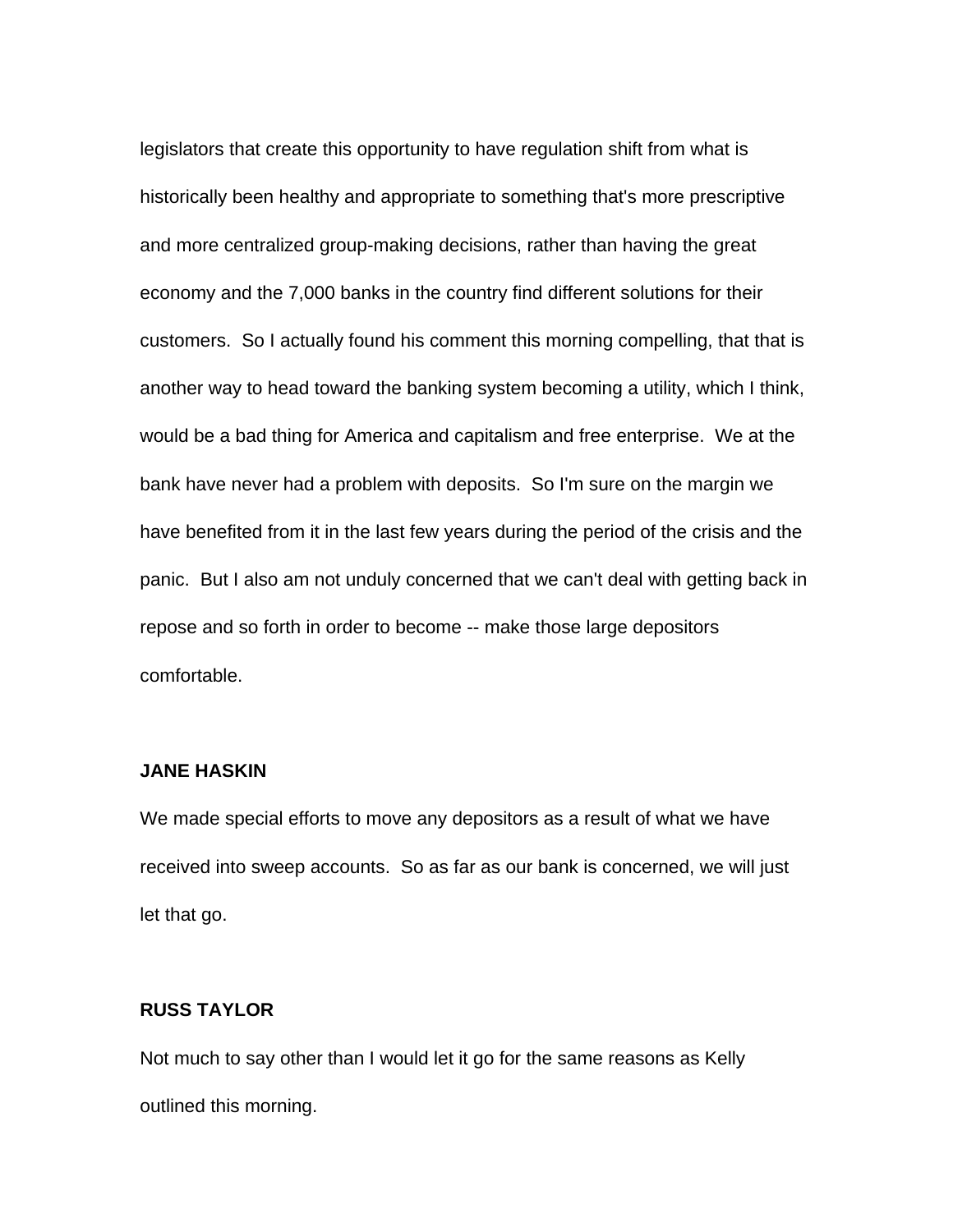#### **RICHARD SMITH**

I agree.

# **PAUL NASH**

Russ, you mentioned earlier forming a holding company for capital raising purposes. So the question is how does your institution or the other panelists go about raising capital if institutions are not in the position to convert to stock ownership?

# **RUSS TAYLOR**

A real quick answer, we are mutual and intend to stay mutual, but it was at a time when we thought it was a good time to convert or to form a holding company so that we had the structure in place in case we had to raise capital because you know you can't get it through retained earnings. We've covered in the 15-16 percent capital level for quite a bit of time now. And it has only gone down a little bit because there's some growth in the flow deposit, so we don't foresee the need for that. That was the structure and we have never used this, but it has been put in place.

I just wanted to have control of the organization so we have the approval we needed, the process we needed to go through.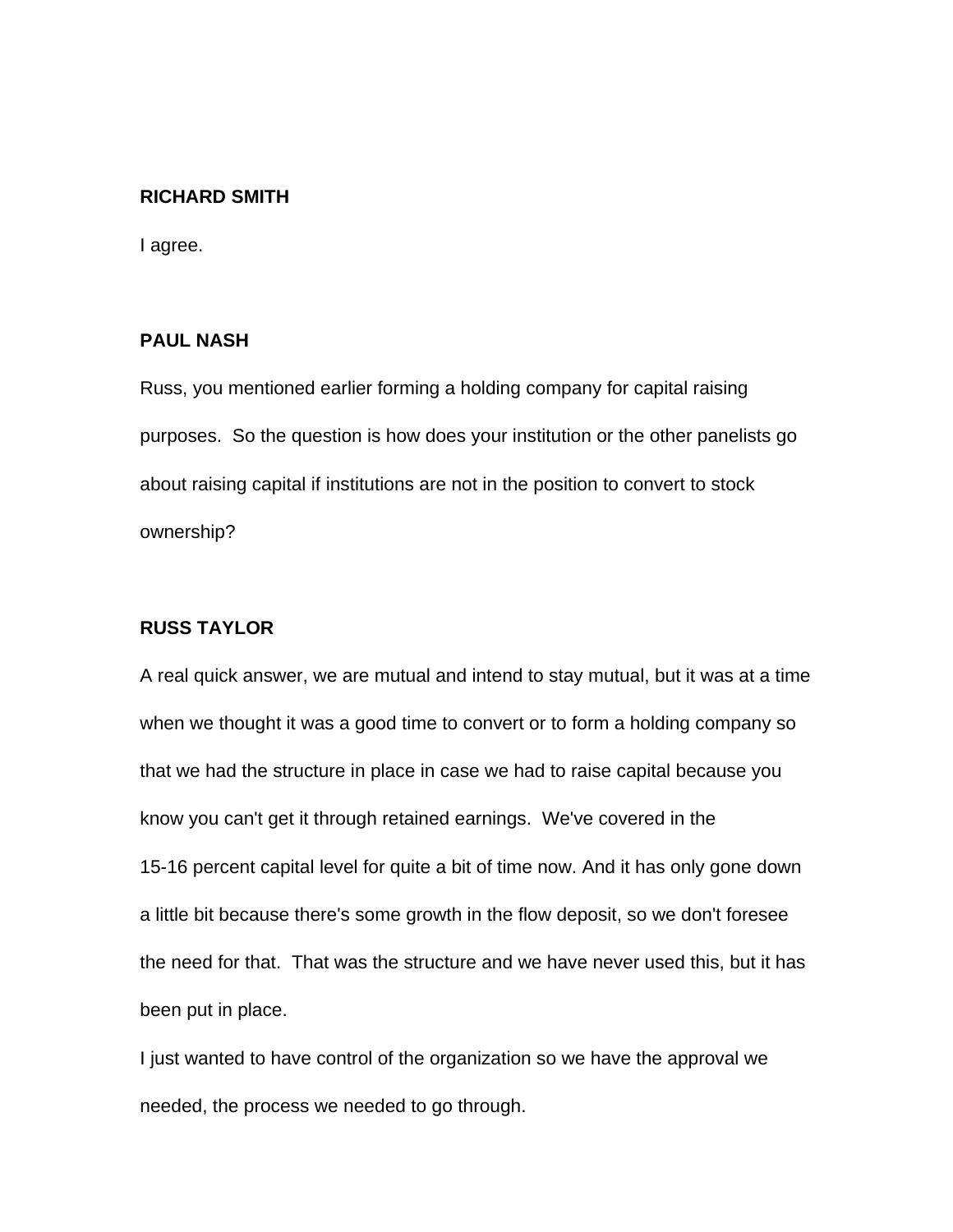#### **PAUL NASH**

What is the group's perspective on AD&C lending in the future? How long will it take for that sector to recover and what do you think the terms might look like? We could maybe go down the line if anyone wants to jump in on that.

#### **JOHN EVANS, JR.**

I think you have to do what you know best. You should not be getting into lending if you don't know about doing it. Do what you do best. Offer those services to the customer that you can offer. Don't make mistakes. We've made mistakes jumping into some types of lending that has not worked out so well. So do what you do best and if you don't have the expertise beware.

#### **MARTIN GEITZ**

In our market, real estate developers and homebuilders who are still active or the homebuilders who had some capital in the downturn came. Homebuilders that were not that far ahead of themselves in terms of speculative development. And so they are still active and they can finance the folks who were hurt that were taking excessive risk and the lenders who are lending to those developers. So I would echo John's comments that in the area of construction lending, homebuilding lending, the important thing is do it only if you understand the risks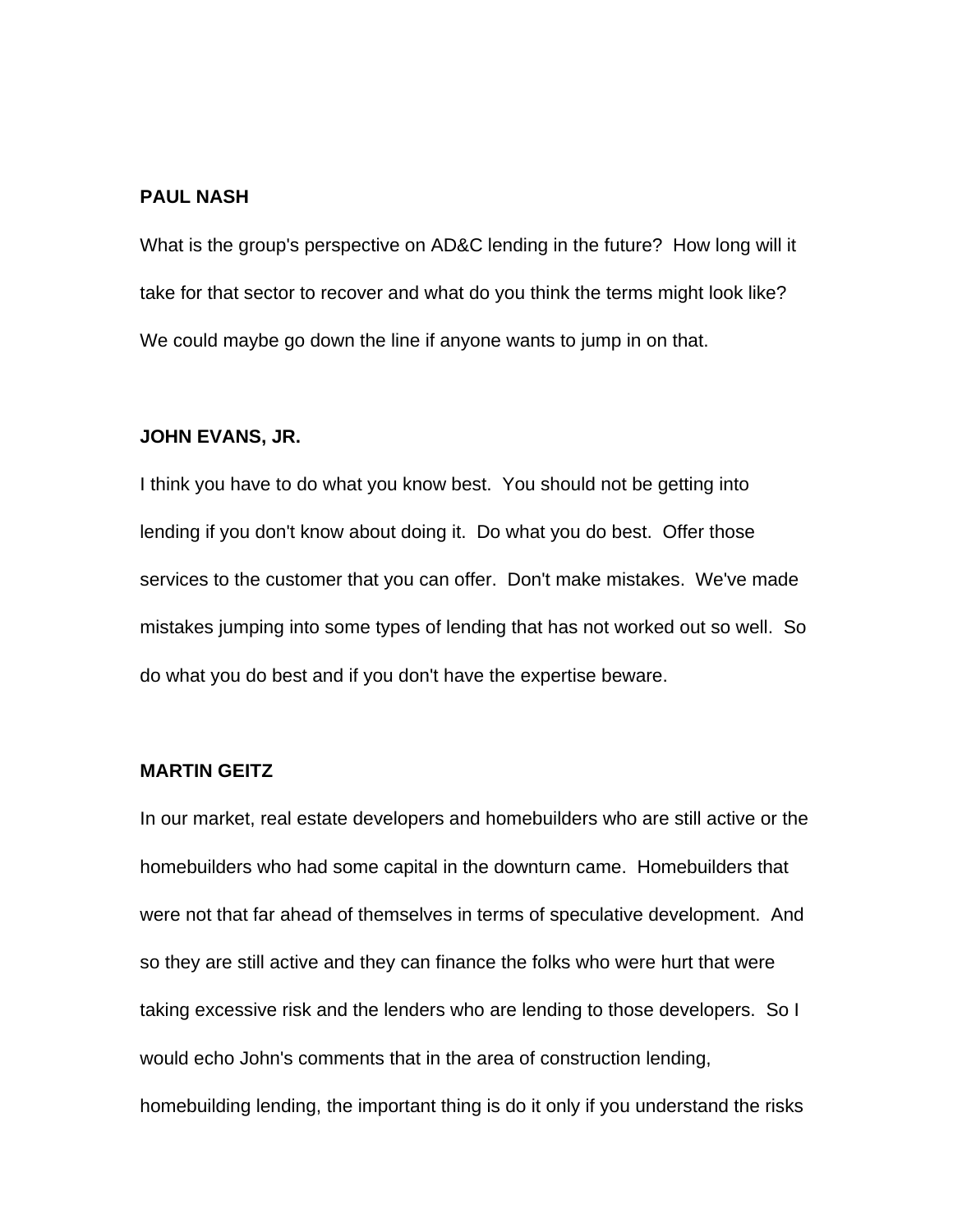you are taking and manage the risks affectively. Know who you are doing business with and what kind of risk they are taking, so that when an inevitable downturn comes you know how well capitalized they are to handle the downturn.

#### **JANE HASKIN**

The main construction financing we do at our bank is for our customers who are building custom homes. We do have a couple of homebuilders that we work with. It has never been a huge concentration in our bank. We did have two developments when the crisis hit and fortunately, we were in those. We were not highly leveraged and those customers were able to drop their prices. Sell those lots. And one was commercial development and one was residential. The residential development has totally paid off and the commercial development is progressing nicely. So it sat there, the commercial development sat there for some time without any activity but the individual that owned it had enough financial wealth to go in and build some spec buildings or warehouse office buildings to get something going in the development and that kind of primed the pump and got the development going. So both those situations could have been tragic. But the people had good equity and that's what saved them and the bank.

## **ALDON McDONALD**

We do very little development lending. We are not good at it and I don't have the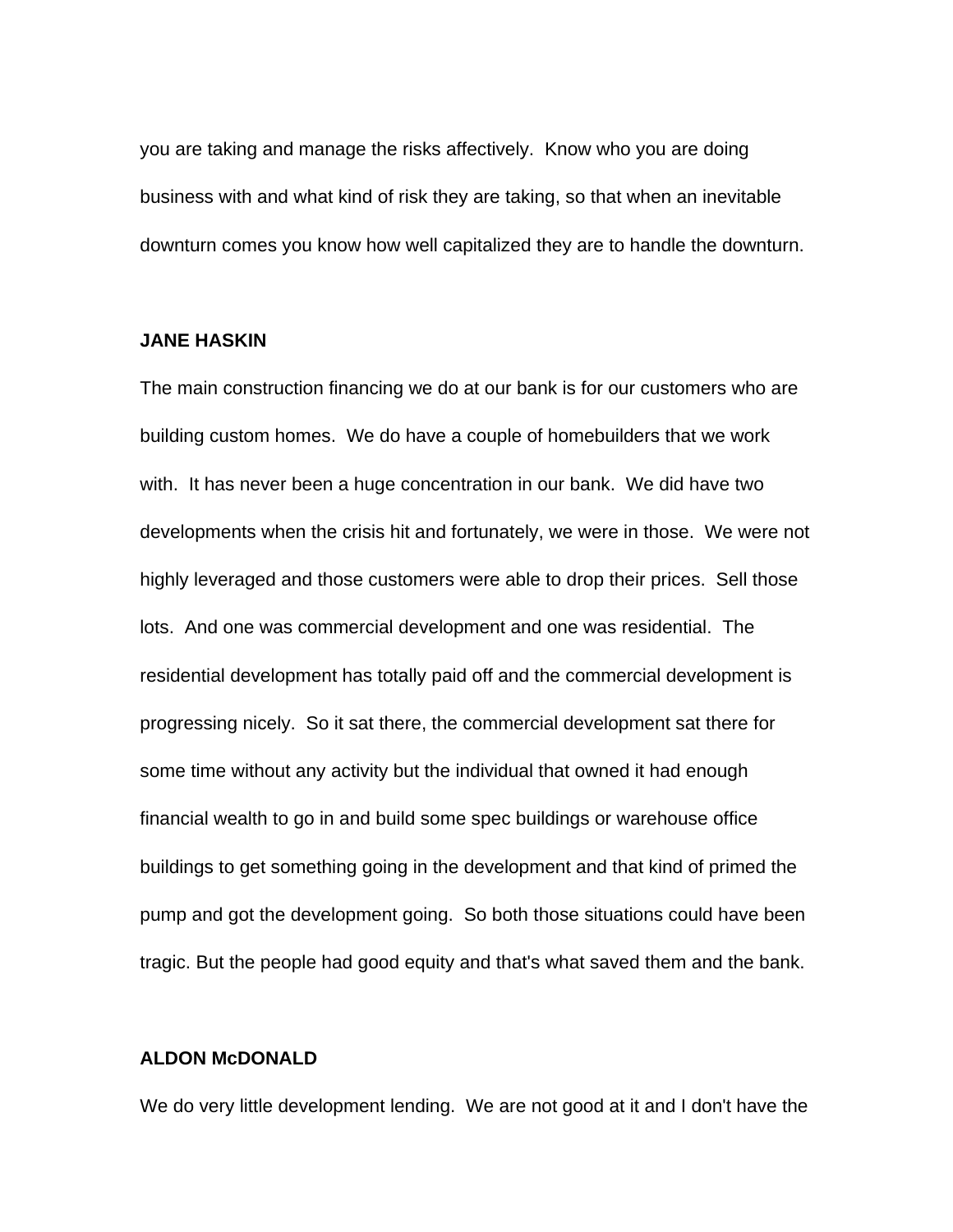expertise. We recognized that some 20 years ago so we stay away from it.

#### **RICHARD SMITH**

I'm the only California bank up here.

#### Anyone want to buy a lot?

We did not do a lot of it, thank God, and that is the reason that I think we did not have the struggle that so many banks have had. California real estate will come back. I don't know if the circumstances will come back that created it too. So as much as you can say, we were smart, we stayed out of it. It was pretty compelling. It just was not our cup of tea. But again, we'd like to stay well. I can see why people did it. It will come back at some point. My guess is at least in California we won't see that for a long, long time. I will give you one example of one that we did do. We had a \$17 million appraisal on a property for development to a borrower that put up half of that in cash. That we put in \$5 million because he bought it at a good price. So we thought that's pretty safe. I mean off the top we have it on our books now. So it's extraordinary. I don't think those facts will replay anytime soon. But people will eventually sell houses again and hopefully it's for good reason because people have jobs. And until people have jobs, they won't.

# **RUSS TAYLOR**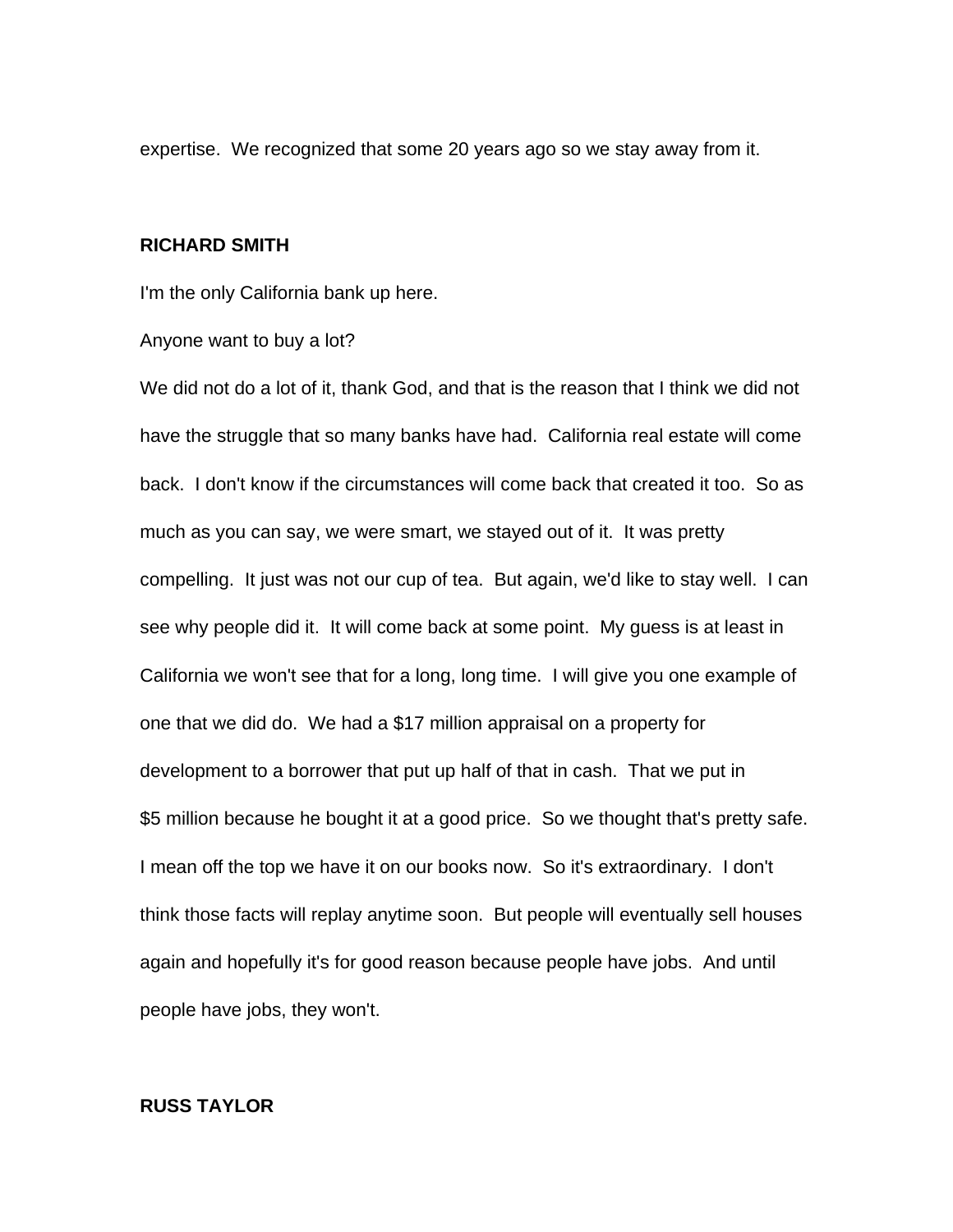You just heard why I'm not in that kind of lending.

And don't plan on getting in that kind of lending. The question was when we thought it would come back. I don't see it coming back quickly. But I think if I were in the game, I would be one of the last guys to get in. There's just too much out there, inventories and the like that I would not be bold enough to do that.

#### **PAUL NASH**

Well, great. I think I've gone through most of the written questions. There were a couple of efforts to get us back into discussing the compliance issues, but I think we have covered that adequately this morning. I will not ignore them but we don't have time to do them. Before I turn it back over to the chairman, I think we may have time for one question from the audience. If anybody has one. And if not, let me thank my panel. I think you all really lived up to the billing I gave you as proud leaders of the industry.

So thank you. And before we break for the day let me turn it back over to Chairman Gruenberg for a few final remarks.

#### **ACTING CHAIRMAN GRUENBERG**

First of all, I want to thank you all for sticking around. It has been a long day and this has been a terrific discussion. Really a terrific discussion and I think today's